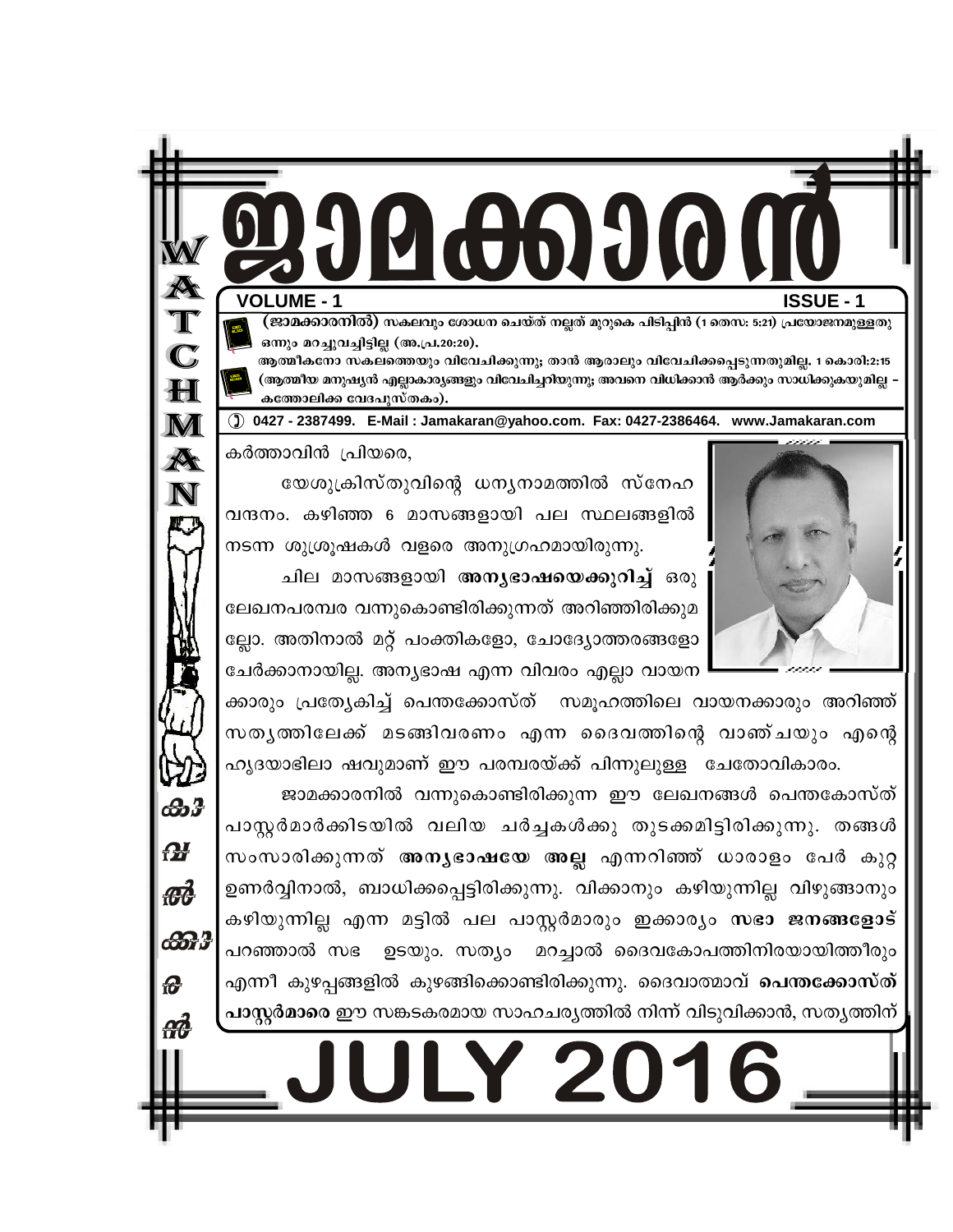സാക്ഷികളാകാൻ, കുറ്റമന:സാക്ഷി ഇല്ലാത്തവരാകാൻ സഹായിക്കട്ടെ. അവർക്കായി പ്രാർത്ഥിക്കുന്നു.

അന്യഭാഷയെക്കുറിച്ചുള്ള പല പുസ്തകങ്ങൾ നിങ്ങളുടെ വീട്ടിൽ കാണും, പക്ഷേ ഭാഷകൾ പിറന്ന്, ജനങ്ങൾ ചിതറിക്കപ്പെട്ട കാലം, പഴയ നിയമകാലം, പുതിയ നിയമകാലം അതിൽ പരിശുദ്ധത്മാവിന്റെ അവരോഹണം എന്നിങ്ങനെ കാരൃങ്ങളെ അടുക്കും ചിട്ടയുമായി അവതരിപ്പിക്കാൻ കർത്താവ് സഹായിച്ചു. ഇങ്ങനെയൊരു വേദപാഠം പലർക്കും പുതുമയായിരുന്നു. അ<mark>ന്യഭാഷയെക്കുറിച്ചുള്ള</mark> അടിസ്ഥാന വിവരങ്ങൾ വായിച്ചപ്പോൾത്തന്നെ അനേകരും കാര്യങ്ങൾ മനസ്സിലാക്കി എന്നറിഞ്ഞതിൽ ദൈവത്തെ സ്തുതിക്കുന്നു.

അതേസമയം, അനേക പെന്തകോസ്തു പാസ്റ്റർമാർ എന്നോടു കടുത്ത നീരസത്തിലുമാണ്. അന്യഭാഷ സംസാരിച്ച് സ്റ്റേജുകൾ ലഭിക്കുന്ന പ്രസംഗകരും തങ്ങളുടെ അനൃഭാഷാ വ്യാപാരം നിലച്ചുപോകുമോ എന്ന് ഭയപ്പെട്ട് എന്നെക്കുറിച്ച് ജാഗ്രതാ നിർദ്ദേശങ്ങൾ പരസ്യമായി പറയാൻ ആരംഭിച്ചിരിക്കുന്നു.

ഡോ.പുഷ്പരാജ് പരിശുദ്ധാത്മാവിന്റെ ശത്രു എന്നും, കപട ഉപദേഷ്ടാവ് എന്നും. കുറ്റം പറയുന്ന ആത്മാവിനാൽ നിറഞ്ഞ വൃക്തി എന്നും പറഞ്ഞ് ജാമക്കാരൻ ആരും വായിക്കരുത്. സാമ്പത്തിക സഹായങ്ങൾ ചെയ്യരുത് എന്നും മറിച്ച്, ആരെങ്കിലും സഹായിച്ചാൽ പരിശുദ്ധത്മാവിനെതിരായി പ്രവർത്തിക്കു ന്നവരാകുമെന്നും പ്രസംഗിക്കുന്നു.

ഇങ്ങനെ ഈ ശുശ്രൂഷകർ പ്രസംഗിക്കുന്നത് ഒരു നല്ല ലക്ഷണമാണ്. കാരണം, ജാമക്കാരനിൽ പ്രസിദ്ധീകരിക്കുന്ന ലേഖനങ്ങൾ ക്രിയ ചെയ്യാൻ ആരംഭിച്ചു എന്നതിനെ കാണിക്കുന്നു. കൂടാതെ പെന്തക്കോസ്തു പാസ്റ്റർമാർ എനിക്കയച്ച കത്തുകൾക്ക് ഞാൻ വചന തെളിവോടെ ചോദൃങ്ങൾ ചോദിക്കുമ്പോൾ **മറുപടി** പറയാനാകാതെ കുഴങ്ങുകയാണ്. എങ്ങനെയായാലും ഈ കുഴപ്പം ഒരു തെളിവും, വെളിവും ഉണ്ടാക്കും തീർച്ച.

❖ അനൃഭാഷയെക്കുറിച്ചുള്ള ഈ ലേഖനങ്ങൾ സൂക്ഷിച്ച് ബയന്റ് ചെയ്ത് വയ്ക്കുക. ഏതെങ്കിലും ലക്കം ലഭിച്ചില്ലെങ്കിൽ എഴുതുക അയച്ചുതരാം..

 $\bm{\dot{\ast}}$  - ജൂൺ ജൂലൈ മാസങ്ങളിൽ മക്കളുടെ വിദ്യാഭ്യാസ കാര്യങ്ങൾക്കായി വളരെ ചെലവുകളുള്ള മാസമാണ്. അതിനകത്ത് ഞങ്ങൾ പ്രാർത്ഥിച്ചു കൃപയാൽ നിങ്ങളുടെ ആവശ്യങ്ങൾ നടത്തിത്തരുന്നതോർത്ത് ദൈവത്തെ സ്തുതിക്കുന്നു.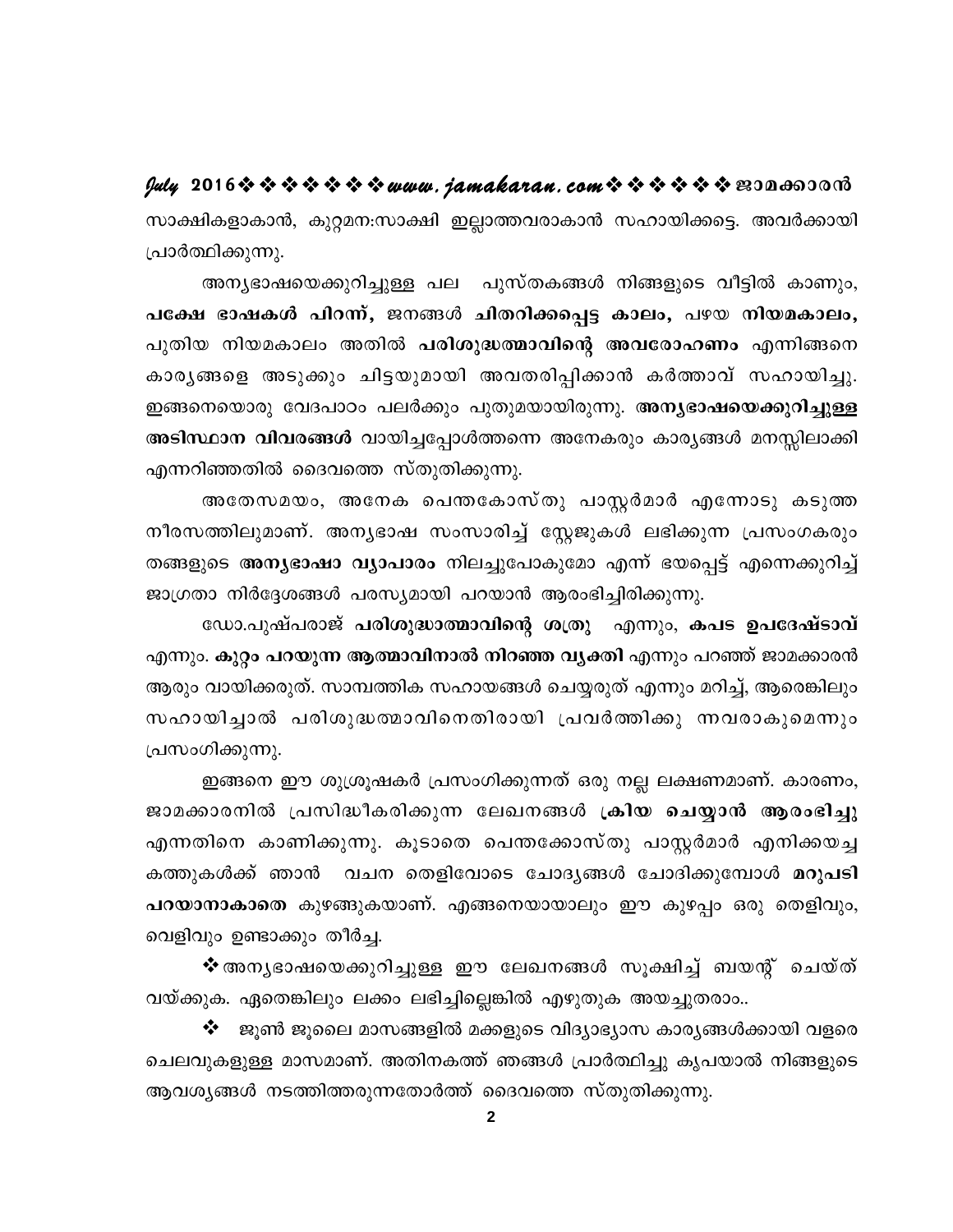# $y$ uly 2016  $\rightsquigarrow \rightsquigarrow \rightsquigarrow \rightsquigarrow \rightsquigarrow w$ uuu. jamakaran. com $\rightsquigarrow \rightsquigarrow \rightsquigarrow \rightsquigarrow \rightsquigarrow w$

ജൂൺ, ജൂലൈ മാസ ജാമക്കാരനും സാമ്പത്തിക ഞെരുക്കം നിറഞ്ഞ ഈ മാസങ്ങളിലും യാതൊരു തടസ്സങ്ങളുമില്ലാതെ കടം ഇല്ലാതെ തക്കസമയത്ത് പ്രസിദ്ധീകരിക്കാൻ കർത്താവ് കൃപ ചെയ്തു, ഈ നാളുകളിൽ സാമ്പത്തിക കൂട്ടായ്മ കാണിച്ച എല്ലാവർക്കും നന്ദി പറയുന്നു. ജൂലൈ മാസത്തെ ജാമക്കാരൻ ആഗസ്റ്റ് മാസം തുടക്കനാളുകളിൽ നിങ്ങൾക്കു ലഭിക്കും സദയം ക്ഷമിക്കുക.

I believe that. when I am the end of my strenath. you will come my Lord Jesus and reveal vour might. മൈവനാമത്തിന് മഹത്വമുണ്ടാകട്ടെ!

> കർത്ത്യ ശുശ്രൂഷയിൽ ഡോക്ടർ. പുഷ്പരാജ്.

PDF വഴിയായി മാസിക വായിക്കാൻ ആഗ്രഹിക്കുന്നവർ നിങ്ങളുടെ E-mail ID ഉടനെ അയച്ചുതന്നാലും.

# അഡ്രസ് ലിസ്റ്റ് നവീകരിക്കൽ

(Jamakaran) കാവൽക്കാരൻ മാസിക വായനക്കാരുടെ വിലാസങ്ങൾ ലിസ്റ്റ് ചെയ്ത് വരുന്നു. മാസിക വേണം എന്നാവശ്യപ്പെട്ടവരുടെ കത്ത് വച്ചാണ് ലിസ്റ്റ് തയ്യാറാക്കുന്നത്.

പഴയ വായനക്കാരെ ഞങ്ങൾ മറന്നിട്ടില്ല. രണ്ട് തവണ കാവൽക്കാരൻ മാസികയിൽ അറിയിപ്പ് നൽകിയിട്ടും പ്രത്യേകം കത്തുകൾ അയച്ചിട്ടും പലരും ശ്രദ്ധിക്കാതെ വളരെ വൈകി പലർ ഇപ്പോൾ മാസിക വേണം എന്നാവശ്യപ്പെട്ട് കത്തുകൾ അയയ്ക്കുന്നു. അവരെ പുതിയ ലിസ്റ്റിൽ ചേർത്ത് മാസിക അയച്ച് വരുന്നു.

ആർക്കെങ്കിലും മാസിക വേണമെങ്കിൽ ഉടൻ ഞങ്ങൾക്കെഴുതുക.

ഞങ്ങളുടെ മാസികാ കുടുംബത്തിൽ നിങ്ങളെ ചേർക്കുന്നതിൽ ഞങ്ങൾക്ക് ഏറെ സന്തോഷം. ഞങ്ങളുടെ പ്രാർത്ഥനകൾ നിങ്ങൾക്കുണ്ടാവും.

ഞങ്ങളാവശൃപ്പെട്ടതനുസരിച്ച് അഡ്രസ്സ് അയച്ചു തന്ന് സഹകരിച്ച ഏവർക്കും നന്ദി.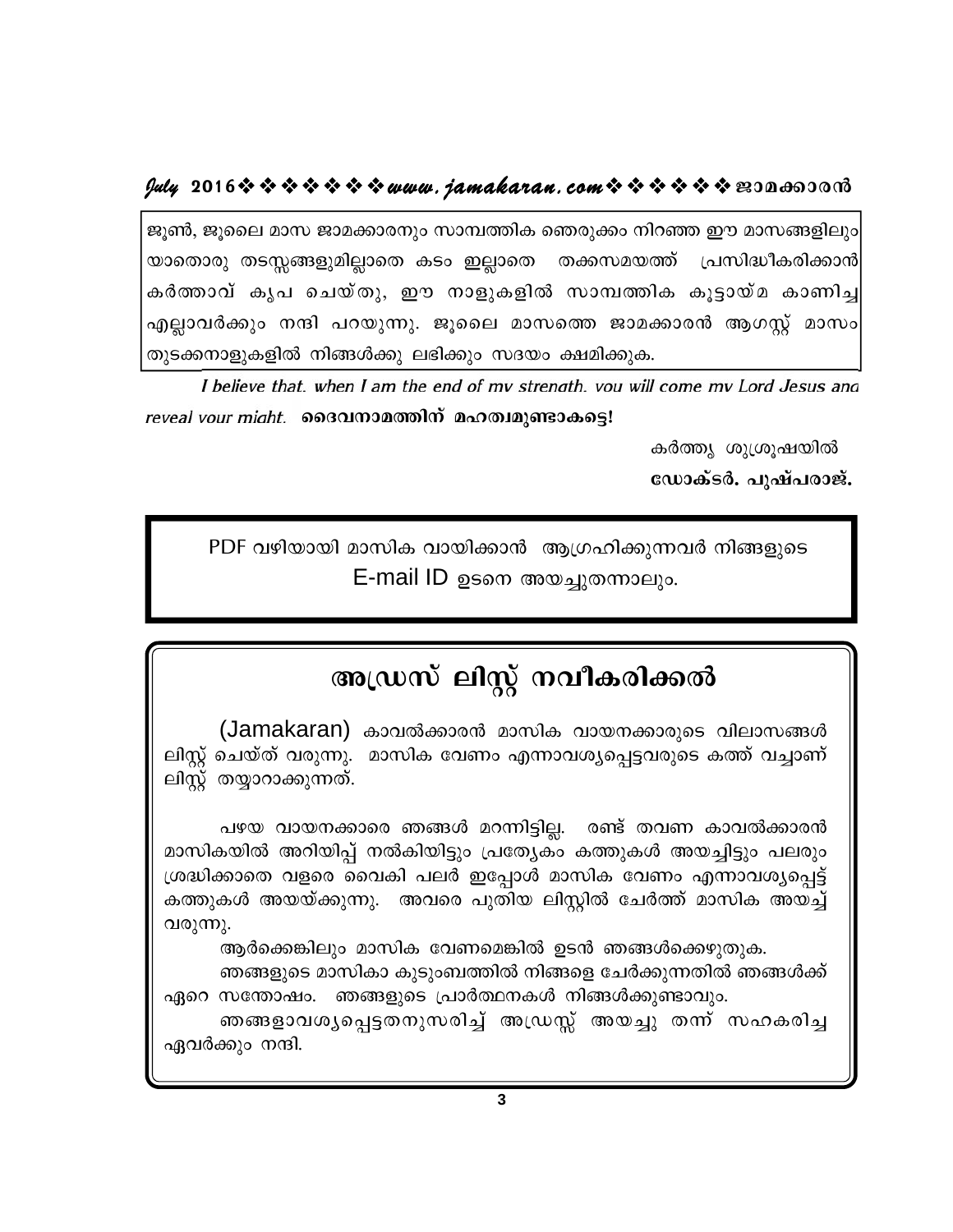# അന്യഭാഷാ ഭാഷണം

# $@0@0J0@0-4$

ഒരു വൃക്തിയിൽ പരിശുദ്ധാത്മാവ് കടന്നു വരുന്നത് എപ്പോൾ? കഴിഞ്ഞ 4 മാസങ്ങളായി അനൃഭാഷയെക്കുറിച്ചുള്ള വിശദീകരണങ്ങൾ പെന്തകോസ്തു സഭാ പാസ്റ്റർമാർ എനിക്കെഴുതിയ കത്തുകൾക്കു വചനാനു തൃതമായ മറുപടി എന്നിവയ്ക്ക് പെന്തക്കോസ്തു സഭകളിൽ നിന്ന് പുകഴ്ത്തിയും **ഇകഴ്ത്തിയും** ധാരാളം കത്തുകൾ എനിക്കു വന്നുകൊണ്ടേയിരിക്കുന്നു

### അസത്യം

കഴിഞ്ഞ ജൂൺ ലക്കം ജാമക്കാരനിൽ AG സഭയുടെ മുൻ അഖിലേന്ത്യാ അദ്ധ്യക്ഷനും മധുര സഭയുടെ ചീഫ് പാസ്റ്ററുമായ രാജമണി അവർകൾ എനിക്കെഴുതിയ കത്തിന് മറുപടി എഴുതുമ്പോൾ പാസ്റ്റർ അവർകൾ അസത്യം എഴുതി എന്ന് എഴുതിയിരുന്നു. സത്യം പറയട്ടെ, ഇത്രയ്ക്ക് അനുഭവും ബൈബിൾ സെമിനാരി പ്രൊഫസറുമായ അദ്ദേഹത്തെ അസതൃവാദിയാക്കുന്നതിനെക്കുറിച്ച് മറുപടി എഴുതുമ്പോൾ ഏറെ ചിന്തിച്ചു. ഇങ്ങനെ എഴുതുന്നതോർത്ത് മനസ്സിന് വേദനയും ഉണ്ടായി.

 $\cdot$ ഇതു പോലെയൊരു അനുഭവം 1974–ാം വർഷം Bro. DGS ദിനകരൻ കാരുണ്യ കോളേജിനു ആസ്തി സൃഷ്ടിക്കുവാൻ വേണ്ടി– "യുവപങ്കാളിത്ത പദ്ധതി" (ഇളം പങ്കാളർ തിട്ടം) എന്നൊരു പദ്ധതി കർത്താവ് തന്നെ സ്വർഗ്ഗം കൊണ്ടുപോയി

കാണിച്ചു എന്ന തന്റെ അറിയിപ്പ് താൻ പറഞ്ഞ കള്ളങ്ങളുടെ മേലാപ്പ് ആണ്. ഓരോ വീട്ടിലും ജനിക്കുന്ന കുഞ്ഞുങ്ങളുടെ പേരിൽ 2000 രൂപ വച്ച് അയച്ചാൽ ആ കുഞ്ഞുങ്ങൾക്കായി "പ്രത്യേക പ്രാർത്ഥന ചെയ്യണം എന്ന് കർത്താവ് തന്നോടു പറഞ്ഞു'' എന്ന് പറഞ്ഞ പച്ചകാള്ളമുണ്ടല്ലോ, അതുകേട്ട് ലോകമെങ്ങുമുള്ള വിശ്വാസികൾ ഇങ്ങനെ കേട്ടു. "2000 രൂപ കൊടുക്കാൻ നിവർത്തിയില്ലാത്ത കുഞ്ഞുങ്ങൾക്കായി പ്രാർത്ഥിക്കില്ലേ" അതിന് അദ്ദേഹത്തിന്റെ മറുപടി: " തവണ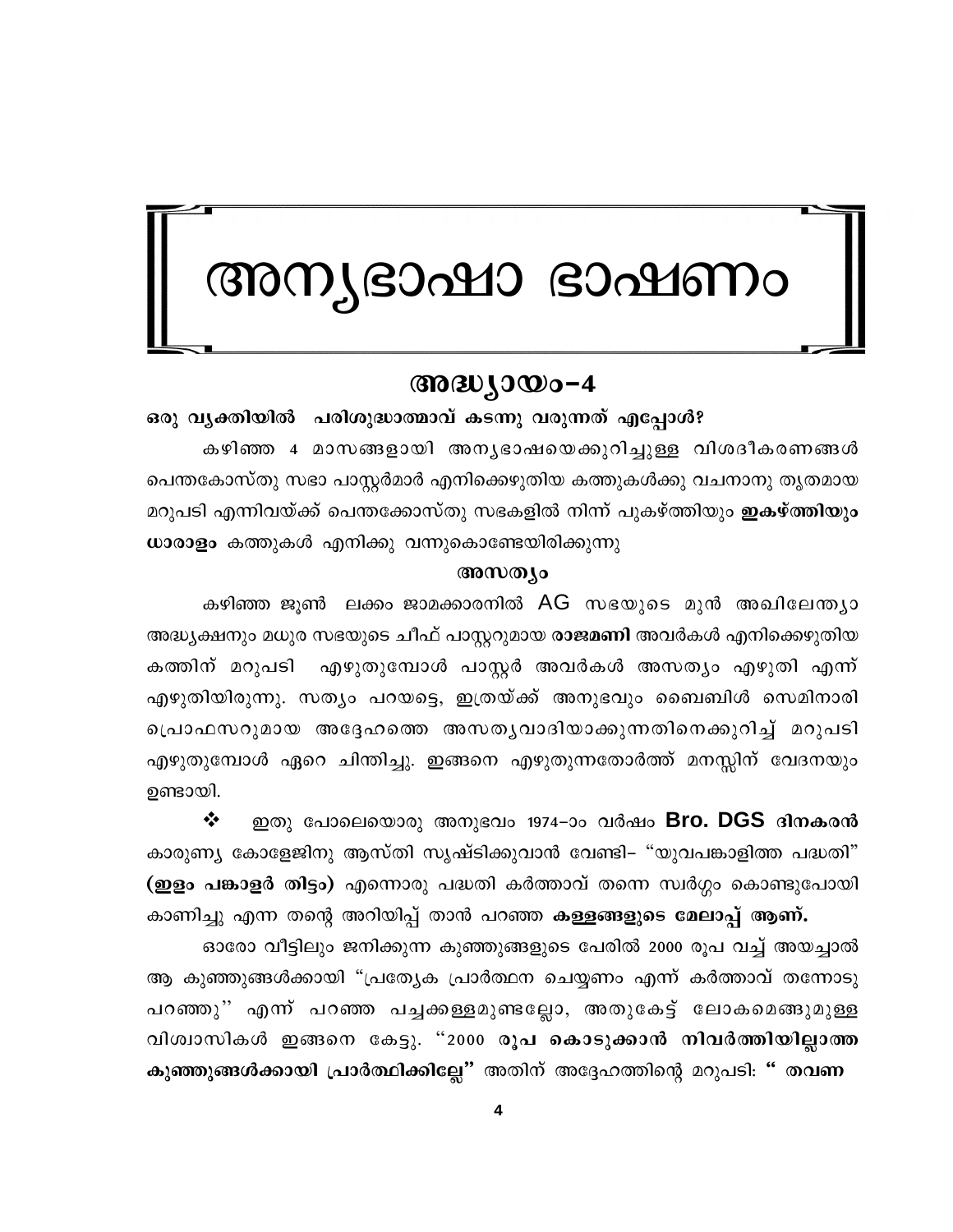വൃവസ്ഥയിൽ മാസം 100 അല്ലെങ്കിൽ 200 രൂപ കൊടുക്കുമ്പോൾ 2000 രൂപ തികഞ്ഞതും പ്രാർത്ഥന ആരംഭിക്കും" എന്നായിരുന്നു. ഈ മറുപടി കേട്ടവർ പ്രത്യേകിച്ച് ഒരു ആത്മീയ പിതാവായി കണ്ട വിശ്വാസികളുടെ മനസ്സ് ഏറെ തകർന്നു.

ആ അവസരത്തിലാണ് അദ്ദേഹത്തിന്റെ തെറ്റുകളെ തുറന്നെഴുതാൻ ആരംഭിച്ചത്. എന്റെ ഏറ്റവും അടുത്ത സുഹൃത്തെന്നും നോക്കാതെ, "സഹോ.ദിനകരൻ പറഞ്ഞത് 100% **പച്ചക്കള്ളമാണ്,** പരിശുദ്ധാത്മാവ് ഒരു നാളും പ്രാർത്ഥനയെ വില്പച്ചരക്കാ ക്കാൻപറയില്ല. സഹോ.ദിനകരനെ വിശ്വാസിക്കരുത്" എന്നിങ്ങനെ ജാമക്കാരനിൽ എഴുതി.

സഹോ.ദിനകരന്റെ ശുശ്രൂഷയ്ക്ക് "യേശു വിളിക്കുന്നു" എന്ന് പേര് വച്ചതുപോലും ഞങ്ങൾ രണ്ടുപേരും ചേർന്നായിരുന്നു. ആ സംഭവം ഇപ്രകാരമാണ്. ഈറോഡ് ഇടക സഭാ കൺവെൻഷനിൽ ഞങ്ങൾ രണ്ടു പേരും പ്രസംഗകരായിരുന്നു. പ്രസംഗത്തിനു മുമ്പായി ഞങ്ങൾ രണ്ടുപേരും കരംകോർത്ത് പ്രാർത്ഥിച്ച്, "യേശു വിളിക്കുന്നു" എന്ന പേര് ശുശ്രൂഷകന് നല്കി പിതാപുത്ര പരിശുദ്ധാത്മാ നാമത്തിൽ പ്രതിഷ്ഠാ കർമ്മം നിർവ്വഹിച്ചു. അത്രയേറേ അടുപ്പമുണ്ടായിരുന്നിട്ടു പോലും മറ്റ് ഗതൃന്തരമില്ലാതെ ജനങ്ങളുടെ ബോധവൽക്കരണത്തിനായി "അദ്ദേഹം പറഞ്ഞത് കള്ളം. അദ്ദേഹം സ്വർഗത്തിൽ പോയി എന്ന് പറഞ്ഞത് കള്ളം എന്നെഴുതി  $(\text{\textcircled{c}}\omega\text{0}\Omega\Omega\Omega\Omega)$ ".

എനിക്കും അദ്ദേഹത്തിനും വൃക്തിപരമായി പകയോ, വിദ്വേഷമോ, വെറുപ്പോ ഇല്ലാതിരുന്നിട്ടും ജനങ്ങൾ സത്യം അറിയണം എന്നതിനാൽ "സഹോ, DGS കള്ളം പറഞ്ഞു"എന്നെഴിതേണ്ടി വന്നു. പ്രാർത്ഥയെ വില്പനച്ചരക്കാക്കി വ്യാപാരിയായി മാറിയ അന്നുമുതൽ സഹോ.DGS ൽ നിന്ന് പരിശുദ്ധാത്മാനിയന്ത്രണം നീങ്ങിപ്പോയി.

# പാസ്റ്റർ രാജമണി അവർകൾ

അതുപോലെ AG സഭാ പാസ്റ്റർ. രാജമണി അവർകൾ " അ.പ്ര. 2-ാം അദ്ധ്യായത്തിൽ ശിഷ്യന്മാർ പല ഭാഷകളിൽ സംസാരിച്ചപ്പോൾ അവിടെ ഇരുന്ന ആർക്കും മനസ്സിലായില്ല" എന്നെഴുതാൻ വേദ പണ്ഡിതനായ പാസ്റ്റർക്ക് എങ്ങനെ ധൈര്യം വന്നു?

അഏ സഭയുടെ എല്ലാ പാസ്റ്റർമാരോടും ചോദിച്ചു പാസ്റ്റർ രാജമണി അവർകൾ എഴുതിയത് ശരിയോ തെറ്റോ? ഇതുവരെ ഒരു പാസ്റ്റർമാരും മറുപടി പറഞ്ഞിട്ടില്ല. മറുപടി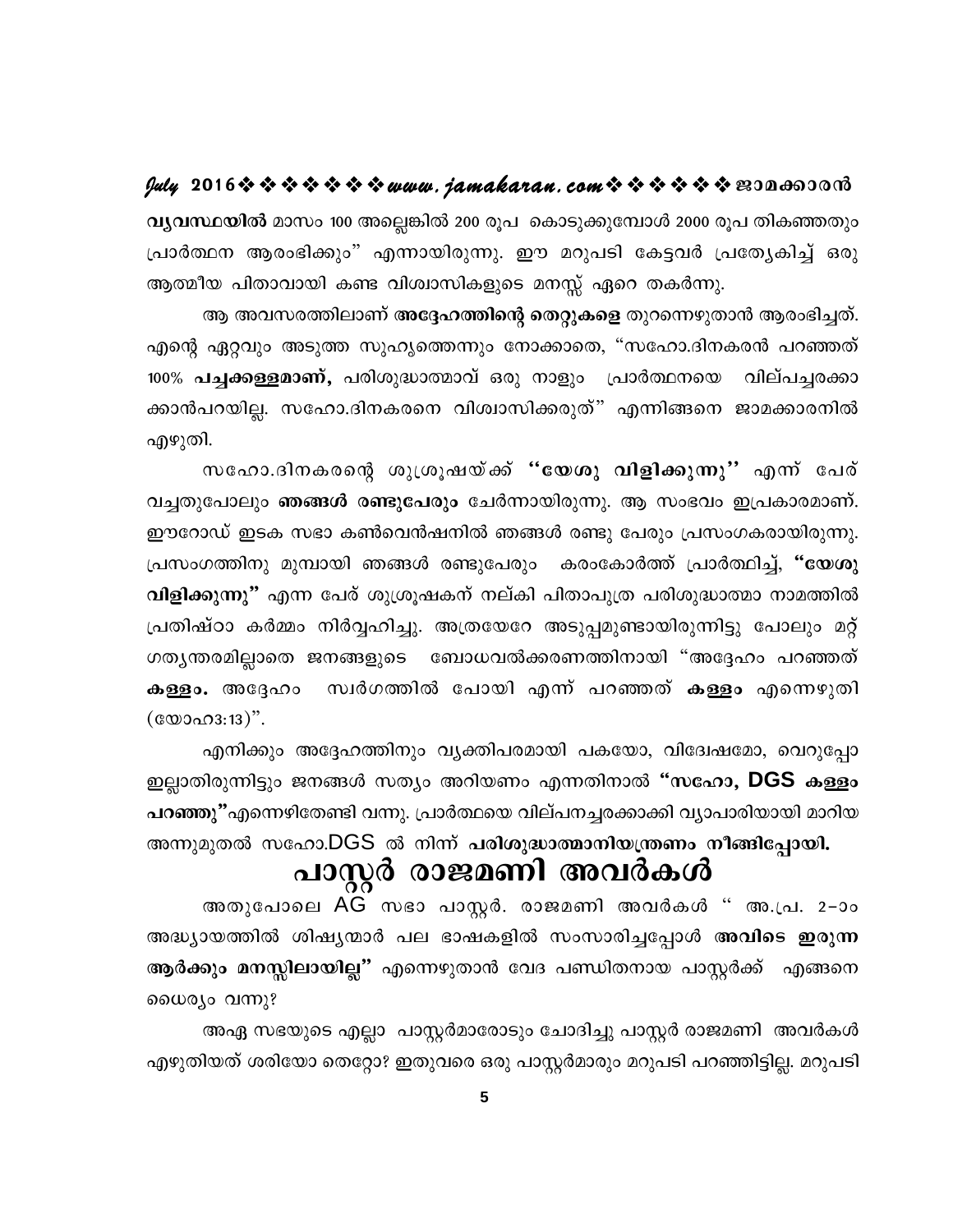പറയാനാവില്ല. എല്ലാ പാസ്റ്റർമാരും <mark>ലജ്ജിച്ച്, തലതാഴ്ത്തി, മൗനികളായിത്ത</mark>ീർന്നു. ജാമക്കാരനിൽ ആ ലേഖനം വന്നു നാളിത്രയും ആയി. തെക്കേ ഇന്ത്യയിലെ ഒരു പാസ്റ്ററും ഒരു വാക്കും എഴുതിയിട്ടില്ല. ഇനിയൊട്ട് എഴുതാനുമാവില്ല.

അനൃഭാഷ സംസാരിക്കുമ്പോൾ അതിന് ശേകുറിഷം ആരും കേൾക്കരുത് എന്നതിന് വേണ്ടിയാണ് ഇത്രയും അസത്യം എഴുതിയത്. പാസ്റ്റർ രാജമണി അവർകൾ ''അസതൃം എഴുതി'' എന്ന് എഴുതുമ്പോൾ മനസ്സിൽ വേദനയുണ്ടായെങ്കിലും എന്റെയുള്ളിലെ പരിശുദ്ധാത്മാവ് എന്നിൽ വ്യക്തമായി എന്നെ ഉണർത്തിയതുകൊണ്ട് കുറ്റമറ്റ മനസാക്ഷിയോട് അദ്ദേഹം എഴുതിയതിനെ ഖണ്ഡിച്ച് എഴുതി.

ഒരിക്കൽക്കുടി പറയട്ടെ: പാസ്റ്റർ രാജമണി അവർകൾ അങ്ങനെ എഴുതിയത് ❖ ശരിയെന്ന് വചന തെളിവോ ആരെങ്കിലും എഴുതിയാൽ അത് അങ്ങനെതന്നെ ജാമക്കാരനിൽ പ്രസിദ്ധീകരിക്കുന്നതാണ്.

വേദ പുസ്തകത്തിൽ ഇല്ലാത്ത വേദ പുസ്തകം പഠിപ്പിക്കാത്ത അന്യഭാഷയക്ക്

ഇത്ര ബന്ധപ്പെട്ട് അവൻ വക്കലാത്ത് വാങ്ങുന്നതെന്തിനെന്ന് മനസ്സിലാക്കുന്നില്ല.! അടിസ്ഥാന പരമായി അറിയേണ്ടുന്ന പല വിഷയങ്ങളും പെന്തകോസ്തു പാസ്റ്റർമാർക്കും റ്റി.വി. പ്രസംഗകരും അറിയുന്നില്ല.

നമ്മുടെ കൈകളിൽ ഈ കാണുന്ന **വേദ പുസ്തകം** നല്കിയ അപ്പാസ്തലന്മാർ എല്ലാ കാലത്തും അന്യഭാഷയിൽ സംസാരിച്ചുവോ? ബൈബിൾ കാനോനീകരണം പൂർത്തിയാക്കിയ സഭാ പിതാക്കന്മാർ അന്യഭാഷ സംസാ രിച്ചുവോ? 4–ാം നൂറ്റാണ്ടു മുതൽ 19−ാം നൂറ്റാണ്ടിന്റെ അവസാനം വരെ ആരെയെങ്കിലും അനൃഭാഷ സംസാരിച്ചിട്ടുണ്ടോ?

മൂലഭാഷകളിൽ നിന്ന ബൈബിൾ വിവർത്തനം ചെയ്ത  $6000Q$ വ്യക്തിയെങ്കിലും അന്യഭാഷ സംസാരിച്ചിട്ടുണ്ടോ?

ബൈബിൾ അധിഷ്ഠിത ഉണർവ്വിന് കാരണക്കാരായ ഏതെങ്കിലുമൊരു ദൈവദാസൻ അന്യഭാഷ സംസാരിച്ചിട്ടുണ്ടോ?

മിഷൻ സ്ഥാപനങ്ങളുടെ സ്ഥാപകർ അനൃഭാഷ സംസാരിച്ചിട്ടുണ്ടോ? ചരിത്രത്തിൽ ഇടം നേടിയ മിഷനറി വീരന്മാർ അന്യഭാഷ സംസാരിച്ചിട്ടുണ്ടോ? ഇന്ത്യൻ മണ്ണിൽ സത്യ സുവിശേഷവുമായി കടന്നു വന്ന ആരെങ്കിലും അന്യഭാഷ സംസാരിച്ചിട്ടുണ്ടോ?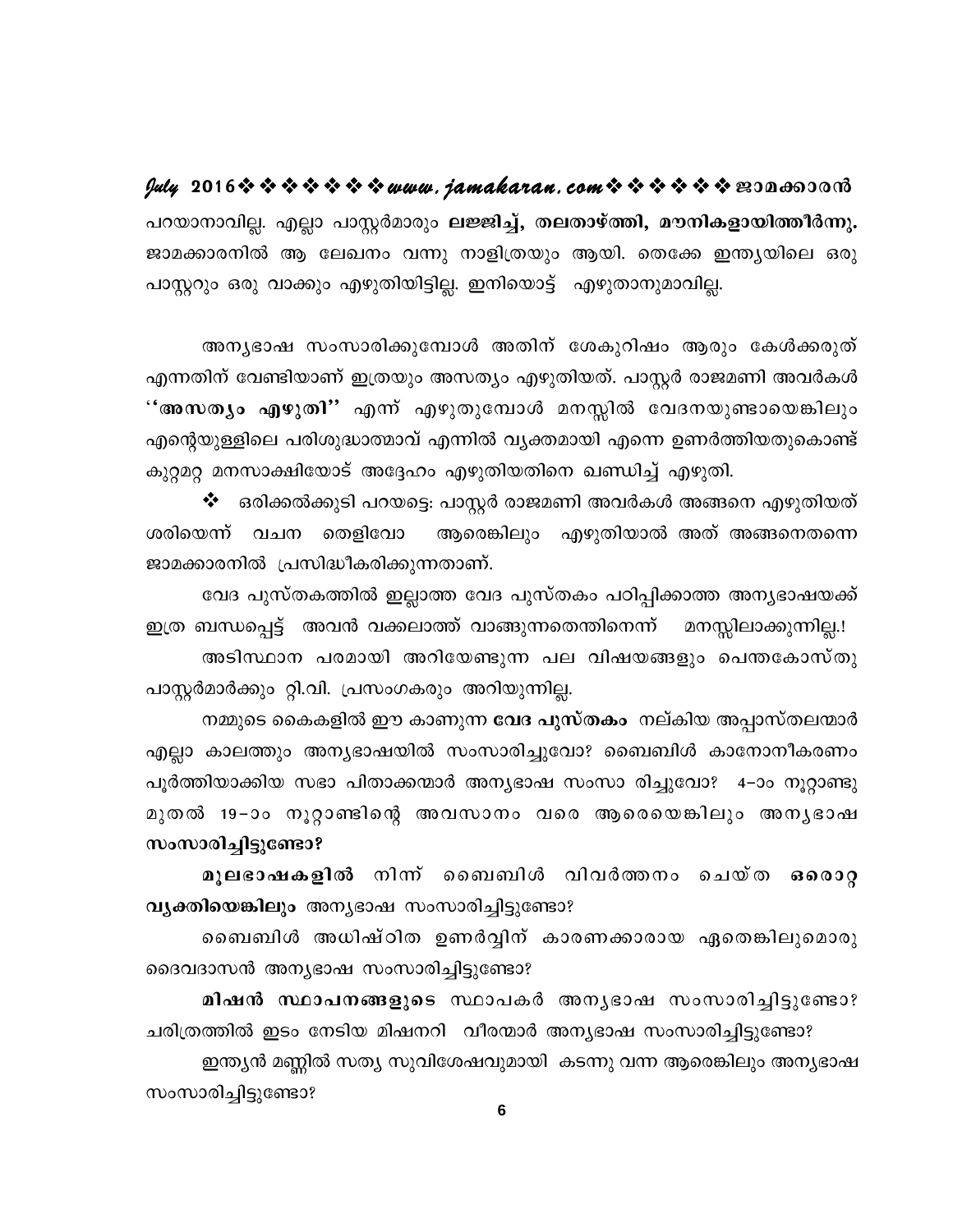ഇന്ത്യൻ ഭാഷകളിലെ ബൈബിൾ വിവർത്തർ അന്യഭാഷ സംസാരിച്ചിട്ടുണ്ടോ? ബൈബിൾ വിവർത്തകർ എത്ര കഷ്ടങ്ങളും യാതനകളും, നഷ്ടങ്ങളും സഹിച്ച് വിരലിൽ നിന്ന് രക്തം വരത്തക്കവിധം മണലിൽ അക്ഷരങ്ങൾ അഭ്യസിച്ചല്ലേ വിവർത്തനങ്ങൾ ചമചത്!

ഇന്ന് പെന്തക്കോസ്ത് പാസ്റ്റർമാർ കൈയ്യിൽ വച്ചിരിക്കുന്ന ആംഗല, മലയാള വേദപുസ്തകങ്ങൾ **ഉരുവാക്കിയവർ** ആരും തന്നെ അന്യഭാഷ സംസാരിച്ചവരല്ലല്ലോ, എന്തേ ഇക്കാര്യം സൗകര്യപൂർവ്വം പെന്തക്കോസ്തു പാസ്ലർമാർ മറച്ചു വയ്ക്കുന്നത്? ലോക ജനങ്ങൾക്കുള്ള മന:സാക്ഷിയുടെ ഒരംശം പോലും ഇല്ലാത്ത പെന്തക്കോസ്തു പാസർമാർ. ഇലാത്ത ഒന്നിനെ ഉെളതുപോലെ അക്കാൻ ഗീഭത്സൻ തന്ത്രം ഉപയോഗിച് വിശ്വാസികളെ <u> എത്രകാലം വഞ്ചിക്കും! ദൈവം കണക്കു</u> ചോദിക്കുന്ന നാളുണ്ട്. മറക്കരുത്!!

നാമധേയ സഭകൾ എന്ന് പെന്തക്കോസ്തുകാർ വിളിക്കുന്ന Mainline churches ൽ നിന്നും, വേർപെട്ട ദൈവജനങ്ങളുടെ മദ്ധ്യേനിന്നും എത്ര മിഷനറിമാർ ക്രിസ്തുവിനെ അറിയിക്കാൻ കടന്നു ചെല്ലുന്നു? പെന്തക്കോസ്തു സഭകൾ അതിന്റെ 1/10 മിഷനറി മാരെ സൃഷ്ടിക്കാത്തത്?

ആ മിഷനറിമാർ എത്തിയ ദിക്കെങ്ങും അസകാര ശക്തികൾ അലറിയടിച്ച് ഓടുകയും അത്ഭുത പ്രകാശം കടന്നുവരികയും, ആത്മരക്ഷയുടെ അതുലൃ ആവേശാനുഭൂതി അനുഭവച്ചറിയുകയും ചെയ്യുന്നു!! ജീവിക്കുന്ന ക്രിസ്തുവിന്റെ സാക്ഷ്യമായ സുവിശേഷത്തിന്റെ മംഗളമണിനാദം അവിടെങ്ങും അലയടിക്കുന്നു!!! ജീവിക്കുന്ന സാക്ഷ്യങ്ങൾ ധാരാളം

പെന്തക്കോസ്ത് സഭക്കാർ അവിയെവിടെയെങ്കിലും ജീവിതത്തിൽ ഒരിക്കലെങ്കിലും പോയിട്ടുണ്ടോ? എത്തി നോക്കിയിട്ടുണ്ടോ? തെക്കേഇന്ത്യയിൽ തെരുവിന് 5 സഭകൾ വച്ച് സഭയുടെ എണ്ണം പെരുക്കുകല്ലേ!

ഒന്നു നോക്കിയാൽ പെന്തക്കോസ്ത് സഭകൾ മിഷൻ പ്രവർത്തനങ്ങൾക്ക് പോകാത്താതാണ് നല്ലത്, അവൻ പുതിയ വിശ്വാസികൾക്കിടയിൽ അപശബ്ദങ്ങൾ പുറപ്പെടുവിച്ചാൽ അത്ര വ്യക്തികളും വിശ്വാസം വിട്ട് വ്യതിചലിച്ച് ഓടിപ്പോകു മായിരുന്നു. ഞങ്ങൾ സംസാരിച്ച വാക്കുകളും, ആംഗൃങ്ങളും, ചേഷ്ഠകളും ഗോഷ്ഠികളും തന്നെ ഇവരും കാണിക്കുകയല്ല! ഇരുവരും നാമും ഒന്നു തന്നെ! നാം

 $\overline{7}$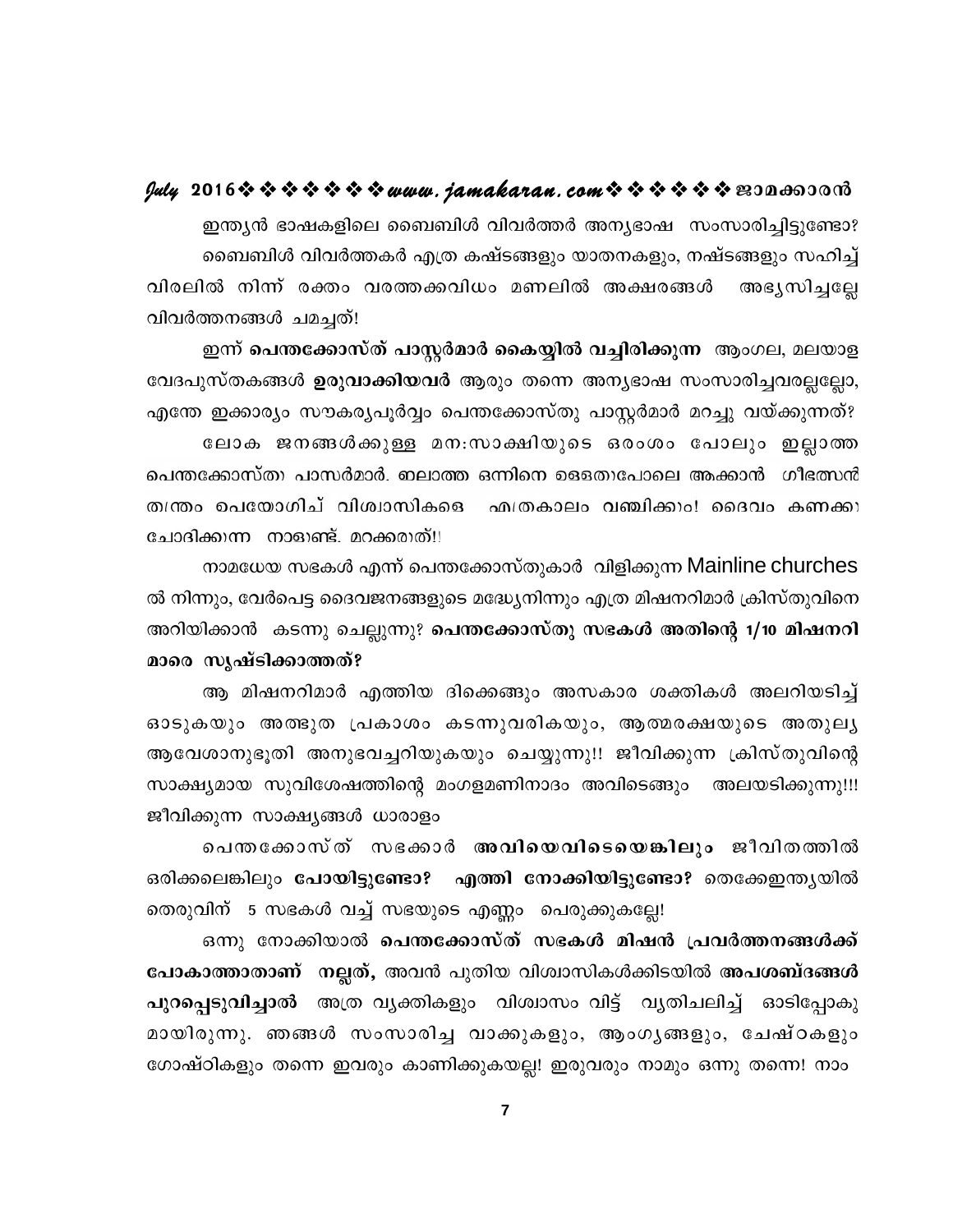ഇതുവരെ പിടിച്ചിരുന്ന ശക്തികളിൽ നിന്ന് ഇവരെ രക്ഷിക്കാൻ ആരുമില്ലല്ലോ എന്നോർത്ത് ദു:ഖിക്കുമായിരുന്നു!

### അനൃഭാഷയിൽ സംസാരിക്കാത്തവർ

പാസ്റ്റർ.രാജമണി എഴുതിയ കത്തിനുള്ള വിശദീകരണത്തിന്റെ ആദ്യഭാഗം കഴിഞ്ഞ ലക്കത്തിൽ വായിച്ചിരിക്കുമല്ലോ. അതിന്റെ തുടർച്ച ഈ ലക്കത്തിൽ (2016 ജൂലൈ) കാണാം.

ഏതൊരു കാര്യവും രണ്ട്, മൂന്ന് സാക്ഷികളാൽ ഉറപ്പിക്കണം എന്ന് പാസ്റ്റർ. രാജമണി പറയുന്നു. പരിശുദ്ധാത്മ നിറവ് വരുമ്പോഴൊക്കെ അനൃഭാഷ സംസാരി ക്കുമെന്ന് സ്ഥാപിക്കുവാൻ മൂന്ന് വേദഭാഗങ്ങളെടുത്തിരുന്നു. അതിൽ ആദ്യഭാഗം വചനാനുസരണമല്ലെന്ന് കഴിഞ്ഞ ലക്കം തെളിയിച്ചു. ഇവിടെ രണ്ടാമത്തെ വചനവും അതിനുള്ള വിശദീകരണവും കാണാം.

" അവർ അവരുടെ മേൽ കൈവച്ചപ്പോൾ അവർക്കു പരിശുദ്ധാത്മാവ് ലഭിച്ചു" -അ.പ്ര. 8: 17 ഈ സംഭവത്തിൽ ആരും അന്യഭാഷയിൽ സംസാരിച്ചില്ലല്ലോ!

❖ (കൊരി14: 18 ൽ പൗലോസ് താൻ മറ്റാരെക്കാലും അധികം അന്യഭാഷകളിൽ സംസാരിച്ചതിനെ പാസ്ററർ രാജമണി മേലുദ്ധരിച്ച വചന ഭാഗത്തിന് ഉപോദ്ബലമായി ചൂണ്ടിക്കാണിക്കുന്നു.

ഭൂരിപക്ഷം അപ്പോസ്തലന്മാരും യഹൂദന്മാരുടെ മധ്യത്തിലാണ് സുവിശേഷ വേല നിർവ്വഹിച്ചത്. അക്കാലത്ത് പൗലോസാകട്ടെ ദേശാന്തരങ്ങൾ ചുറ്റിത്തിരിഞ്ഞ് പരിശുദ്ധാത്മാവ് നല്കിയ വരംവുപയോഗിച്ച് അവരവരുടെ ഭാഷകളിൽ സുവിശേഷം അറിയിച്ചു, അതുകൊണ്ടാണ് കൃപയാൽ ഞാനധികം ഭാഷകൾ സംസാരിക്കുന്നു എന്ന് പാലോസ് പ്രഖ്യാപിച്ചത്.

അപ്പോസ്തല പ്രവരൃത്തികളിൽ പിതൃ പുത്ര പരിശുദ്ധാത്മാവ് എന്ന നാമം എവിടെയും പറയാത്തതു പോലെ മുകളിൽ ചൂണ്ടിക്കാണിച്ച എല്ലാ സ്ഥലത്തും അനൃഭാഷയിൽ സംസാരിച്ചു. എന്നെഴുതാത്തതു കൊണ്ട് അവിടെയെങ്ങും അന്യഭാഷയില്ല എന്ന് കരുതരുത് എന്ന് പാസ്റ്റർ പറയുന്നു.

ഇല്ലാത്ത കാരൃങ്ങൾ എന്തിന് ഇങ്ങനെയിരിക്കും അങ്ങനെയിരിക്കും എന്ന് ഊഹിക്കണം? വൃക്തമായി എഴുതിയിട്ടുളള കാരൃങ്ങളിൽ നിന്നല്ലേ ഉപദേശം സ്ഥാപിക്കേണ്ടത്.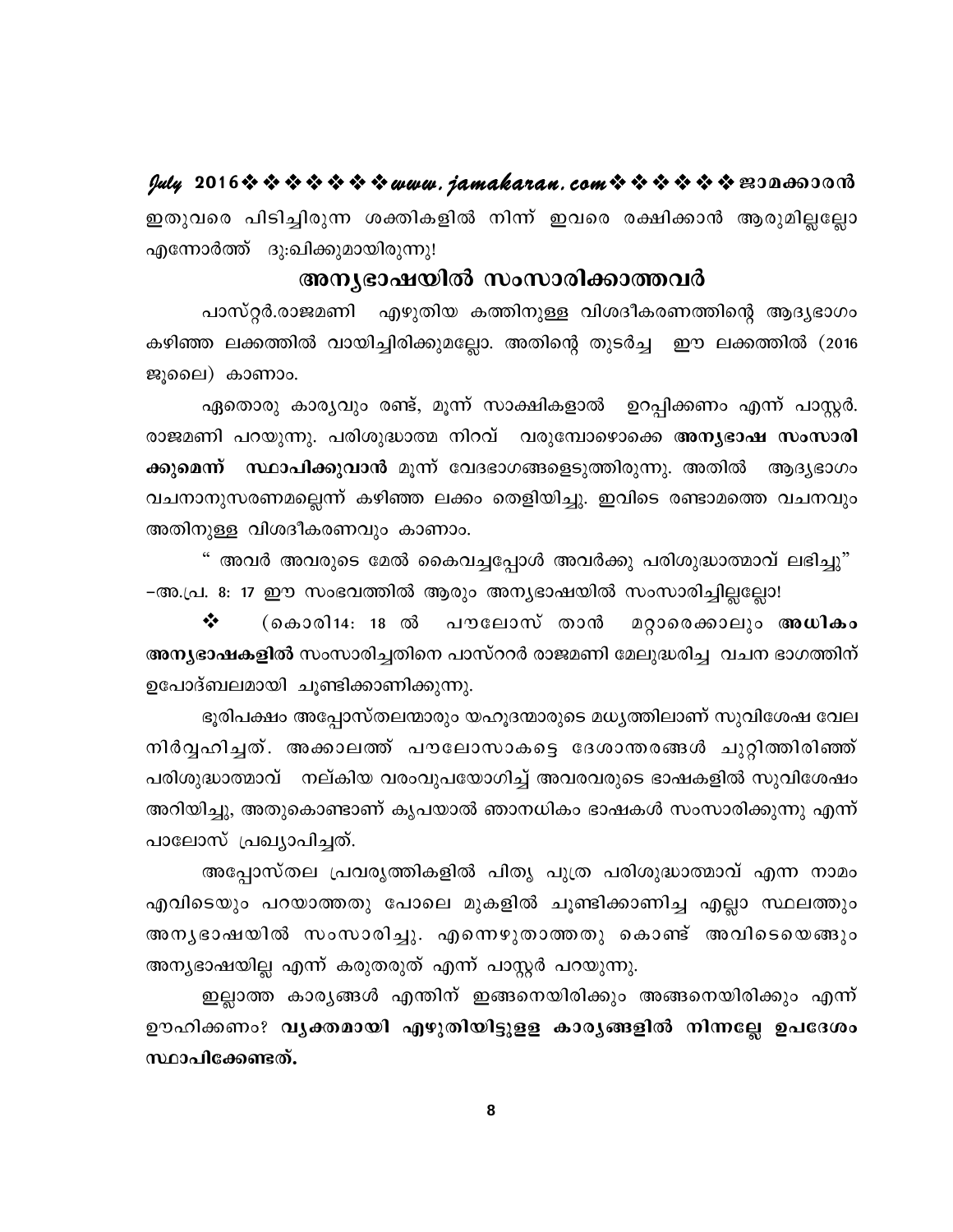എഴുതിയിരിക്കുന്നതിന് അപ്പുറം ഭാവിക്കാതിരിപ്പാൻ ഞങ്ങളുടെ ദൃഷ്ടാന്തം ❖ കണ്ട് പഠിക്കുക. 1കൊരി 4:6 മറഞ്ഞിരിക്കുന്ന കാരൃങ്ങൾ നമ്മുടെ ദൈവമായ യഹോവക്കുളളവയത്രേ, വെളിപ്പെട്ടിരിക്കുന്നവയോ നാം ഈ ന്യായപ്രമാണത്തിന്റെ സകല വചനങ്ങളും അനുസരിച്ചു നടക്കേണ്ടതിന് എന്നേക്കും നമുക്കും നമ്മുടെമക്ക ൾക്കും ഉളളവയാക്കുന്നു. ആവ– 29്യ: 28.

അപ്രഃ:14 ൽ ശമര്യക്കാർ വചനം ഏകമാനസ്സോടെ ശ്രവിച്ച മാനസാരപ്പെട്ടു (വാക്യം 6) എന്ന് അപ്പാസ്തലന്മാർ കേട്ടു.

അവർ സഭയിൽ ചേർക്കപ്പെടേണ്ടുന്നതിനന് അപ്ര 1:8 അനുസരിച്ച് സഭയിലെ അംഗങ്ങളും, അവയവങ്ങളുമായി മാറി ദൈവം അവരെ അംഗീകരിച്ചു എന്നു സഭയുടെ ഉദ്ഘാടനം യഹൂദകർക്ക് ലഭിച്ചതു ശമര്യകാർക്കും തുറന്നുകൊടു ക്കാനുളള അധികാരം പത്രോസിനെ ഏല്പിച്ചതിനെ തെളിയിക്കേണ്ടതിനുമായി യഹൂദർക്ക് പരിശുദ്ധാത്മാവ് ലഭിച്ചതു പോലെ ശമര്യകൾക്കും ലഭിച്ചത്.

### അന്യഭാഷ സംസാരിച്ചില്ല.

ഇവിടെ ശ്രദ്ധിക്കേണ്ട വിഷയം ആ സമയം ശമര്യർ അന്യഭാഷ സംസാരിച്ചില്ല എന്നത്ര. പരിശുദ്ധാത്മാവ് ലഭിച്ച എല്ലാവരും അന്യാഭാഷ സംസാരിക്കണമെന്ന് പെന്തക്കോസ് ഉപദേശം തെറ്റെന്ന് ഇവിടെ തെളിയുകയാണ്.

ശമരൃക്കാർ അനൃഭാഷ സംസാരിച്ചില്ല എന്ന കാരൃത്തെകുറിച്ച് ഒരു പെന്ത ക്കോസ്ത് പാസ്റ്ററും വാ തുറക്കില്ല എന്നത് ശ്രദ്ധിക്കേണ്ടതാണ്. ഇവിടെയാണ് പെന്ത ക്കോസ്തുകാരുടെ ഇരട്ടത്താപ്പ് വെളിവാകുന്നത്!

### ❖ ഒരു കരിസ്മാറ്റിക് നേതാവിന്റെ അനുഭവവും തെറ്റായ പഠിപ്പിക്കലും

എത്ര വലിയ വൃക്തിയായിരുന്നാലും തങ്ങളുടെ അനുഭവങ്ങൾ പങ്കുവയ്ക്കു മ്പോൾ അത് വചനാനുസരണമാകണം. അല്ലെങ്കിൽ അനേകരെ തെറ്റിലേക്ക് നയി ക്കും.

തമിഴ്നാട്ടിൽ കരിസ്മാറ്റിക് പ്രസ്ഥാനത്തിലെ പ്രധാന വ്യക്തികളിൽ ഒരാളാണ് ബ്രദർ മോഹൻ സി. ലാസറസ്. അദ്ദേഹം തന്റെ മാസികയായ യുവലോകം (വാലി പർ ഉലകം) 2013 ആഗസ്റ്റ് ലക്കം, പേജ് 6 ൽ ഇങ്ങനെ എഴുതുന്നു: "അന്ന് ഒരു ദിവസം മുഴുവനും എന്നെക്കൊണ്ട് പ്രാർത്ഥിക്കുവാനോ, ബൈബിൾ വായിക്കുവാനോ കഴി ഞ്ഞില്ല. മനസ്സിൽ ഒരു ഭാരം അമിഴ്ത്തിക്കൊണ്ടിരുന്നു. അപ്പോൾ ഞാൻ പതിവായി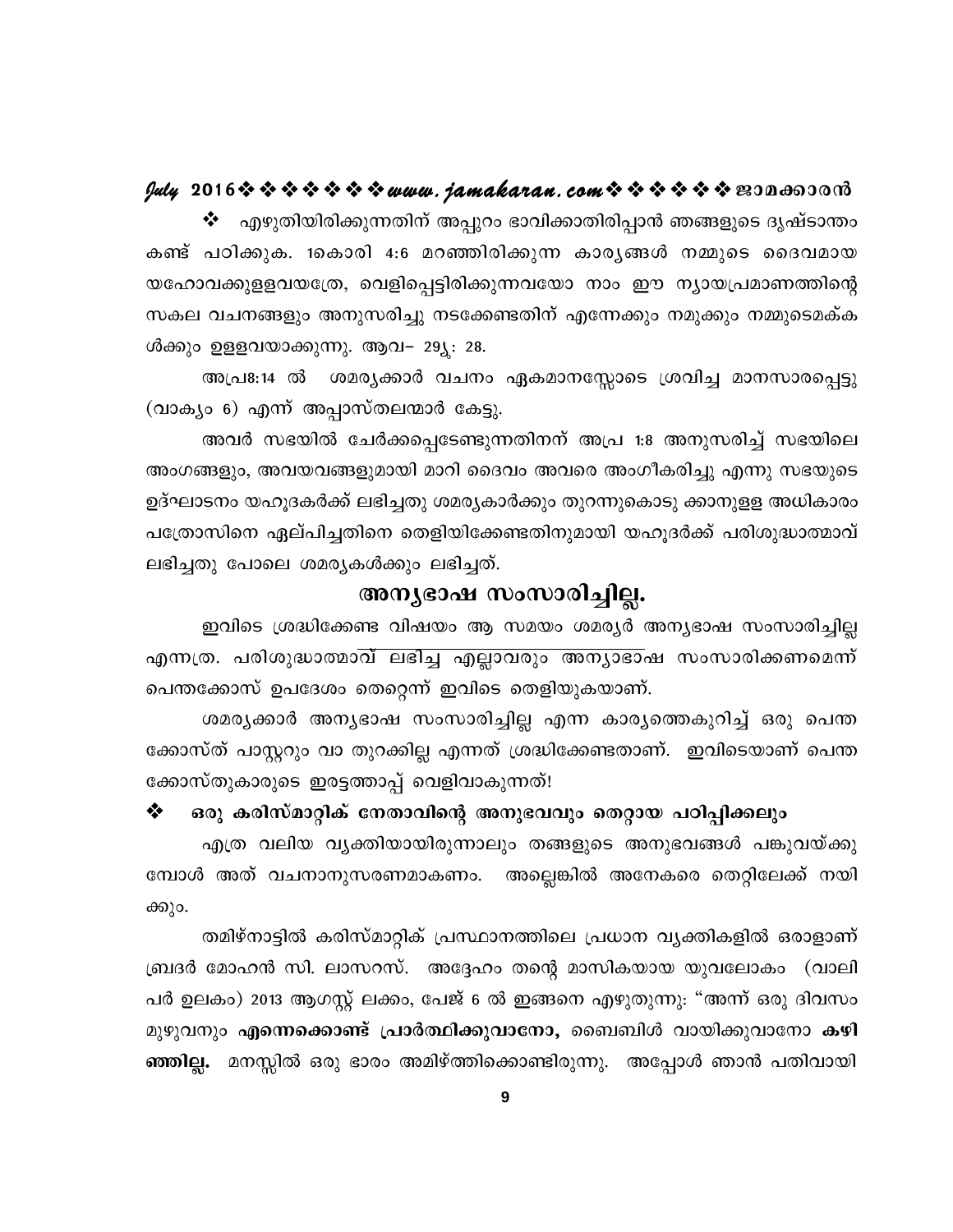$\frac{dy}{dx}$  2016 \$ \$ \$ \$ \$ \$ \$ www.jamakaran.com \$ \$ \$ \$ \$ \$ B3Da603013 പ്രാർത്ഥനയ്ക്ക് കടന്നു ചെല്ലുന്ന തോട്ടത്തിലേക്ക് പോയി. അവിടെ വച്ച് ആത്മാവി നാൽ നിറയപ്പെട്ടു. ഞാൻ ഒരു വാക്കും എന്റെ മാതൃഭായിൽ പ്രാർത്ഥിക്കാതെ അന ൃഭാഷയിൽത്തന്നെ പ്രാർത്ഥിച്ചു. ഞാൻ എന്ത് പ്രാർത്ഥിച്ചു എന്ന് എനിക്കു തന്നെ അറിയില്ല. പക്ഷേ, ഞാൻ മാതൃഭാഷയിൽ പ്രാർത്ഥിക്കാൻ ശ്രമിക്കുമ്പോഴൊക്കെ അതിന് കഴിഞ്ഞില്ല. പരിശുദ്ധാത്മാവ് തന്നെ എനിക്കായി പ്രാർത്ഥിച്ചു. എന്റെ ഭാരമെല്ലാം നീങ്ങി."

തന്റെ വൃക്തിപരമായ അനുഭവത്തെ മറ്റുള്ളവരുമായി പങ്കുവച്ച് ഒരുപദേശ മാ ഇത് തെറ്റ്. ഏതൊരു കാര്യവും ഉപദേശമാക്കുമ്പോൾ ക്കുവാൻ ശ്രമിക്കുകയാണ്. അതിന് വചനത്തിന്റെ പിൻബലം വേണം. ഈ അനുഭവക്കുറിപ്പിൽ ഇന്ന ഇന്ന വചന പ്രകാരം ആത്മാവ് എന്നിൽ പ്രവർത്തിച്ചു എന്ന് എഴുതുന്നില്ല. അതിനാൽ വായന ക്കാർ ഇതുപോലുള്ള അനുഭവക്കുറിപ്പുകൾ വായിച്ച് അതിനെ അനുകരിക്കാൻ ശ്രമിക്ക രുത്.

### അപ്ര 10:45; എഫേ 19:6

അന്യഭാഷാ, പ്രവചനം വചനാനുസൃതമെന്ന് തെളിയിക്കാൻ പാസ്റ്റർ രാജമണി 3 വേദഭാഗങ്ങൾ ഉദ്ധരിച്ചിരുന്നു. അതിൽ ആദ്യവചന ഭാഗം തെറ്റാണെന്ന് നിങ്ങൾ കണ്ടു. ഇനി അടുത്ത രണ്ട് വചന ഭാഗങ്ങളിലേക്ക് വരാം. വചന ഭാഗങ്ങളാണ് തല ക്കെടായി നല്കിയിട്ടുള്ളത്.

### താക്കോൽ

താക്കോൽ എന്ന വാക്കിന്റെ അർത്ഥം പൂർണ്ണമായി മനസ്സിലാക്കുവാൻ ഇതിന്റെ ചരിത്ര പശ്ചാത്തലം നിങ്ങൾ അറിയേണ്ടതാവശ്യമാണ്. ഇവിടെ താ**ക്കോൽ എന്ന** പദം സാധാരണ വീട്ടിൽ പൂട്ടുന്ന താക്കോലും താഴും അല്ല!

സാന്ദർഭികമായി Br. D.G.S. ദിനകരന്റെ "സ്വർണ്ണതാക്കോൽ" പദ്ധതി ഓർത്തു പോകുകയാണ്. ഇതിനെക്കുറിച്ച് മുമ്പൊരിക്കൽ ജാമക്കാരൻ മാസികയിൽ എഴുതു കയും, യേശു വിളിക്കുന്നു മാസികയിൽ ധാരാളം പരസ്യങ്ങൾ വന്നതും ശ്രദ്ധീച്ചിരിക്കു മല്ലോ! പുതു വായനക്കാർക്കായി ഒരിക്കൽ കൂടെ എഴുതുന്നു.

"ദൈവം ബ്രദർ D.G.S. ദിനകരനോട് താൻ കാണിച്ച മാതൃകപ്രകാരം ഒരു സ്ഥർണ്ണതാക്കോൽ ഉണ്ടാക്കുവാൻ കല്പിച്ചു. വ്യാപാരം ചെയ്യുന്നവർക്ക് 1 ലക്ഷം രൂപയ്ക്ക് **വില്ക്കുവാനും പറഞ്ഞു.** ബിസിനസുകാർ തങ്ങളുടെ ഇരിപ്പിടത്തിന് മുക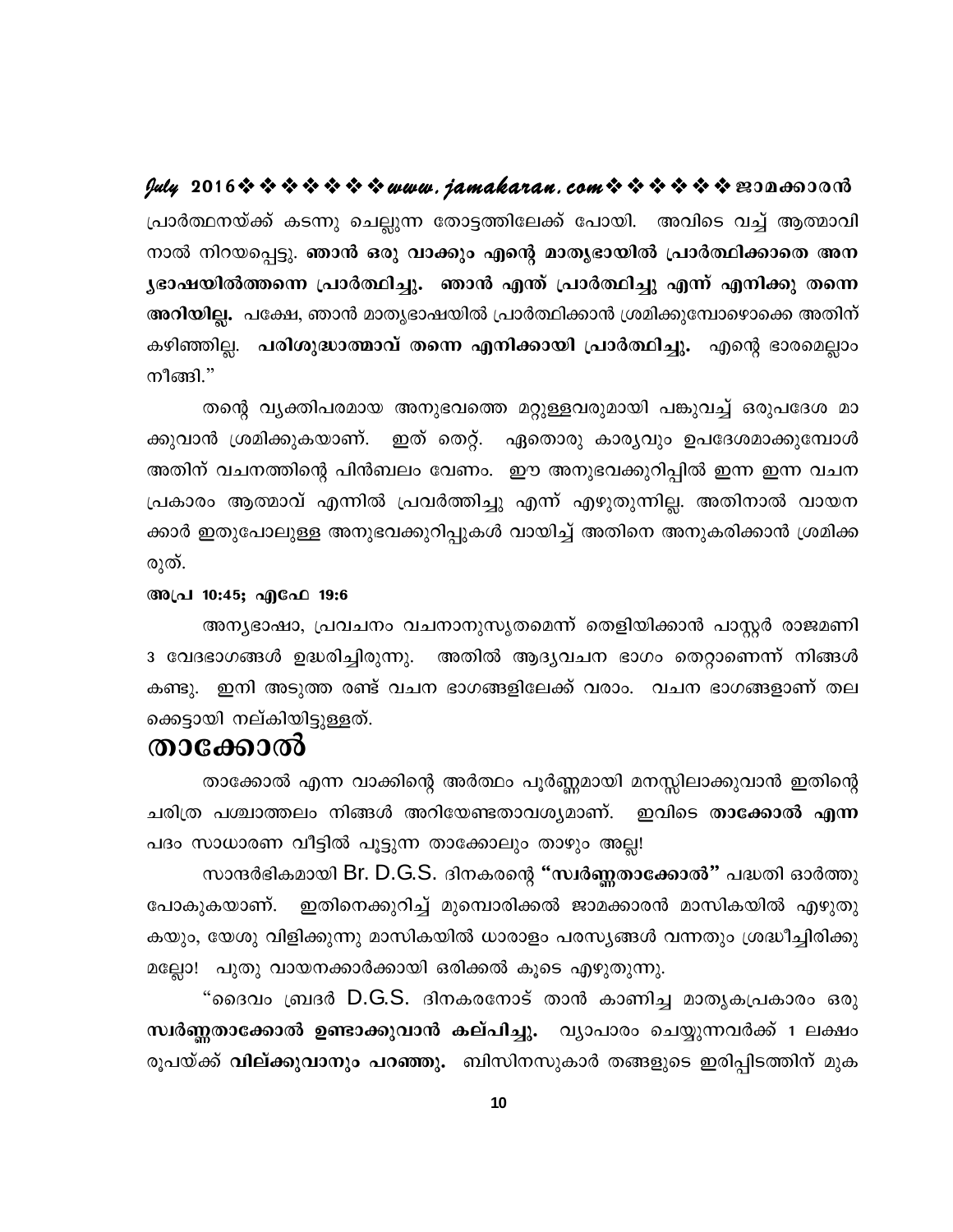### $y$ uly 2016  $\rightsquigarrow \rightsquigarrow \rightsquigarrow \rightsquigarrow \rightsquigarrow w$ uuu. jamakaran. com $\rightsquigarrow \rightsquigarrow \rightsquigarrow \rightsquigarrow \rightsquigarrow w$ 200600000

ളിലായി തുക്കിയിട്ടാൽ ബിസിനസ് വളരും! കമ്പനിയുടെ Trade Name ഉയരും!" എന്നിങ്ങനെയാണ് അറിയിപ്പ്. എങ്ങനെയുണ്ട് പരസ്യം?

ലോകത്തിൽ എവിയെങ്കിലും ഏതെങ്കിലുമൊരു വ്യക്തി ഇങ്ങനെയൊരു യൗശെ ിലരെ ദ്യെമലേഴ്യ അവതരിപ്പിച്ചിട്ടുണ്ടോ? മാന്ത്രികത്തകിടും, ഏലസ്സും കെട്ടുന്ന മറ്റ് മതങ്ങളുടെ ഒരു പതിപ്പല്ലേ Br. D.G.S. ദിനകരൻ!

Br. D.G.S. ദിനകരനെ കണ്ണടച്ച് വിശ്വസിക്കുന്ന മഠയന്മാരായ വ്യാപാരികൾ ചോദിച്ച തുക കൊടുത്ത് <mark>താക്കോലുകൾ വാങ്ങി.</mark> തൂക്കിയിട്ടു. ബിസിനസ് ചരിഞ്ഞു. കമ്പനികൾ പൂട്ടുന്ന നിലയിലായി. അതോടെ Br. D.G.S. ദിനകരന്റെ സ്ഥർണ്ണതാക്കോൽ ബിസിനസ്സും നിലച്ചു!

ഞാൻ പറയാൻ പോകുന്നത് ഇങ്ങനെയുള്ള പറ്റിപ്പ്, തട്ടിപ്പ് താക്കോൽ അല്ല! കർത്താവ് തന്നെ നല്കിയ "സ്വർഗ്ഗരാജ്യ താക്കോൽ" (മത്തായി 16:19) ആണ്!!

കർത്താവ് പത്രോസിനോട് ഒരു ചോദ്യം ചോദിച്ചു. അതിന് സ്വർഗ്ഗസ്ഥനായ പിതാവിന്റെ വെളിപ്പാടിനാൽ പത്രോസ് മറുപടി പറഞ്ഞു. മറുപടിയിൽ തൃപ്തനായ നമ്മുടെ വാഴ്ത്തപ്പെട്ട കർത്താവ് "സ്വർഗ്ഗരാജ്യത്തിന്റെ താക്കോൽ ഞാൻ നിനക്കു തരുന്നു" എന്ന് പറഞ്ഞു.

താക്കോൽ എന്ന് വച്ചാൽ "അധികാരം (Authority) എന്നർത്ഥം (മത്തായി 16:  $13 - 19$ )

നീ പത്രോസ് ആകുന്നു; ഈ പാറമേൽ ഞാൻ എന്റെ സഭയെ പണിയും; പാതാളഗോപുരങ്ങൾ അതിനെ ജയിക്കയില്ല എന്ന് ഞാൻ നിന്നോടു പറയുന്നു. സ്വർഗ്ഗ രാജ്യത്തിന്റെ താക്കോൽ ഞാൻ നിനക്കു തരുന്നു. നീ ഭൂമിയിൽ കെട്ടുന്നത് ഒക്കെയും സ്വർഗ്ഗത്തിൽ കെട്ടപ്പെട്ടിരിക്കും; നീ ഭൂമിയിൽ അഴിക്കുന്നതൊക്കെയും സ്വർഗ്ഗത്തിൽ അഴിഞ്ഞിരിക്കും എന്ന് ഉത്തരം പറഞ്ഞു – മത്തായി 16: 18–19.

ഇതിന് സമാനമായ മറ്റൊരു വേദഭാഗവും ഉണ്ട്. അതും ചുവടെ ചേർക്കുന്നു: "നിങ്ങൾ ഭൂമിയിൽ കെട്ടുന്നതെല്ലാം സ്വർഗ്ഗത്തിലും കെട്ടപ്പെട്ടിരിക്കും. നിങ്ങൾ ഭൂമിയിൽ അഴിക്കുന്നതെല്ലാം സ്വർഗ്ഗത്തിലും അഴിഞ്ഞിരിക്കും എന്ന് ഞാൻ സത്യമാ യിട്ടു നിങ്ങളോട് പറയുന്നു." – മത്തായി 18:18

ഈ രണ്ട് ഭാഗവും സൂക്ഷ്മമായി പരിശോധിച്ചാൽ – "താക്കോൽ" – എന്ന പദം മത്തായി 16:18 ൽ മാത്രം ഉള്ളത് കാണാം. ഇവിടെയാണ് സഭയോടുള്ള ബന്ധത്തിൽ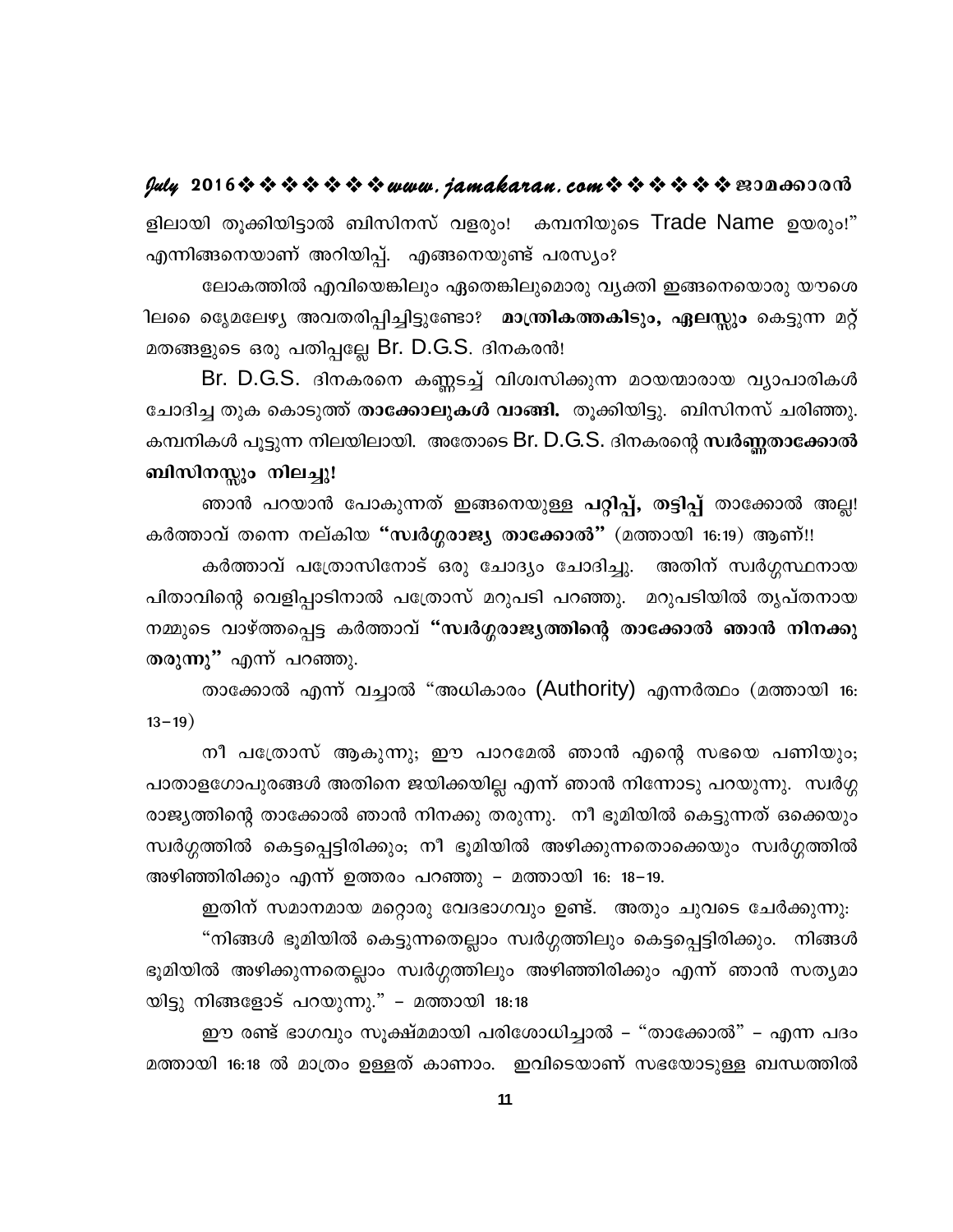# **July 2016www.jamakaran.comPma¡mc³**

khn -ti-jm-]m-[m-\ -y-apÅ Hcp hkvXpXbpÅ-Xv! സവിശേഷാപാധാന്യമുള്ള ഒരു വസ്തുതയുള്ളത്!<br>പത്രിയ ഒരു കെട്ടിടത്തിന്റെ പ്രതിഷ്ഠാകർമ്മത്തിന് VIP യായ ഒരു വൃക്തിയെ നിയോഗിക്കുന്നതു പോലെ സഭയാകുന്ന കെട്ടിടത്തിൽ ജനങ്ങളെ പ്രവേശിപ്പിക്കുവാൻ ദൈവത്തിന്റെ നിർണ്ണയമാണ്. ശിക്കുന്നതു പോലെ സഭയാകുന്ന കെട്ടിടത്തിൽ ജനങ്ങളെ പ്രവേശിപ്പിക്കുവാൻ<br>പതെരഞ്ഞെടുത്ത– കർമ്മി/ VIP യാണ് അപോസ്തലനായ പത്രോസ് ഇത്<br>ത്തിന്റെ നിർണ്ണയമാണ്.<br>സുവിശേഷം ലോകമെങ്ങും ചെല്ലണം. അതിനായി പഴയനിയമത്തെ<br>ത്തിലേക്ക് കൊണ്ടുവരികയു, ക്ര

ദൈവം തെരഞ്ഞെടുത്ത– കർമ്മി/ VIP യാണ് അ**പോസ്തലനായ പത്രോസ്** ഇത്<br>ദൈവത്തിന്റെ നിർണ്ണയമാണ്.<br>സുവിശേഷം ലോകമെങ്ങും ചെല്ലണം. അതിനായി പഴയനിയമത്തെ<br>അന്ത്യത്തിലേക്ക് കൊണ്ടുവരികയു, ക്രിസ്തുവിനെ മധ്യത്തിൽ നിറുത്തിയശേഷം<br>പുതിയ നിയമം തുടങ്ങ **പുതിയ നിയമം തുടങ്ങുകയും ചെയ്തു. പുതിയ നിയമം** കടന്നുവന്നു എന്നതിന്റെ (പതൃക്ഷമായ തെളിവായി പരിശുദ്ധാത്മ അവരോഹണത്തെ ദൈവം ക്രമീകരിച്ചു.

അക്കാലത്ത് യെരുശലേം കേന്ദ്രമാക്കി 3 തരത്തിലുളള ജനതകളുണ്ടായിരുന്നു. അവർ **യഹൂർ, ശമര്യർ, പുറജാതിക്കാർ,** (അ.പ്ര 1:8) ഇവരെ ഈ അടുക്കും ക്രമവുനുസരിച്ച് സഭയിൽ ഉൾപ്പെടുത്താൻ ദൈവം തെരഞ്ഞെടുത്ത മാനപാത്രമാണ് പ**്രോസ്.** 

### � (കമം 1– യഹുദർ

അപ്രവൃത്തികൾ 2–ാം അദ്ധ്യായത്തിൽ യെരുശമേമിൽ നടന്ന പരിശുദ്ധാത്മ അവരോഹണവും തന്മൂലം സഭാസ്ഥാപനവും അതിൽ യഹൂദന്മാരെ ചേർത്തതും അറിയാവുന്ന കാര്യമാണല്ലോ പരിശുദ്ധാത്മ പകർപ്പ പ്രത്യേക അനുഭവും ചരിത്രത്തിലെ ഒരു നാഴികക്കല്ലുമാണ്. അവിടുത്തെ മാനുഷിക നായകൻ പത്രോസാണ്. പത്രോസ് സ്ഥർഗ്ഗരാജ്യ താക്കോൽ ആദ്യമായി തുറന്ന് സഭയിൽ ജനങ്ങളെ ഉൽപ്രവേശിപ്പിച്ചു.  $\lfloor \alpha \rfloor$ ത്യേകിച്ച യഹൂദരെ!!

### ❖ (കമം 2– ശമരൃർ

ശമര്യയിലെ ജനങ്ങൾ സുവിശേകനായ ഫിലിപ്പോസിലൂടെ സുവിശേഷം കേട്ട് വിശ്വസിച്ചു. മാനസരപ്പെട്ടു. പക്ഷേ ആ സമയം **പത്രോസ് അവിടെ ഇല്ല**. അതിനായി ദൈവം പത്രോസിനെ അവിടെ വരുത്തി. പത്രോസ് തന്റെ അധികാര<del>ം</del>– താക്കോൽ– ഉപയോഗിച്ച് **ശമര്യരെ സഭയിൽ ഉൾപ്പെടുത്തി.** അങ്ങനെ സഭയോടുളള ബന്ധത്തിൽ ദൈവം തന്റെ ര**ണ്ടാമത്തെ ക്രമവും നിർവ്വഹിച്ചു.** 

യഹൂദന്മാരാൽ ഏറെ വെറുക്കപ്പെടുകയും വിടക്കന്ന് തളളിക്കളഞ്ഞ വരുമാണ് ശമ്ര്യക്കാർ. യഹൂദന്മാരെപ്പോലെ തന്നെ ഈ ജനതയെയും ദൈവം സ്നേഹിക്കുന്നു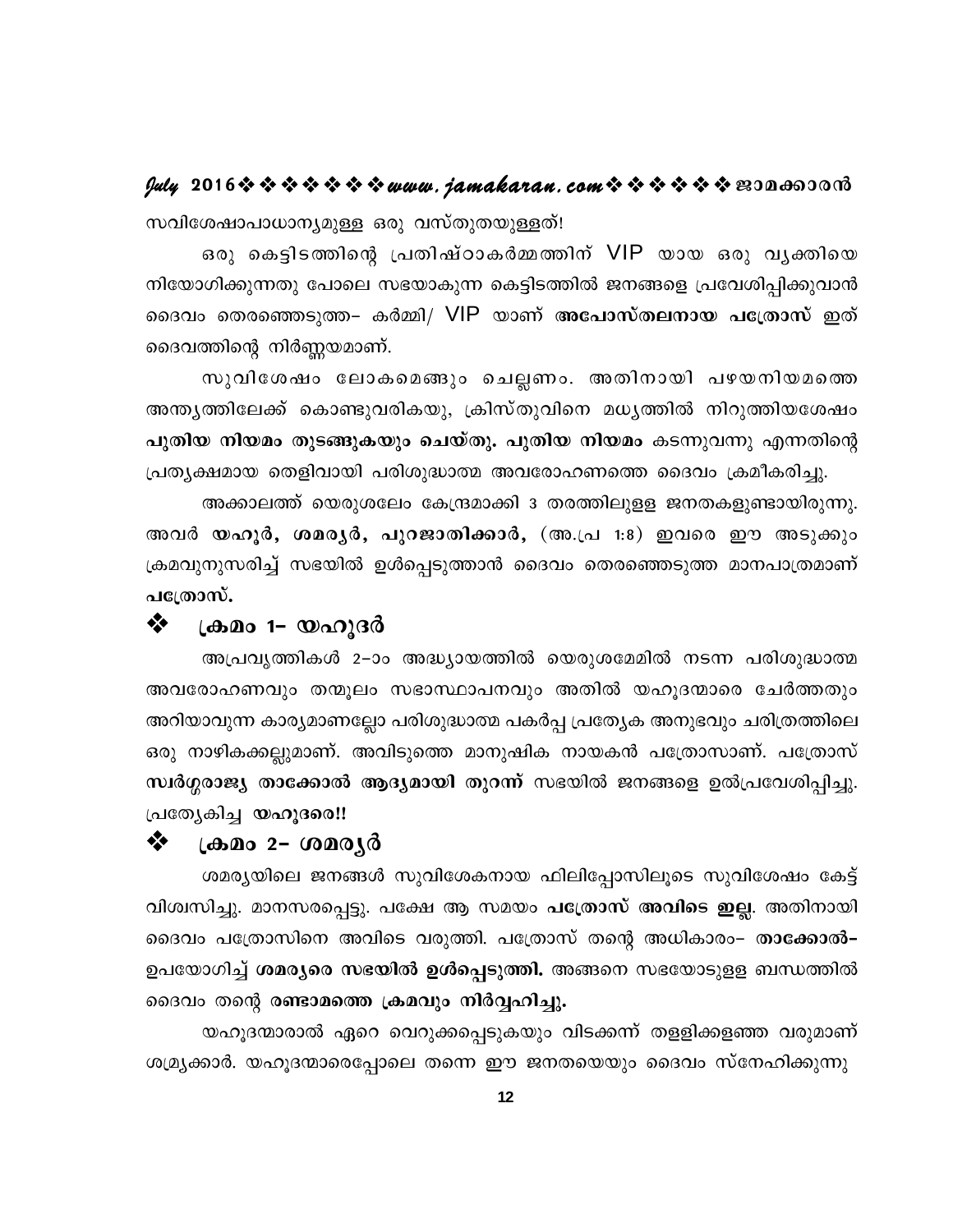എന്ന് വെളിപ്പടുത്താനും അതിന് സാക്ഷികളാകാനുമാണ് ദൈവം പത്രോസിനെയും യോഹന്നാനെയും വിളിച്ച് വരുത്തിയത്. ഇവരുടെ വാക്കിലൂടെ ക്രിസ്തീയ യഹൂദർ ശമര്യരെ അംഗീകരിച്ചു.

### ❖ ക്രമം-3-പുറജാതിക്കാർ

ആദ്യം യെരുശലേമിലും പിന്നെ യെരുശലേമിന് ചുറ്റും ഇവിടെയിതാ ലോകത്തിന്റെ അറ്റത്തോളും സുവിശേഷം ചെല്ലാൻ 3 മതായി അധി കാരം–താക്കോൽ–ഉപയോഗപ്പെടുത്താൻ ദൈവം പത്രോസിനെ ഉപയോഗിക്കുന്ന ചരിത്ര സംഭവമാണ് അപ്രവൃത്തികൾ 10–ാം അദ്ധ്യായത്തിൽ കാണുന്നത്.

പുറജാതിക്കാരിൽ ആദൃഫലമായ കൊർന്നല്യോസും തന്റെ വീട്ടുകാരും ബന്ധുക്കളും, ചാർച്ചക്കാരും സുവിശേഷം കേട്ട് വിശ്വസിച്ച് സഭയിൽ ചേരാൻ ദൈവം പത്രോസിനെ നേരിട്ടുതന്നെ വിളിച്ചു വരുത്തി. അതിന് ഒരു കാരണമുണ്ട്. ഏതെങ്കിലും വിധേന ഒരു ശമര്യക്കാരനെ അംഗീകരിച്ചാലും പുറജാതിക്കാരനെ അംഗീകരിക്കുക എന്നത് ഒരു യഹൂദനെ സംബന്ധിച്ചടത്തോളം ചിന്തിക്കാവു ന്നതിലും അപ്പുറമാണ്. ഈ പശ്ചാത്തലത്തിൽ ദൈവം പ്രത്യകമായി ഇടപെട്ട് പത്രോസിനെ 3–ാം ഘട്ടത്തിന് പങ്കാളിയാക്കുന്നു അതിന് മുഖാന്തരമായ ചരിത്രം അ.പ്രവൃത്തികൾ 10–ാം അദ്ധ്യായം 9 മുതൽ 29 വരെയുളള വാകൃങ്ങളിൽ കാണാം.

കൊർന്നലേൃാസും വലിയ പുരുഷാരവും കർത്താവിനെ സ്വീകരിച്ച് പത്രോസിന്റെ സാന്നിധ്യത്തിൽ തന്റെ അധികാരം–താക്കോൽ – ഉപയോഗിച്ച് സഭയിൽ ചേർത്തു. അങ്ങനെ പുറജാതികളും അഥവാ ലോകത്തിന്റെ അറ്റത്തോളമുളളവർ സഭയിൽ ഉൾപ്പെടുത്തപ്പെട്ടു. പത്രോസും മറ്റ് യഹൂദരും ആദ്യമായി പുറജാതികളെ അംഗീകരിക്കാനായി ദൈവം അയച്ച അടയാളമാണ് അനൃഭാഷാഭാഷണം. എല്ലാവരും പെന്തക്കോസ്ത ദിവസത്തിലെന്നപോലെ കൂടിയിരുന്നവർ

വിവിധഭാഷകളിൽ സംസാരിച്ചു പത്രോസും കൂട്ടരും ഇതു കണ്ട് അശ്ചര്യപ്പെട്ടു. ഇപ്പോൾ സഭയിൽ 3 കൂട്ടും ജനതയായി കഴിഞ്ഞു. യഹൂദർ-ശമര്യർ-മറ്റുളള വർ (പുറജാതിക്കാർ). ഇപ്പോൾ സഭയിൽ വിഭാഗീയതയത് സ്ഥാനമില്ല രക്ഷിക്കപ്പെട്ടവർ ഏവരും ഒരപ്പന്റെ മക്കൾ (യോഹ 1:12).

ഒരേ കർത്താവിന്റെ ശിഷ്യന്മാർ (മത്തായി 28:19,20)!!

ഒരേ ആത്മാവിനെ പാനം ചെയ്തവർ (1 കൊരി 12:13) !! ഒരേ ശരീരത്തിന്റെ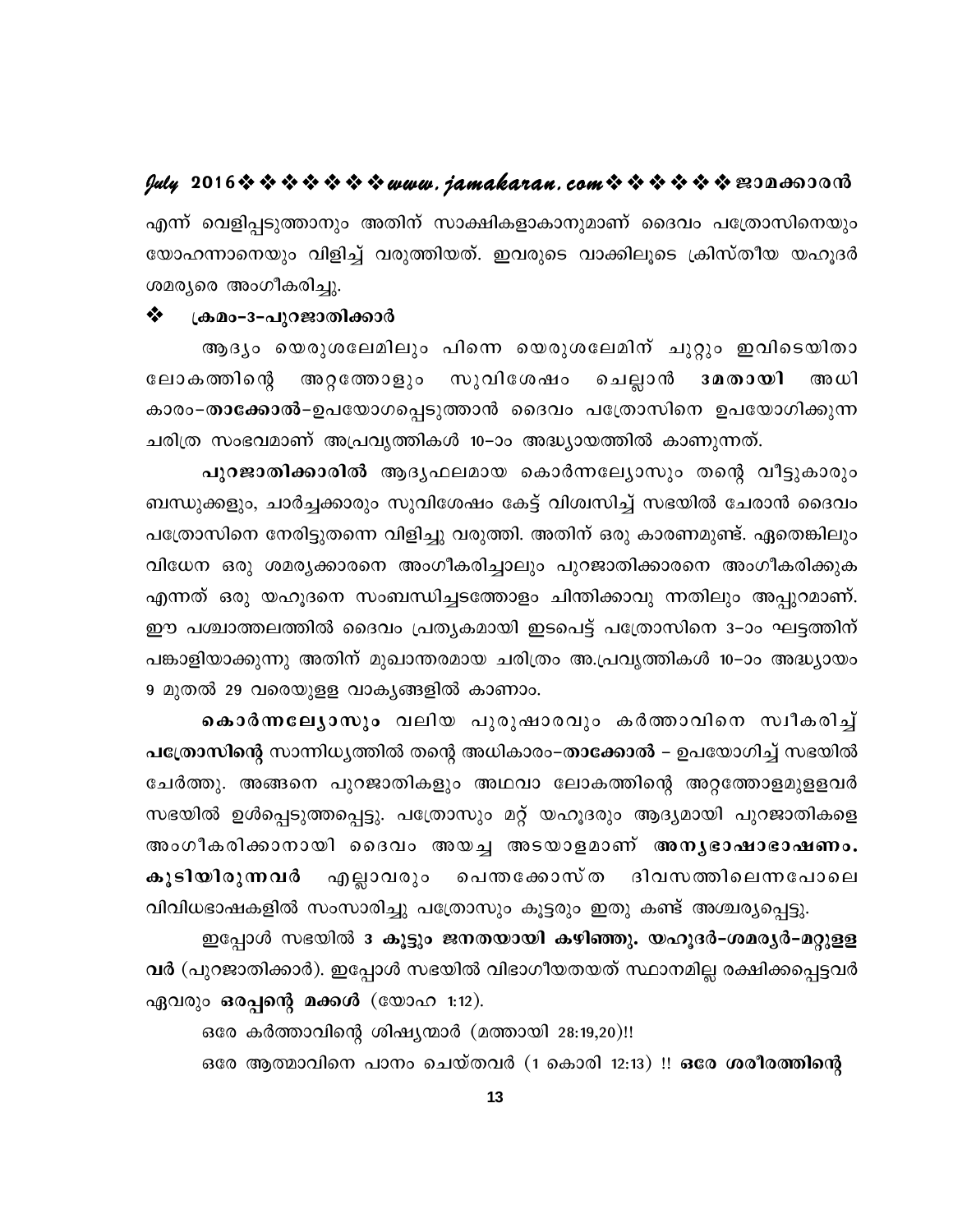(ക്രിസ്തുവാകുന്ന ശരീരത്തിന്റെ) അവയവങ്ങൾ (1 കൊരി 12:12) !!! സത്യസഭയിൽ ജാതിമത–വർഗ്ഗവർണ്ണ വ്യത്യാസമില്ല! പത്രോസിന് നൽകിയ അധികാരം–താക്കോൽ–ഉപയോഗിച്ച് യഹൂദരും (2–ാം അദ്ധ്യായം) ശമര്യരും (8–ാം അദ്ധ്യായം), പുറജാതിക്കാരും (10–ാം അദ്ധ്യായം) സഭയിൽ ആയി.

കർത്താവിന്റെ കൃപയുടെ ആശ്ചര്യം, ആഴം, ആഴക് എത്ര വലുത്!

3 കൂട്ടം ജനതയെയും ദൈവം സ്നേഹിക്കുന്നു എന്നതിന് അടയാളമായി 3 കൂട്ടരിലും പ്രത്യേകം പ്രത്യേകമായി പരിശുദ്ധാത്മാവിനെ പകർന്നു. (അ.പ്ര 2,8,10,19 അദ്ധ്യായങ്ങൾ). ജനം ആയിരക്കണക്കിൽ രക്ഷിക്കപ്പെട്ടു. സഭയോട് ചേർന്നു (അപ്ര  $2:47$ ).

ഈ മൂന്ന് സംഭവമല്ലാതെ മറ്റിടങ്ങളിൽ അന്യഭാഷകൾ സംസാരിച്ചതായി വേദപുസ്തകത്തിൽ രേഖപ്പെടുത്തിയിട്ടില്ല.

❖ തെറ്റായ ചിന്ത

ഒരു വ്യക്തി രക്ഷിക്കപ്പെട്ട ശേഷം രണ്ടമതായി പ്രാപിക്കേണ്ട അനുഭവമാണ് പരിശുദ്ധാത്മാവ് എന്ന് പെന്തക്കോസ്ത പ്രസ്ഥാനം പഠിപ്പിക്കുന്നു. ഇതിന് തെളിവായി 2 സംഭവങ്ങളെ അവർ ചുണ്ടികാണിക്കുന്നു.

1) അ.പ്ര 8-ാം അദ്ധ്യായത്തിൽ - ശമര്യക്കാരുടെ – അനുഭവം

2) അ.പ്ര 19–ാം അദ്ധ്യായത്തിൽ – സ്നാപക യോഹന്നാരന്റെ 12 ശിഷ്യന്മാരുടെ അനുഭവം എന്നിവയാണ്. ഇതിൽ ശമര്യക്കാരുടെ ഇടയിലെ അനുഭവം നാം കണ്ടു ഇനി 19–ാം അദ്ധ്യായ അനുഭവം നോക്കാം.

# എഫസോസ് പട്ടണ അനുഭവം

അപ്പോസ്തലനായ പൗലോസിന്റെ സമകാലികനായ അപ്പല്ലോസ് കൊരിന്തിന്റെ പ്രദേശങ്ങളിൽ <u>സൂവിഷേശം അറിയിച്ചു വരവേ പൗലോസ് ഉൾപ്രദേ</u>ശങ്ങളിൽ കൂടി സഞ്ചരിച്ച് എഫെസോസ് പട്ടണത്തിൽ എത്തി. അവിടെ ക്രിസ്തുമാർഗ്ഗ അനുസാരികളായ സ്ഥാപകയോഗന്നാന്റെ ശിഷ്യന്മരെ കണ്ടു.

ഈ സംഭവം പഠിക്കുന്നതിനു മുമ്പായി ഇവിടുത്തെ കഥാപാത്രങ്ങളായ 12 ശിഷ്യന്മാർ, അപ്പോപൗലോസ് എന്നിവരെക്കുറിച്ച് അറിഞ്ഞിരിക്കേണ്ടത് ആവശ്യമാണ്.

 $\frac{1}{2}$ <u>1) 12) ശിഷ്യന്മാർ</u>

ഈ ശിഷ്യന്മാർ ക്രിസ്തുമാർഗ്ഗ അഥവാ സഭയുടെ ശിഷ്യന്മാർ അല്ല. മറിച്ച്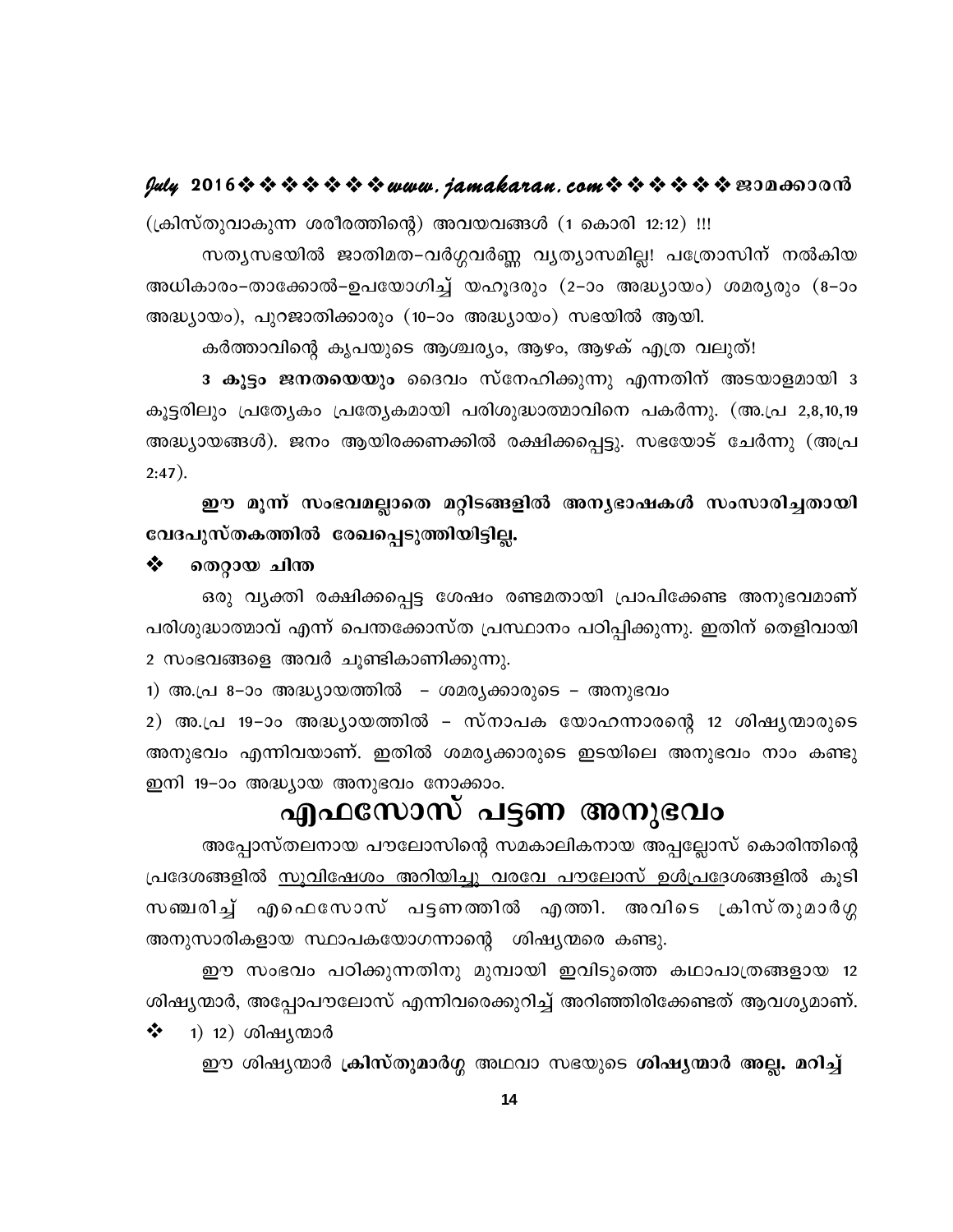# $y$ uly 2016  $\rightsquigarrow \rightsquigarrow \rightsquigarrow \rightsquigarrow \rightsquigarrow w$ uuu. jamakaran. com $\rightsquigarrow \rightsquigarrow \rightsquigarrow \rightsquigarrow \rightsquigarrow w$ 200600000

സ്നാപകയോഹന്നാന്റെ ശിഷ്യന്മാരാണ്. എന്നു വച്ചാൽ രക്ഷിക്കപ്പെട്ട സ്നാനമേറ്റ് അടിസ്ഥാന ഉപദേശങ്ങൾ ആചരിച്ച് ക്രിസ്തുവിന് സാക്ഷികളായി ജീവിക്കാതിരിക്കെത്തന്നെ പളളികളിൽ പോകുന്നത് കൊണ്ടും ക്രിസ്തീയ ഭവനത്തിൽ ജനിച്ചതു കൊണ്ടും ഭക്തിയോടെ കർമ്മാചാരങ്ങളും പഴയ നിയമ കല്പനകളും അനുസരിച്ചും കഴിയുന്ന ഇന്നത്തെ **നാമധേയ ക്രിസ്ത്യാനികൾ** പോലെ!

പുതിയ നിയമത്തെയേ, ക്രിസ്തുവിനെയോ യേശുക്രിസ്തുവിലൂടെ ലഭിക്കുന്ന നിത്യജീവൻ, പുതുസൃഷ്ടിയുടെ അനുഭവം, പരിശുദ്ധാത്മാവിനാലുളള സന്തോഷം, ആത്മഭാരം, നിതൃതയുടെ ദർശനം, തുടങ്ങി ഒന്നും അറിയാതിരിക്കെ അഥവാ എട്ടുംപൊട്ടും അറിയാത്ത അവസ്ഥയിൽ സ്നാനമേറ്റും, ഞാനും ക്രിസ്ത്യാനി എന്ന് മേനി പറഞ്ഞു നടക്കുന്ന ഇന്നത്തെ നാമധേയ ക്രിസ്ത്യാനികളുടെ പതിപ്പാണ് യോഹന്നാൻ സ്നാപകന്റെ 12 ശിഷ്യന്മാർ.

അതുകൊണ്ടാണ് പൗലോസ് ഇവരോട് ചോദിച്ചത്. "നിങ്ങൾ വിശ്വസിച്ചിട്ട് പരിശുദ്ധാത്മാവിനെ പ്രാപിച്ചുവോ? നിങ്ങൾ വീണ്ടും ജനിച്ചുവോ? (യോഹ 3:3-5). അപ്പോൾ അവരുടെ മറുപടി പരിശുദ്ധത്മാവ് എന്തെന്ന് പോലും അറിയില്ല! അതേ ഇന്നത്തെ ഭുരിപക്ഷം നാമധേയ, പെന്തക്കോസത് സഭകളിലെ വിശ്വാസികളെപ്പോലെ!! തുടർന്നു സംഭാഷണത്തിൽ അവർ കർത്താവിന്റെ കല്പന പ്രകാരമുളള സ്നാനമല്ല, പഴയനിയമ കർമ്മാചാരത്തിന്റെ ഭാഗമായ–മാനസാ ന്തരസ്നാനം ഏറ്റവരെന്ന്. ഇന്നും കർത്താവിന്റെ കല്പനപ്രകാരം–മത്തായി 28:19,20, മർക്കോസ് 16:16 സ്നാനമേൽക്കാത്ത പളളി ഭക്തരാണ് ക്രിസത്യാനികളിൽ ഭൂരിപക്ഷവും!

കാണുംവിധം അവർ സുവിശേഷം കേൾക്കുകയും എഫേ 1:12 ൽ രക്ഷിക്കപ്പെട്ടുകയും പരിശുദ്ധാത്മാവിനാൽ മുദ്രകിടപ്പെടുകയും ചെയ്തു. അവർ കേട്ട സുവിശേഷം ഏതാണ്? 1കൊരി 15:34 ൽ കാണാം ക്രിസ്തു നമ്മുടെ പാപങ്ങൾക്കുവേണ്ടി തിരുമെഴുത്തിൽ പ്രകാരം മരിച്ച് അടക്കപ്പെട്ടു തിരുമെഴുത്തുകളിൻ പ്രകാരം മൂന്നാം നാൾ ഉയിത്തെർഴുന്നേറ്റു ഇതാണ് കൃപായുഗത്തിലെ അഥവാ ഇന്നത്തെ സുവിശേഷം. പക്ഷേ വളരെ വേദനയോടെ പറയട്ടെ, 1 ക്രിസത്യാനികൾ എന്ന് അഭിമാനിക്കുന്ന ഭൂരിപക്ഷം പേർക്കും "സുവിശേഷം" എന്നാൽ എന്ത് എന്ന് അറിയില്ല. എന്റെ വായനക്കാരിൽ ആരെങ്കിലും ഇതുവരെ ഈ സതൃസുവിശേഷം ഇതുവരെ അറിയാതെ യേശുക്രിസ്തുവിനെ കർത്താവും രക്ഷിതാവുമായി അംഗീകരി ക്കാത്ത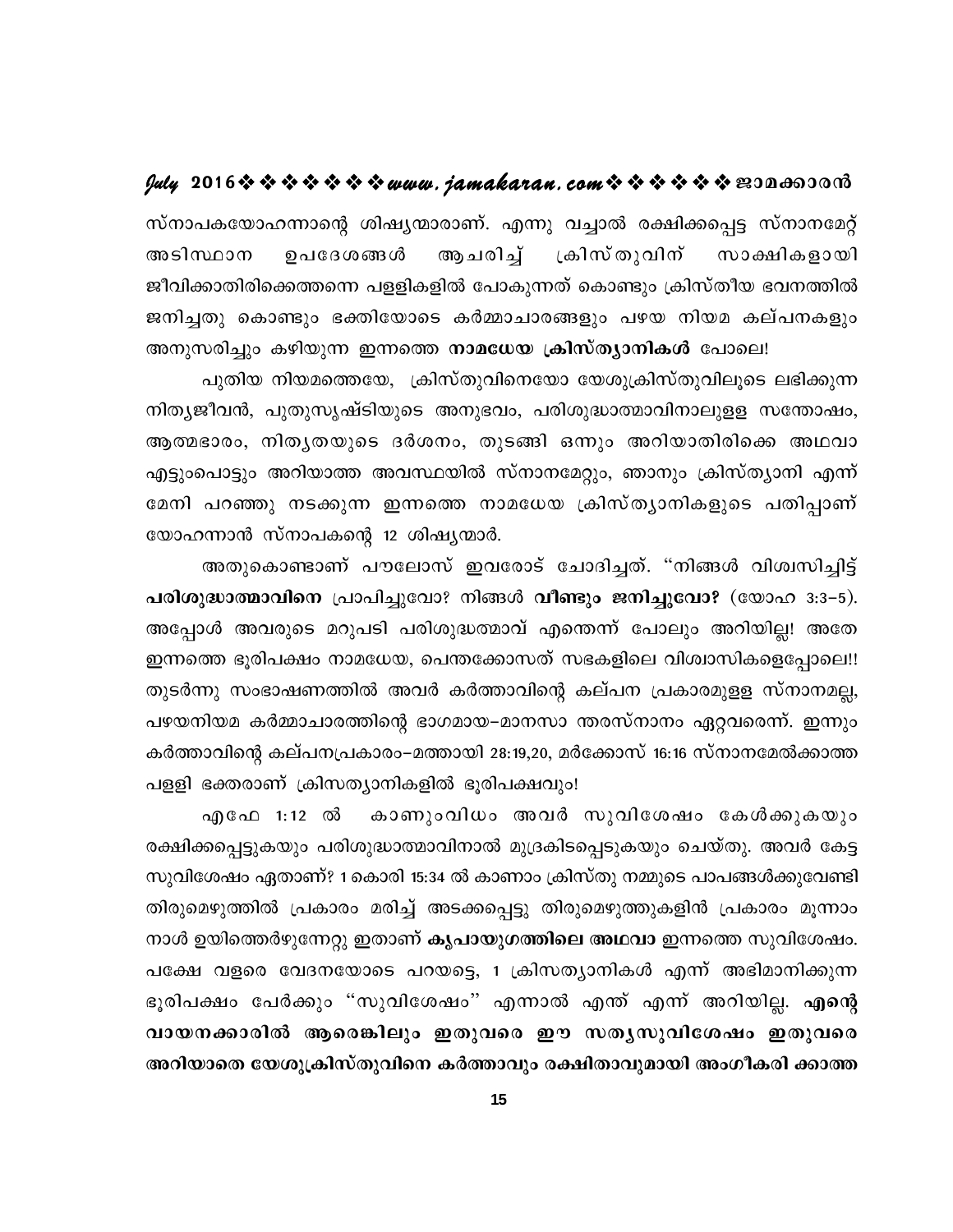**July 2016www.jamakaran.comPma¡mc³** വാരാ യിട്ടുണ്ടെങ്കിൽ ഇപ്പോൾ തന്നെ നിങ്ങൾ ഒരു പാപി എന്ന് സമ്മതിക്കുകയും നിങ്ങളുടെ പാപത്തിനായി യേശുക്രിസ്തു കാൽവരിയിൽ യാഗമായി മരിച് അടക്കം പെട്. മ<sub>ി</sub>ന്നാംനാൾ മത്ത<sub>ി</sub>ംഗാപതാപവാനായി മയിർതൊഴുന്നേറ<sub>ി</sub> ഇന്നം<br>ക്കിക്കുന്നു.<br>ക്ഷിക്കുന്നു.<br>ഈ ലോക ജീവിതം ധന്യമാക്കാൻ നിത്യനാശത്തിൽ നിന്ന് കരകയറാൻ<br>റ വഴിയേ ഉളളൂ ഇന്ന് തന്നെ കർത്താവിനെ സ്ഥീകരിക്കണേ്! കൃപയാൽ പഴയ<br>കർമ്മാചാരത്തിൽ

ഒരൊറ്റ വഴിയേ ഉളളു ഇന്ന് തന്നെ കർത്താവിനെ സ്ഥീകരിക്കണേ്ദി കൃപയാൽ പഴയ നിയമ കർമ്മാചാരത്തിൽ, പളളിഭക്തിയിൽ മുഴുകിയിരുന്ന 12 ശിഷ്യന്മാരും ഇപ്പോൾ **{InkvXpinjycmbn!**

### $\clubsuit$  2) അപ്പോസ്തലനായ പൗലോസ്

നാം ചിന്തിച്ചു വരുന്ന വേദഭാഗത്ത് വരുന്ന രണ്ടാമത്തതും പുതിയ നിയമത്തിലെ മുഖൃകഥാപാത്രവുമാണ് അപ്പോസ്തലനായ പൗലോസ് ജന്മം കൊണ്ട് യഹൂദനും, പഠനം കൊണ്ട് **ന്യായപ്രമാണത്തിന്റെ സൗന്ദര്യം** എന്ന് എല്ലാവാരലും മുക്തകണഠം പ്രശസ്തിക്ക് പാത്രവാനും പണ്ഡിതനുമായ ഗമാലിയേലിന്റെ അരുമ ശിഷ്യനും, കർമ്മം കൊണ്ട് പരീശനും (വേർപാടുകാരൻ) ചിന്തകൊണ്ട് ദൈവസേവയിൽ എരിവുളളവനും ആയിരുന്നു. ്തിക്ക് പാത്രവാനും പണ്ഡിതനുമായ ഗമാലിയേലിന്റെ അരുമ ശിഷ്യനും, കർമ്മം<br>ട് പരീശനും (വേർപാടുകാരൻ) ചിന്തകൊണ്ട് ദൈവസേവയിൽ എരിവുളളവനും<br>മുന്നു.<br>ശ്വദൈവമേയുളളൂ അത് യാവേ (യഹോവ) മാത്രമാണെന്നും വിശ്വസിക്കുകയും<br>രായി എന്താപ ഏതറം വരെ ചെയാന

ഏകസത്യദൈവമേയുളളൂ അത് യാവേ (യഹോവ) മാത്രമാണെന്നും വിശ്വസിക്കുകയും അതിനായി എന്തും, ഏതറ്റം വരെ ചെയ്യാനും എപ്പോഴും ഒരു ഒരുങ്ങിയിരുന്ന വ്യക്തിയായിരുന്നു പൗലോസ്. ാതൃദൈവമേയുളളൂ അത് യാവേ (യഹോവ) മാത്രമാണെന്നും വിശിസിക്കുകയും<br>നായി എന്തും, ഏതറ്റം വരെ ചെയ്യാനും എപ്പോഴും ഒരു ഒരുങ്ങിയിരുന്ന<br>|യായിരുന്നു പൗലോസ്.<br>വേഷത്തിൽ മനുഷൃനായി കടന്നുവന്ന യേശു യാവേ ( യേഹോവ)<br>യാവതാരം ചെയ്ത

മനുഷ്യാവതാരം ചെയ്ത് വന്നതാണെന്ന് തന്റെ പഠനത്തിന്റെ അറിവും അളവുകോലും വച്ച് മനസ്സിലാക്കാൻ കഴിഞ്ഞില്ല.

എന്നാൽ തക്ക സമയത്ത് ദൈവം പൗലോസിനെ പിടിച്ചു. താൻ ആരെന്നും തന്നിൽ വിശ്വസിക്കുന്ന ഭക്തന്മാർ തനിക്കേറ്റവും പ്രിയങ്കരതെനും കാണിച്ചു കൊടുത്തു വിവരങ്ങൾക്ക് വായിക്കുക. അ.പ്ര 9, 13−28 അദ്ധ്യായങ്ങൾ.

അതുവരെ പഴയനിയമത്തിന്റെ കാവലാളും, തീവ്രവാദിയുമായിരുന്ന പൗലോസ് ക്രിസ്തുവിന്റെ ശിഷ്യനായി സഭയുടെ സ്നേഹിതനായി ക്രിസ്തുവിനെ സേവിക്കാൻ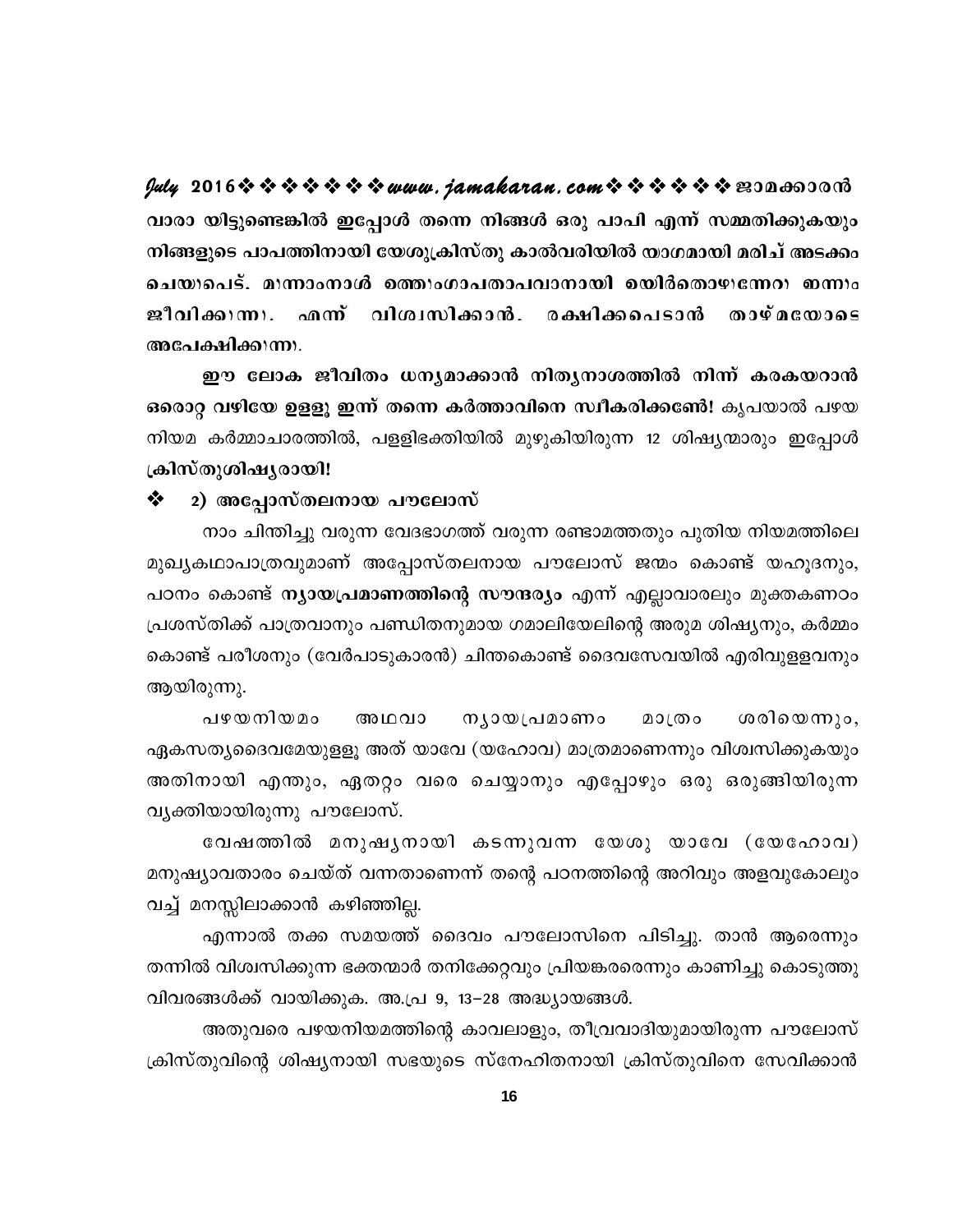ജീവിതം ഒഴിഞ്ഞു വച്ചു. പഴയ നിയമത്തിലെ യാവേയെ ബഹുമാനിച്ചതിൽ ആയിരം മടങ്ങ് ക്രിസ്തുവിനെ സ്നേഹിച്ചു. എപ്പോഴും കണ്ണനീരോടും ആത്മഭാരത്തോടും ലോകസുഖങ്ങളെ തൃജിച്ചുകൊണ്ടു മുഴുവൻ സമയവും കർത്താവിന്റെ പാദത്തിൽ ഇരുന്നു.

ഈ പൗലോസിനെ 12 അപ്പോസ്തലന്മാരുടെ കൂട്ടത്തിൽ ഒരാളായി തീർക്കണം എന്ന ദൈവത്തിന്റെ അനാധി നിർണ്ണയം ഇതാ നിറവേറുവാൻ പോകുന്നു. ലോകത്തെയും, ലോകത്തിലുളള സ്ഥാനവും, മാനവും, സമ്പത്തും സ്നേഹിച്ച് ദൈവത്തിന് ശത്രുവായ നമ്മുടെ കർത്താവിനെ ഒറ്റിക്കൊടുത്ത ഈസ്കരേൃ ത്തായുദാസിന് പകരം ഒരു `വ്യക്തിയെ അപ്പോസ്തലനായി തെരഞ്ഞെടുക്കാൻ മറ്റ് 11 അപ്പോസ്തലന്മാർ ഒരു ശ്രമം നടത്തി (അ.പ്ര 1:15–26) പക്ഷേ കർത്താവ് അത് അംഗീകരിച്ചില്ല. കർത്താവിന്റെ ദൃഷ്ടിയിലെ അപ്പോസ്തലൻ പൗലോസ് ആണ് പൗലോസിന്റെ അപ്പോസ്തലികത്വം തെളിയിക്കുവാൻ ദൈവത്തിന് തിരുമനസ്സായി. പെന്തക്കോസ്ത് ദിവസത്തിൽ 11 അപ്പോസ്തലന്മാരാൽ എവൃണ്ണം പരിശുദ്ധാത്മാവിന്റെ പ്രവൃത്തി നിറവേറിയോ അതുപോലെ ഇതാ ഇവിടെയും പൗലോസിനെ കൊണ്ട് ദൈവം പ്രവർത്തിക്കുന്നു.

ഈ പ്രവൃത്തി പത്രോസും മറ്റ് അപ്പോസ്തന്മാരും അംഗീകരിക്കുകയും പൗലോസിനെ തങ്ങളുടെ കൂട്ടത്തിൽ ചേർക്കുകയും ചെയ്തു (അ.പ്ര. 9:28) . പിൽക്കാലത്ത് പത്രോസിനെ വരെ തിരുത്തുന്ന ഒരു തിരുത്തൽ ശക്തിയായിരുന്നു പൗലോസ് വിജാതീയർക്ക് സുവിശേഷം ലഭിക്കാൻ ദൈവം തെരഞ്ഞെടുത്ത മഹനീയ വൃക്തിത്വത്തമാണ് അപ്പോസ്തലനായ പൗലോസ്! അങ്ങനെ പൗലോസിന്റെ അപ്പോസ്തലികത്വം ഉറപ്പിക്കാനായി ദൈവം നൽകിയ പ്രത്യേക അനുഭവമാണ് ഈ അന്യഭാഷാ ഭാഷണം!

ഇതിനെ പരിശുദ്ധാത്മവിന്റെ രണ്ടാം അനുഭവം എന്ന് ആരും തെറ്റിദ്ധരിക്കരുതേ! കാരണം, അവർ രക്ഷിക്കപ്പെട്ട ഉടൻ അവരുടെ മേൽ പൗലോസ് കൈകളെ വയ്ക്കു കയും ഈ അനുഭവം നടക്കുകയും ചെയ്യുന്നു. രക്ഷിക്കപ്പെട്ട ഉടനെ എന്നുളളത് പ്രത്യേകം ശ്രദ്ധിക്കുക. ആദ്യം ഇവർ ക്രിസ്തുശിഷ്യരല്ല; സ്നാപകയോഹന്നാന്റെ ശിഷ്യരായിരുന്നു! അഥവാ പഴയ നിയമത്തിന്റെ ഭാഗമായിരുന്നു!!

അ.പ്രവൃത്തികളിലെ അന്യാഭാഷാ അനുഭവങ്ങൾ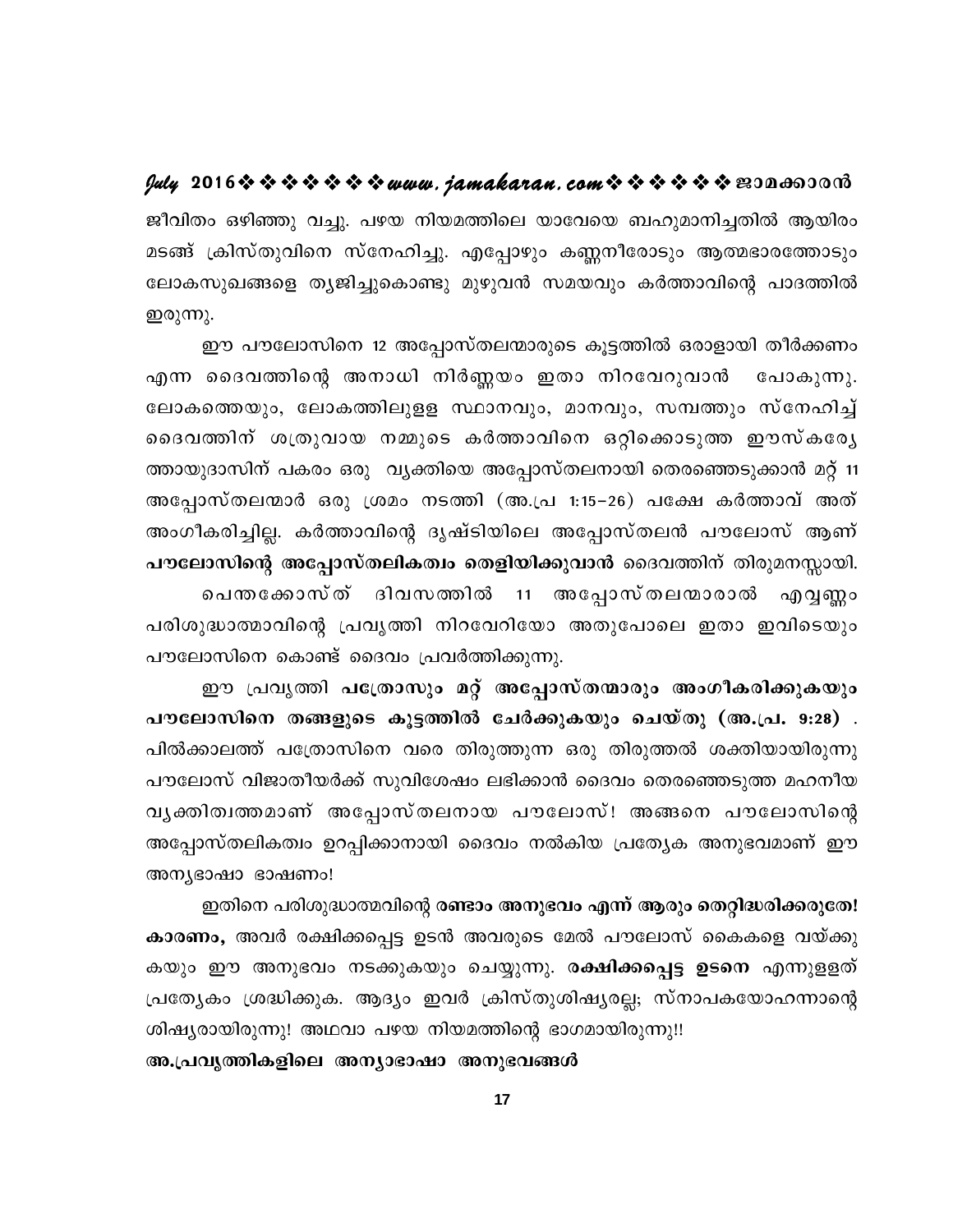### **July 2016www.jamakaran.comPma¡mc³**

1) 2–ാം അദ്ധ്യായം – 1) കൊടിയ കാറ്റ് അടിക്കുന്നതു പോലെ ആകാശത്തു നിന്ന്

മുഴക്കം

- 2) വീട് മുഴുവനും നിറച്ച അനുഭവം
- 3) അഗ്നിജ്വാല പോലെ പിളർന്നിരിക്കുന്ന നാവുകൾ
- $\left(4\right)$  പ്രത്യക്ഷമായ അനുഭവം
- 5) വിവിധഭാഷകളിൽ സംസാരം.
- 2) 8–ാം അദ്ധ്യായം–  $\qquad$  1) വിശ്വസിച്ചു
	- 2)  $\omega$ m $\omega$
	- 3) അവരിൽ ആരുടെമേലും പരുശുദ്ധാത്മാവ് വന്നിരുന്നില്ല.
	- 4) അപ്പാസ്തലന്മാർ വന്നു പ്രാർത്ഥിച്ചു.
	- 5) അപ്പോസ്തലന്മാർ കൈ വച്ചു.
- 3) 10–ാം അദ്ധ്യായം 1) സുവിശേഷം കേട്ടു (വിശ്വസിച്ചു)
	- 2) പരിശുദ്ധാത്മാവ് വന്നു
	- 3) അന്യാഭാഷകളിൽ സംസാരിച്ചു
	- $4)$  mmomeng)
- 4) 19–ാം അദ്ധ്യായം 1) സുവിശേഷം കേട്ടു
	- 2) യേശുക്രിസ്തുവിന്റെ നാമത്തിൽ (മത്താ 28:19,20)

- 4) സ്നാനമേറ്റു<br>1) സുവിശേഷം കേട്ടു<br>2) യേശുക്രിസ്തുവിന്റെ<br>സ്നാനമേറ്റു<br>3) പൗലോസ് അവരുടെ<br>അവരുടെ മേൽ വന്നു. 3) പൗലോസ് അവരുടെ മേൽ കൈവച്ചപ്പോൾ പരിശുദ്ധാത്മാവ് അവരുടെ മേൽ വന്നു.
- 4) അവർ അന്യഭാഷകളിൽ സംസാരിക്കുകയും

പ്രവചിക്കുകയും ചെയ്തു.

മുകളിൽ കൊടുത്തിട്ടുളള 4 സംഭവങ്ങളും വൃതൃസ്ത രീതിയിലാണ് ആത്മാവിന്റെ അനുഭവങ്ങൾ സംഭവിച്ചിരിക്കുന്നത്. **ഇതിൽ ഏത് അനുഭവം മാതൃകയാക്കാനാണ്** ്രിവചിക്കുകയും ചെയ്തു.<br>്രൂകളിൽ കൊടുത്തിട്ടുളള 4 സംഭവങ്ങളും വൃതൃസ്ത രീതിയിലാണ് ആത്മാവിന്റെ<br>**പെന്തക്കോസ്തുകാർ പഠിപ്പിക്കുന്നത്? ഇവ** ഓരോന്നും വൃത്യാസം എന്നതിലുപരി<br>ഓരോ പദ്ധതികളുടെ പൂർത്തീകരണവുമാണ്. അതി<mark>നാൽ ഒന്നിനെയു</mark> മുകളിൽ കൊടുത്തിട്ടുളള 4 സംഭവങ്ങളും വൃത്യസ്ത രീതിയിലാണ് ആത്മാവിന്റെ<br>അനുഭവങ്ങൾ സംഭവിച്ചിരിക്കുന്നത്. **ഇതിൽ ഏത് അനുഭവം മാതൃകയാക്കാനാണ്**<br>ഓരോ പദ്ധതികളുടെ പൂർത്തീകരണവുമാണ്. അതിനാൽ ഒന്നിനെയും അനുകരി<br>ക്കാൻ പാടില്ല, അനുഭവങ്ങൾ സംഭവിച്ചിരിക്കുന്നത്. **ഇതിൽ ഏത് അനുഭവം മാതൃകയാക്കാനാണ്**<br>പെന്തക്കോസ്തുകാർ പഠിപ്പിക്കുന്നത്? ഇവ ഓരോന്നും വ്യത്യാസം എന്നതിലുപരി<br>ഓരോ പദ്ധതികളുടെ പൂർത്തീകരണവുമാണ്. അതിനാൽ ഒന്നിനെയും അനുകരി<br>ക്കാൻ പാടില്ല, തെറ്റുമാണ്. <u>ഉ</u>ൾക്കാളളാം. **മറിച്ച്, ഉപദേശം സ്ഥാപിക്കരുത്.**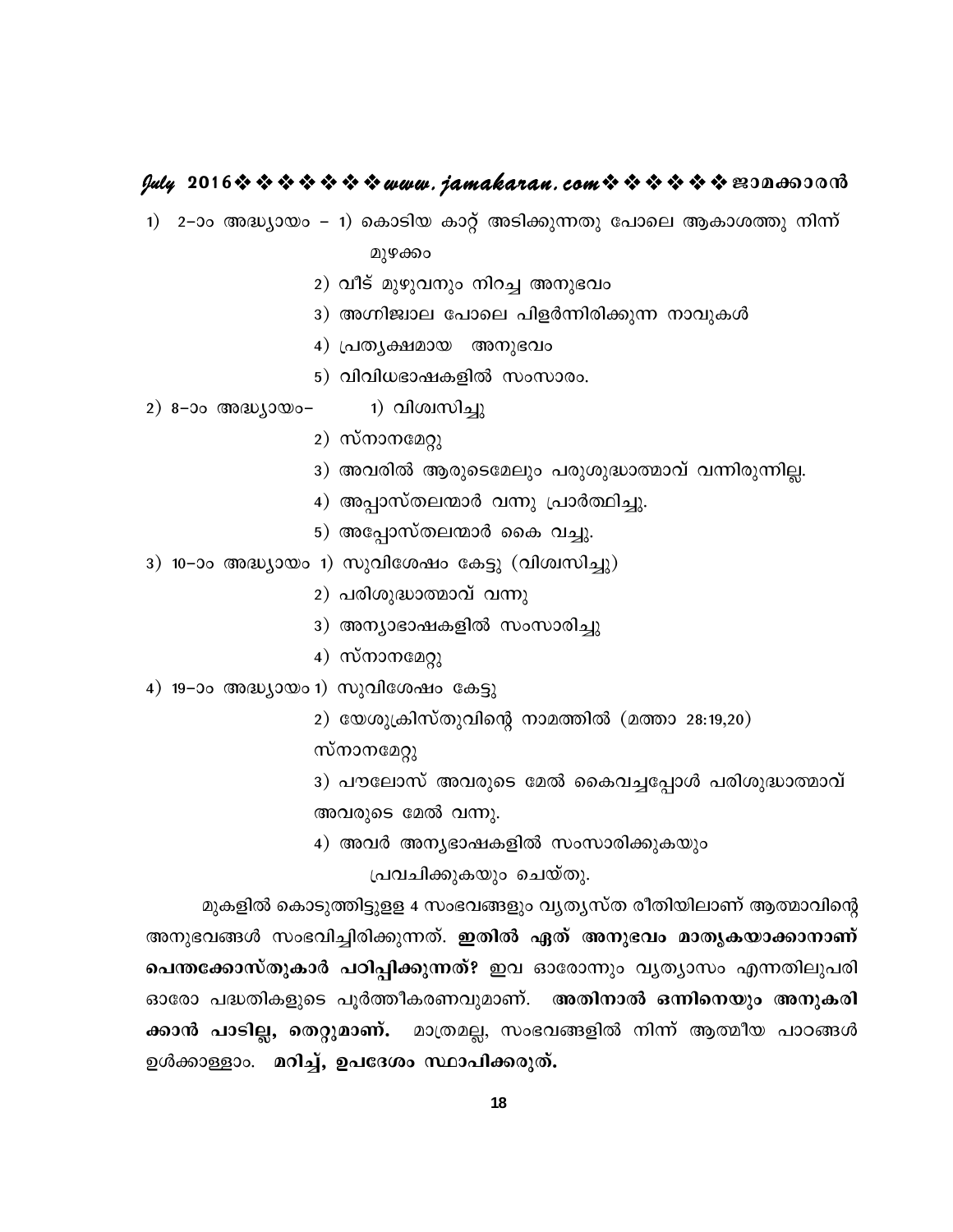നാം മാതൃകയാക്കേണ്ടത് അപ്പോസ്തലന്മാരുടെ ഉപദേശമാണ്. അത് ലേഖനങ്ങളി ലൂടെ ദൈവാത്മാവ് നല്കിയിരിക്കുന്നു.

### 3 സാക്ഷികൾ

2 കൊരി 13:1 അനുസരിച്ച് ഏതു കാര്യവും രണ്ടോ മൂന്നോ സാക്ഷ്യങ്ങളാൽ ഉറ പ്പിക്കാം എന്നതിനാൽ അന്യഭാഷാ ഭാഷണത്തിന് അനുകൂലമായി 3 വചനങ്ങളെ സാക്ഷി കളായി കൊണ്ടു വന്നു. അവ അ.പ്ര. 2, 10, 19 എന്നീ അദ്ധ്യായങ്ങളാണ്.

ഈ മൂന്ന് വേദഭാഗങ്ങളെ സവിസ്തരം വിശദീകരിച്ചു. പക്ഷേ പാസ്റ്റർ. രാജമണി അവർകളുടെ വാദത്തിന് എതിരായിട്ടാണ് ഈ വചനങ്ങൾ നില്ക്കുന്നത്.

പൊതുവേ, കേസുകളിൽ ജയിക്കാൻ വക്കീലന്മാർ കള്ളസാക്ഷികളെ കോടതി ക്കുമുമ്പു നിറുത്താറുണ്ട്. അതുപോലെ അനൃഭാഷകൾ എല്ലാവരും സംസാരിച്ചേ തീരു എന്ന് വരുത്തിത്തീർക്കാൻ അന്യഭാഷ ഭാഷണവുമായി യാതൊരു ബന്ധവുമില്ലാത്ത 3 **കള്ള സാക്ഷികളെ** കൊണ്ടു വന്നു നിർത്തി. ദൈവാത്മവുള്ളവർ ഞാൻ എഴുതിയതി നെയും, പാസ്റ്റർ. രാജമണി അവർകൾ എഴുതിയതിനെയും താരതമ്യം ചെയ്ത് നോക്കുക. തീരുമാനിക്കുക.

❖ അനൃഭാഷയെ ദൈവം തന്നെ സംസാരിപ്പിക്കുന്നു എന്ന് പാസ്റ്റർ രാജമണി തെറ്റായി എഴുതിയിരിക്കുന്നു

അനൃഭാഷാഭാഷണത്തിന് പിന്നിൽ രൈവമാണെന്ന്  $\omega$ on  $\omega$ on വചനാടിസ്ഥാനവുമില്ലാതെ പാസ്റ്റർ. രാജമണി അവർകൾ പറയുന്നു. ഇങ്ങനെ പറയുന്നതിലൂടെ താനും കുഴങ്ങി മററുള്ളവരെയും കുഴപ്പിക്കുന്നു.

പാസ്റ്റർ രാജാമണി അവർകൾ ഇങ്ങനെ പറയുന്നു. "ദൈവം നമ്മുക്ക് 1. മനസ്സിലാക്കാനാകാത്ത കാര്യങ്ങളെയും, സംഭവങ്ങളെയും നല്കും, ഉദാഹരണമായി എസക്കിയേൽ പ്രവചന പുസതകത്തിലെ – നാല് ജീവനുകൾ, നാല് മുഖങ്ങൾ, നാല് ചക്രങ്ങൾ, ചക്രങ്ങൾക്കുള്ളിൽ ചക്രം, വെളിപ്പാട് പുസ്തകത്തിലെ – സൂര്യനെ അറിഞ്ഞ സ്ത്രീ, സമുദ്രത്തിൽ നിന്നു കയറിയ മൃഗം, ഇങ്ങനെ ധാരാളം. ഇതുപോലെയാണ് നമ്മുക്ക് മനസ്സിലാകാത്തതെങ്കിലും അനൃഭാഷ ദൈവം നല്കുന്നതാണ്. കാര്യങ്ങളെ സമർത്ഥിക്കാൻ പാസ്റ്റർ ഇങ്ങനെയെടുക്കുന്നു.

ഇത് എത്ര ശൈശവ പ്രായമായ ചിന്തയാണ്. എസക്കിയേൽ, വെളിപ്പാട് തുടങ്ങിയ പ്രവചനങ്ങളെ അനൃഭാഷയ്ക്കായി എന്തിന് വിളിച്ച് വരുത്തുന്നു. അനൃഭാഷയും പ്രവചനലും ഒന്നാണോ? രണ്ടും രണ്ട് വരമല്ലേ.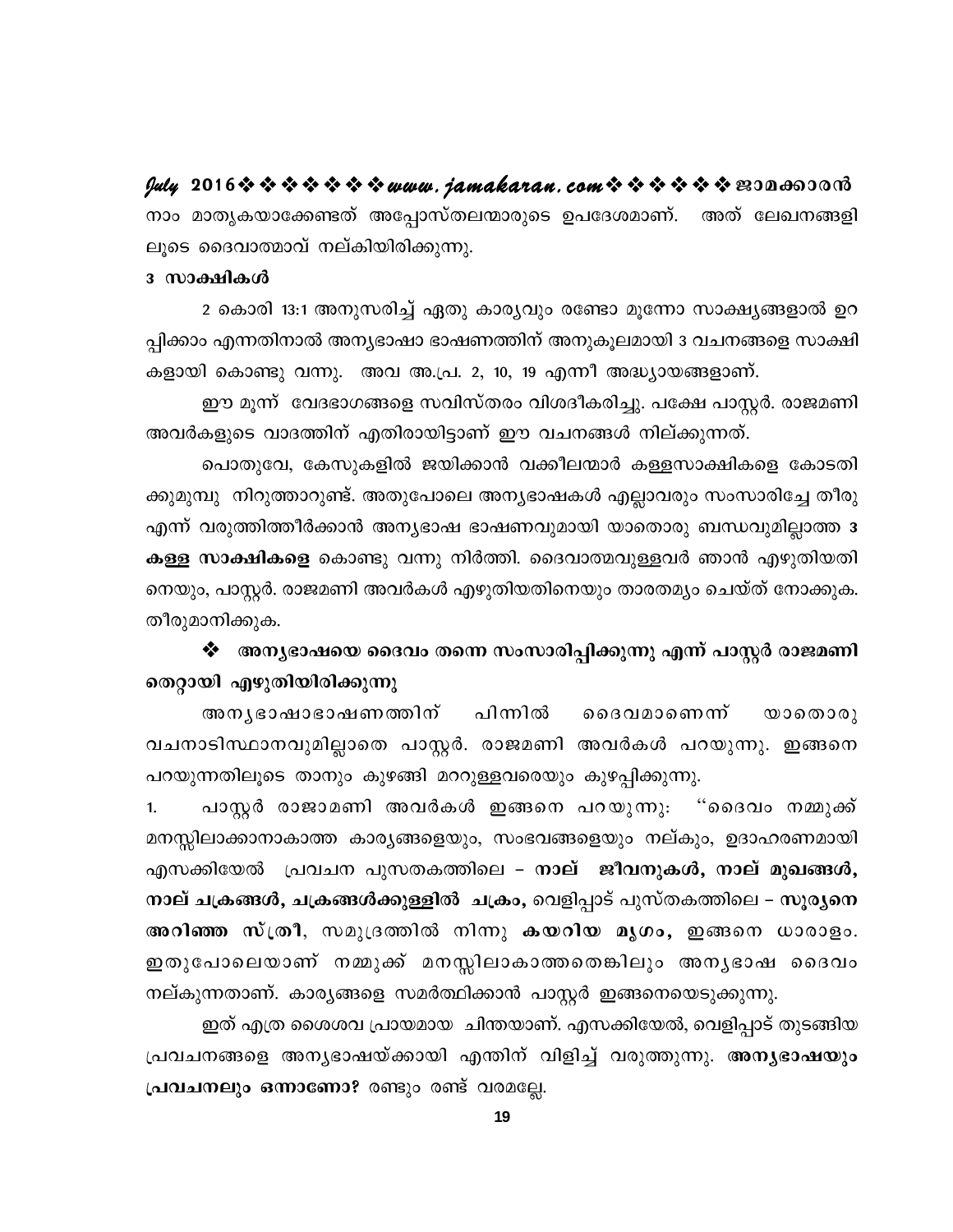2. ദാനിയേൽ 5:25–30 – " ബേൽശസ്സർ രാജാവിന് മുന്നറിയിപ്പ് നല്കാൻ ഒരു കൈപ്പത്തി ചുവരിൽ എഴുതിയത്–

MN MM TKL UPRS എന്ന എഴുത്തുകളിൽ അന്യഭാഷയ്ക്ക് ഉദാഹരണമാണ്." മുകളിൽ കൊടുത്ത വാക്കുകൾ അരാമൃ ഭാഷയിൽ ദൈവം എഴുതിയപ്പോൾ വാക്കുകളിലെ സ്വരാക്ഷരങ്ങൾവിട്ടുകളഞ്ഞിട്ട് എഴുതി ബാബിലോണിലെ ഒരു വ്യക്തിക്കും ഇത് വായിക്കുവാനോ അർത്ഥം പറയുവാനോ കഴിഞ്ഞില്ല.

ദൈവാത്മ സഹായത്താൽ ദാനിയേൽ വിട്ടുപോയ സ്വരാക്ഷരങ്ങളെ ചേർത്ത് വാക്കുകളാക്കി മാറ്റി. MENE MENE TEKEL UPARSINഎന്നാണ് ആ വാക്യം. ഉടനേ അതിന്റെ അർത്ഥം പറഞ്ഞു. രാജാവും പണ്ഡിതന്മാരും അർത്ഥം ശരിയെന്ന് സമ്മതിച്ചു.

പാസ്റ്റർ . രാജമണി അവർകൾ "ഇതുപോലെ ഞങ്ങളുടെ സഭാ ജനങ്ങളും സംസാരിക്കുന്ന അന്യഭാഷ ദൈവം സംസാരിപ്പിക്കുന്നതാണ്. ആർക്കും അതിന്റെ അർത്ഥമറിയില്ല. പരിശുദ്ധാത്മാവിന് മാത്രമേ അർത്ഥമറിയാൻ കഴിയൂ, ബാബിലോണ്യ എന്തിന് മനസ്സിലാകാത്ത ഭാഷയിൽ ദൈവം സംസാരിച്ചു എന്ന് രാജാവിന് നമുക്ക്ചോദ്യം ചെയ്യാനാകുമോ? അതുപോലെ ദൈവാത്മാവിന് തമിഴ് അറിയാം. പിന്നെന്തിന് അന്യഭാഷ നല്കുന്നു." എന്നിങ്ങനെ പോകുന്നു പാസ്റ്ററുടെ ചോദ്യങ്ങൾ. ഈ ചോദ്യങ്ങൾ കേട്ടാൽ വചനത്തിന്റെ ബാല പാഠങ്ങൾ പോലും പാസ്റ്റർക്കറിയില്ലേ എന്ന് തോന്നിപ്പോകും.

മുമ്പ് TPM ചീഫ് പാസ്റ്റർ.രാജൻ അവർകൾ അർത്ഥമില്ലാത്ത ചോദൃങ്ങളും ദൈവപുസ്തകവുമായി ഒരു ബന്ധവുമില്ലാത്ത മറുപടികളും നല്കിയതുപോലെ, പാസ്റ്ററും വചന വെളിച്ചത്തിൽ തന്റെ മറുപടി പറയാതെ മെനെ മെനെ... തുടങ്ങിയ വാക്കുകളും ബൈബിളിൽ ഉള്ളവ തന്നെയല്ലേ എന്ന് പറഞ്ഞ് സമയം മെനക്കെടുത്തുന്നു, ഇത് വെറും വാഗ്വാദമത്രേ! ഇനി പാസ്റ്റർ. രാജമണി അവർകളുടെ കത്തിൽക്കാണുന്ന അർത്ഥശൂന്യമായ വിധം വാദങ്ങൾക്കു മറുപടി പറയാൻ ഞാനാഗ്രഹിക്കുന്നില്ല.

ചോദൃത്തിന് മറുപടിയാകാം. വാഗ്വാദത്തിന് മറുപടി പറയരുത്. കാര്യമറിയാത്തവർ ചോദ്യം ചോദിക്കും. അംഗീകരിക്കാൻ മനസ്സില്ലാത്തവർ വാഗ്വാദം ചെയ്യും "വാഗ്വാദത്തിന് ഞങ്ങളില്ല" എന്ന് പൗലോസ് പറയുന്നത് ശ്രദ്ധിക്കുക

എങ്കിലും പാസ്റ്റർ. രാജമണി അവർകൾ പറഞ്ഞ അവസാന കാര്യത്തിനും മറുപടി

പറയാം.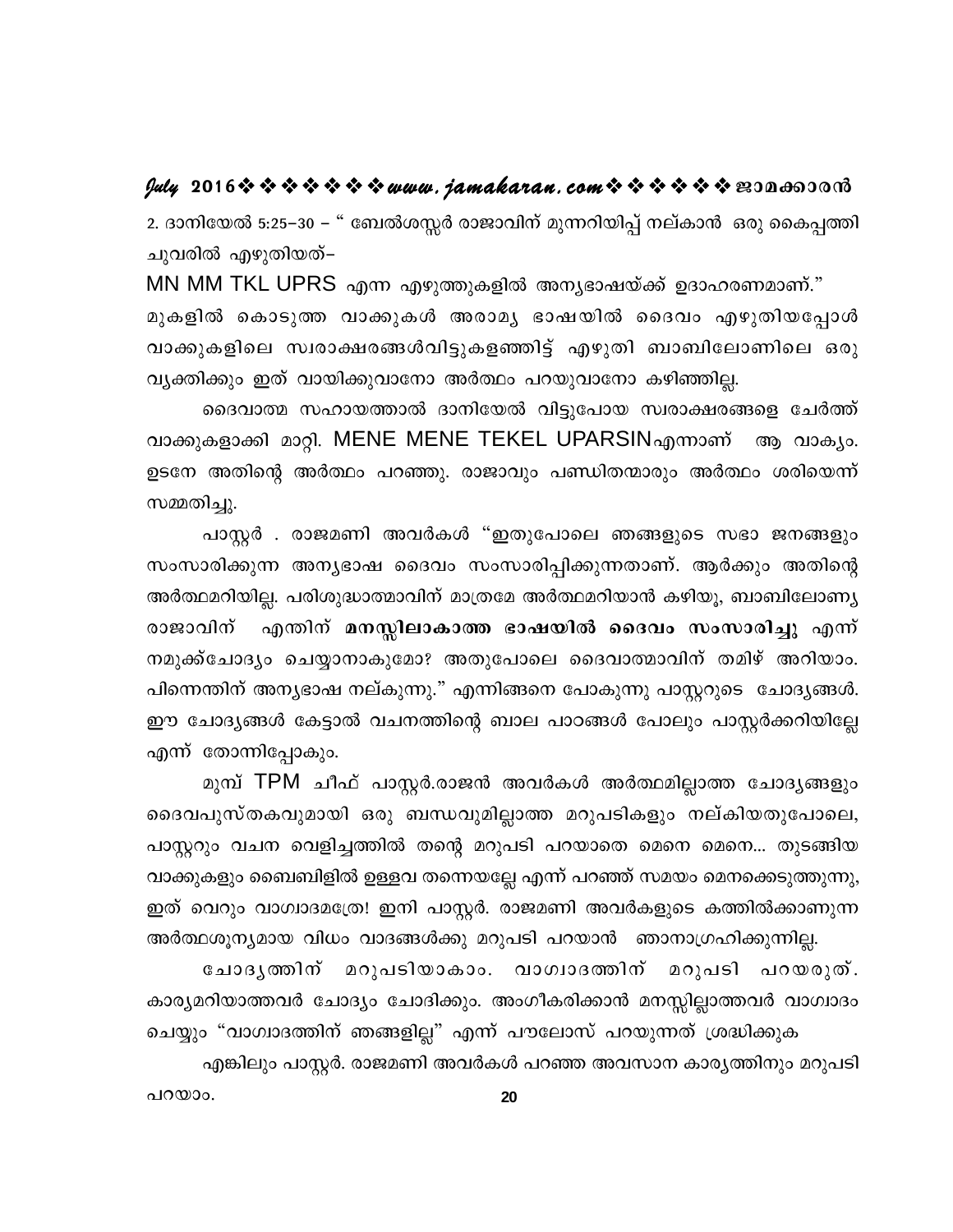മുകളിൽ നിങ്ങൾ വായിച്ചത് ബാബിലോണൃരാജാവിന് ദൈവം നല്കിയ മുന്നറിയിപ്പാണ്. യഹൂദന്മാർ സംസാരിക്കുന്ന ഭാഷയിലാണ് ദൈവം എഴുതിയത്. നമ്മുക്ക് സ്വരക്ഷരങ്ങളില്ലാതെ ഏതോ ഒരു വിചിത്ര ഭാഷപോലെ തോന്നിക്കുമാറ് ദൈവം ചെയ്തു. ഇതിലൂടെ രണ്ട് കാരൃങ്ങളാണ് ദൈവം ഉദ്ദേശിച്ചത്. 1. രാജാവിനുള്ള മുന്നറിയിപ്പ്. 2. ബാബിലോണ്യാ പണ്ഡിതന്മാരുേം, ജ്ഞാനികളെയും താഴ്ത്തി, ആ ദേശത്ത് അഗതിയായി പാർക്കുന്ന ദാനിയേലിനെ ജ്ഞാനമുളളവനാക്കി നിർത്തി ആ രാജ്യത്തിൽ തന്നെ ഉയർന്ന പദവിയിൽ വയ്ക്കാനുമാണ്.

### പാസ്റ്റർ രാജമണി അവർകൾക്ക് എന്റെ അഭ്യർത്ഥന

ബാബിലോണ്യ കൊട്ടാരത്തിൽ നടന്ന സംഭവങ്ങൾ അന്യഭാഷയക്ക് അടയാളം എന്ന് താങ്കൾ പറയുന്നുല്ലോ? ചോദിക്കട്ടെ, കൊട്ടാരത്തിലെ ചുവരിൽ എഴുതിയത് എന്ത്? എന്തിന്? എന്ന് താങ്കൾക്ക് അറിയില്ലേ? ഇത്രകാല ശുശ്രൂഷാ അനുഭവത്തിൽ നിന്നും, വചന പഠനത്തിൽ നിന്നും മനസ്സിലായിട്ടില്ലേ? ഒരു കളളം പറഞ്ഞ് മറ്റുളളവയെ ശരിയാക്കാൻ ശ്രമിക്കുകയാണോ ? ആരെ തൃപ്തിപ്പെടുത്താ നാണ് ഈ അഭിനയം? കർത്താവിനെ അല്ല, മറിച്ച് നിങ്ങളുടെ പ്രസ്ഥാനത്തെ, വിശ്വാസികളെ.

താങ്കൾ സത്യം മറച്ചു പിടിക്കുന്നത് പരിശുദ്ധാത്മാവിന് എതിരായ പ്രവൃത്തി അല്ലേ? പരിശുദ്ധാത്മാവിനോട് കളിക്കുന്നത് സൂക്ഷിച്ചുവേണം ജഗ്രത!!

മെനേ, മെനേ എന്നീ വാക്കുകൾ ഒരു ഭാഷയിലുള്ളവയാണ്. ഏത് പദത്തിനും അർത്ഥം/ആശയം ഉണ്ട് 1കൊരി 14:8–10 ഇവ ദൈവത്തിന്റെ കൈപ്പത്തിയാൽ എഴുതിയതു കൊണ്ട് സ്ഥർഗ്ഗീയ ഭാഷയല്ല!

ചില പത്രങ്ങളിലും, വാരികകളിലും കുഞ്ഞങ്ങൾക്കായി വാക്കുകൾ പൂർത്തീ കരിക്കുന്ന അഭ്യസനം (Wood puzzle) ഉണ്ടായിരിക്കും. ഒരു പദത്തിന്റെ ആദ്യാക്ഷരങ്ങ ളോ, അന്ത്യാക്ഷരങ്ങളോ, കൊടുത്തിരിക്കും, വിട്ടുപോയ അക്ഷരങ്ങൾ നാം പൂരിപ്പിച്ചാൽ പദമാകും. ഉദാഹരണമായി: "ന്യായപ്രമാണത്തെ രാപ്പകൽ ദ്രക്കുന്നവൻ ഭാഗ്യവാൻ" എന്നെഴുതും. ഈ കോളങ്ങൾ പൂർത്തിയാക്കിയാൽ "ധ്യാനിക്കുന്നവൻ" എന്ന പദം ലഭിക്കും. ഇതുപോലെ സ്വരാക്ഷങ്ങളില്ലാതെ **വ്യംജനാക്ഷരങ്ങൾ** മാത്രം എഴുതുന്നത് "സെമിറ്റിക്" ഭാഷാഗോത്രത്തിലെ ഭാഷകളിൽ ഉളളകാരൃമാണ്. അതനുസരിച്ച് "MENE'' എന്ന് എഴുതുന്നതിന് പകരം "MN" എന്നെഴുതിയാലും എബ്രായ, ... Arameya തുടങ്ങിയ ഭാഷകൾ പഠിച്ചവർ സന്ദർഭാനുസരണം ഏത് വാക്ക് അവിടെ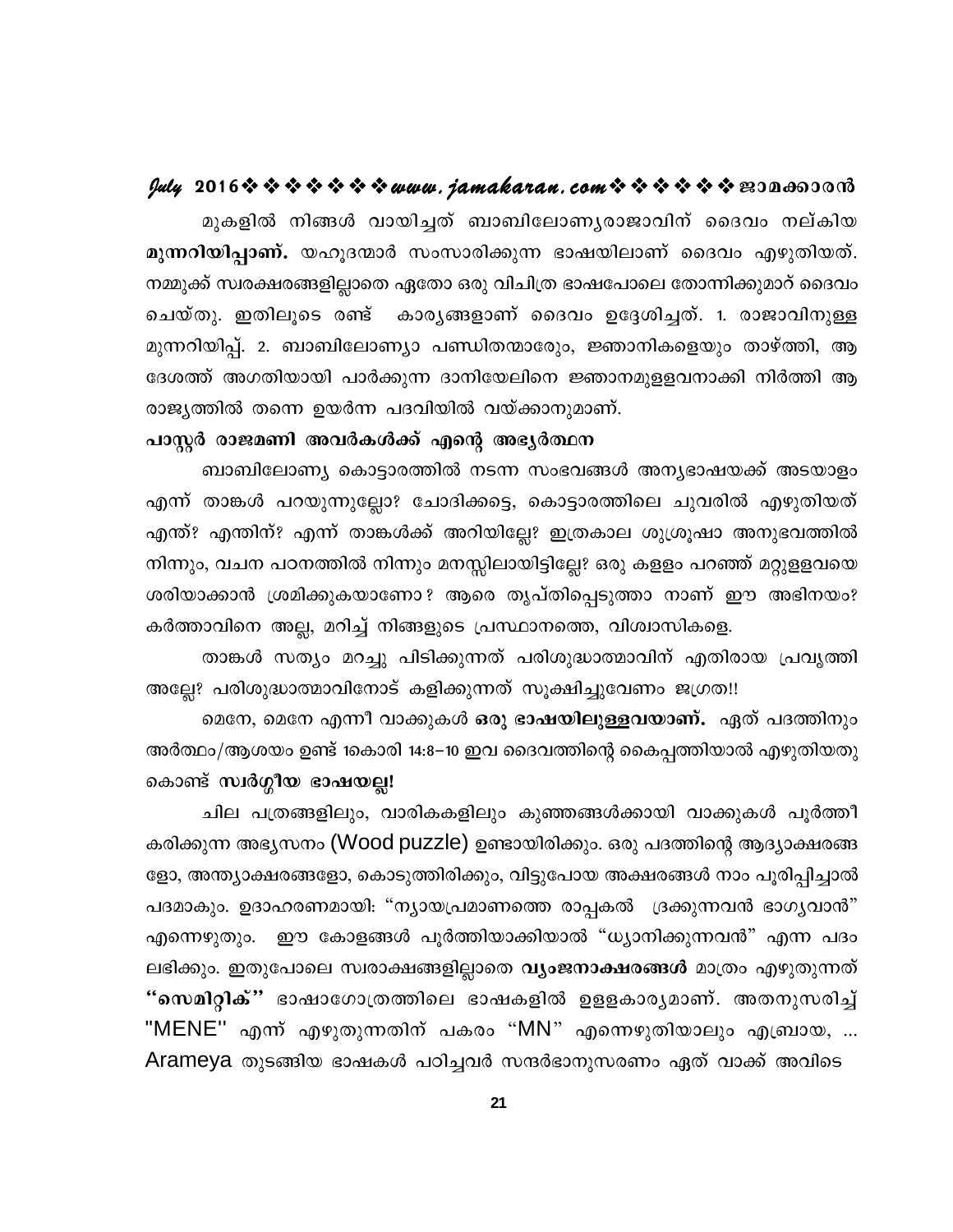യോജിച്ചത് എന്ന് മനസ്സിലാക്കി പദമാക്കും. ബൈബിൾ കോളേജിൽ എബ്രായ ഭാഷ പഠിച്ച താങ്കൾക്ക് ഇത് നല്ലവണ്ണം അറിയാമല്ലോ!

ഇവിടെ ദാനിയേലിന് ദൈവം പദങ്ങളും ആശയങ്ങളും, അർത്ഥവും, വ്യാഖ്യാനവും, നൽകി അനുഗ്രഹിച്ചു. ഇവിടെ ശ്രദ്ധിക്കേണ്ട കാര്യം– ഭാഷ സ്ഥർഗ്ഗീയ ഭാഷയല്ല, ജനങ്ങൾ സംസാരിക്കുന്ന ഭാഷ എന്നതാണ്. ദൈവം എപ്പോൾ ആരോട് സംസാരിച്ചാലും അവർക്ക് മനസ്സിലാകുന്ന ഭാഷയിലേ സംസാരിക്കു! ഇത്ര ലളിതമായ കാര്യം പാസറ്റർക്ക് മനസ്സിലായില്ലന്നോ? ആശ്ചര്യമായിരിക്കുന്നു.

മറ്റൊരു പെന്തക്കോസ്ത് പാസ്റ്റർ എഴുതി "കർത്മാവ് കൂശിൽ സംസാരിച്ചത്. "ഏലി ഏലീ ലമ്മാശബക്താനീ" അനൃഭാഷയാണ് എന്നത്രേ. ഇങ്ങനെയുളള വേദപു സ്തകജ്ഞാനത്തിക്കുറഞ്ഞ പാസ്റ്റർമാർ ജനത്തെ എങ്ങനെ വഴി നടത്തും? ഏതോ ഒരു മന്ദബുദ്ധി പാസ്റ്റർ പറഞ്ഞു എന്ന് സമാധാനിക്കാൻ വരട്ടെ, 2 മാസികകളിലും ഇങ്ങനെ എഴുതിയിരിക്കുന്നു. യേശു അന്യഭാഷ പറഞ്ഞു. അതുകൊണ്ട് നാമും പറയണം എന്ന് ജനങ്ങളെ വിശ്വസിപ്പിക്കാനാണ് ഈ ചെപ്പടി വിദ്യ.

കർത്താവ് ഉച്ചരിച്ച ആ പദത്തിന്റെ അടുത്തു തന്നെ അതിന്റെ അർത്ഥവും കൊടുത്തിട്ടുണ്ട്. "എന്റെ ദൈവമേ എന്റെ ദൈവമേ നീ എന്നെ കൈവിട്ടതെന്ത്?

ഇനി വായനക്കാർ പറയുക. മെനേ മെനേ എന്നത് അനൃഭാഷയാണ്. അത് പരിശുദ്ധാത്മാവിന് മാത്രമേ അറിയൂ. എന്ന പറയുന്ന പാസറ്റർ രാജമണിയും,"ഏലി ഏലി.. എന്ന് യേശു പറഞ്ഞത് അന്യാഭാഷയാണ്" എന്ന് എഴുതിയ പാസ്റ്ററും ഒന്നല്ലേ? ഇവരൊക്കെ ഒരേ അച്ചിൽ വാർത്ത ശില്പങ്ങളാണ്.

പാസ്റ്റർ രാജമണി അവർകളുടെ ചോദ്യങ്ങൾക്ക് ഇത്രയും മറുപടികൾ ധാരാളം എന്ന് കരുതുന്നു. പാസ്റ്റർ അന്യഭാഷയ്ക്ക് വേണ്ടി എഴുതിയ കാര്യങ്ങൾ മാസികയിൽ എഴുതിയാൽ തനിക്കു ഇപ്പോൾ ഉളള പേരു കൂടി നഷ്ടപ്പെടും.

വരും നാളിൽ **അന്യഭാഷാ, വരം** എന്നീ കാര്യങ്ങളെ വചനാടിസ്ഥാനത്തിൽ വിശദീകരിക്കാം. ഇവ രണ്ടും വച്ചാണ് പെന്തക്കോസ്തുകൾ വിശ്വസികളെ കുഴപ്പത്തിലാക്കുന്നത്. അതിനു ശേഷം ഇക്കാര്യങ്ങൾ ലറശ േചെയത് പുസതകമാക്കി പ്രസീദ്ധീകരിക്കും. പുസത്കം <mark>ഇംഗ്ലീഷ്, തമിഴ്, മലയാളം, ഹിന്ദി</mark> എന്നീ ഭാഷകളിൽ പ്രസിദ്ധീകരിക്കാൻ കർത്താവിൽ ആഗ്രഹിക്കുന്നു. വായനക്കാർക്കോ, പെന്തക്കോസ്ത് പാസ്റ്റർമാർക്കോ ഞാനെഴുതിയതോ, വിട്ടുപോയതോ ആയ കാരൃങ്ങൾ വചനാനുസ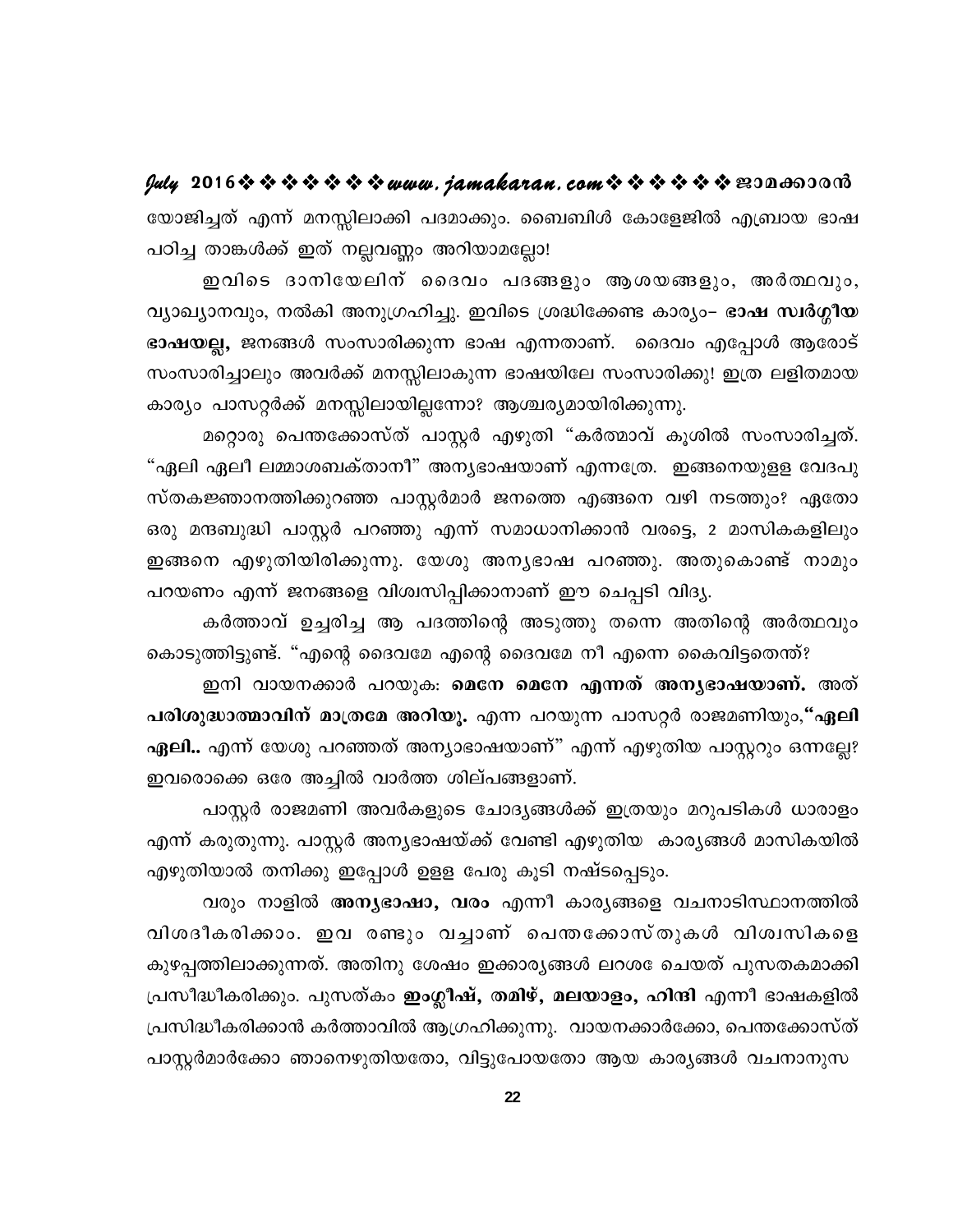രണം എഴുതുമെങ്കിൽ അവ പ്രസിദ്ധീകരിക്കുന്ന പുസ്തകത്തിൽ ചേർക്കാൻ തുറന്ന മനസ്സോടെ കാത്തിരിക്കുന്നു എന്ന് സ്നേഹത്തോടെ ഓർമ്മിപ്പിക്കട്ടെ!

എന്റെ 52 വർഷ ശുശ്രൂഷാ അനുഭവത്തിൽ പറയെട്ട "വചനാനുസുതമല്ലാതെ| അന്യഭാഷയെന്ന പേരിൽ ശബ്ദകോലാഹലം സൃഷ്ടിക്കുന്ന പാസ്റ്റർ, കൺവെൻഷൻ, പ്രസംഗകർ, റ്റി.വി. പ്രസംഗകർ തുടങ്ങി ഏത് വ്യക്തിയുടെ അടിത്തട്ടിലും കള്ളവും, കാപട്യവും ഉണ്ട് എന്നത് സത്യമത്രേ! ഇങ്ങനെയുള്ളവരെ വിശ്വസിക്കരുത്.

അടുത്ത ലക്കത്തിൽ −1 കൊരി 14: 1,2 − വചനങ്ങൾക്ക് വിശദീകരണം നല്കാൻ

കർത്താവിൽ ആഗ്രഹിക്കുന്നു. ബാക്കി വിവരങ്ങൾ അടുത്തലക്കം ജാമക്കാരനിൽ.... ശ്രദ്ധിക്കുക:

- അനൃഭാഷയെക്കുറിച്ച് തുടർച്ചയായി ജാമക്കാരനിൽ പ്രസിദ്ധീകരിക്കുന്നത്  $1.$ ചിലർക്ക് ക്ലേശം ഉണ്ടാക്കി എന്നറിഞ്ഞു. ഇന്ന് അന്യഭാഷ എന്ന പേരിൽ നട ക്കുന്നത് – ക്കൂത്ത് – എന്ന് മനസ്സിലാക്കിയവർ – ചില മാസം ക്ഷമയോടെ കാത്തിരിക്കുക.
- ഇവ പെന്തക്കോസ്ത് സഭകളിലുള്ള എന്റെ വായനക്കാർക്കും മറ്റ് സഭകളിൽ  $2.$ പോകുമ്പോൾത്തന്നെ ഇതും ശരിയല്ലേ എന്ന് സംശയമുള്ളവർക്കും വേണ്ടിയാണ് എഴുതുന്നത്.
- അല്പ സമയം കൂടെ ക്ഷമിക്കുക. 3.

മൊബൈലിൽ ബാലൻസ് ഇല്ലാതെ എന്നോട് സംസാരിക്കാൻ ശ്രമിക്കരുതേ?

പലരും ആലോചന കേൾക്കാനും പ്രാർത്ഥിക്കാനും തങ്ങളുടെ മൊബൈലിൽ നിന്ന് എന്നോട് സംസാരിക്കാറുണ്ട്. ബൈബിൾ അടിസ്ഥാനത്തിലും, ആരോഗൃപരമായ അടിസ്ഥാനത്തിലും ആലോചനകൾ നല്കി പ്രാർത്ഥിക്കാൻ തുടങ്ങിയ ഉടൻ അവരുടെ മൊബൈൽ കട്ട് ആകുന്നു. ഇതൊന്നുമറിയാതെ കണ്ണുമടച്ച് ഞാൻ പ്രാർത്ഥിക്കുന്നു. പ്രാർത്ഥനയ്ക്കു ശേഷം ആമേൻ എന്ന ശബ്ദം കേൾക്കാൻ ശ്രദ്ധിക്കുമ്പോഴാണ് മറുവശം ഒരു ശബ്ദവുമില്ലാത്ത കാര്യം അറിയുന്നത്.

ക്ഷണിക്കണം ഡോക്ടർ, മൊബൈലിൽ ബാലൻസ് തീർന്നു. പിന്നെയും കാശിട്ടശേഷം സംസാരിക്കുന്നു. ഒരിക്കൽ കൂടെ പ്രാർത്ഥിക്കാമോ എന്ന് പറയുമ്പോൾ ഞാനെന്ത് ചെയ്യും? അവർക്ക് ആലോചന നല്കി, ഇനി മൊബൈലിൽ ബാലൻസ് ഒക്കെ നോക്കിയ ശേഷം വിളിക്കണേ എന്നോർമ്മിപ്പിക്കും.ഇനി വീണ്ടും പ്രാർത്ഥിക്കാനാ വില്ല. പ്രാർത്ഥന ദൈവത്തോട്സംസാരിക്കുന്നത്ഒെദവവും പ്രാർത്ഥന കേട്ടു പ്രാർത്ഥനയെ അലക്ഷ്യമാക്കുന്ന രീതിയിൽ ആരും പ്രവർത്തിക്കരുതേ. ദൈവത്തിന് നല്കേണ്ട ഗൗരവം നല്കി സഹകരിക്കുക.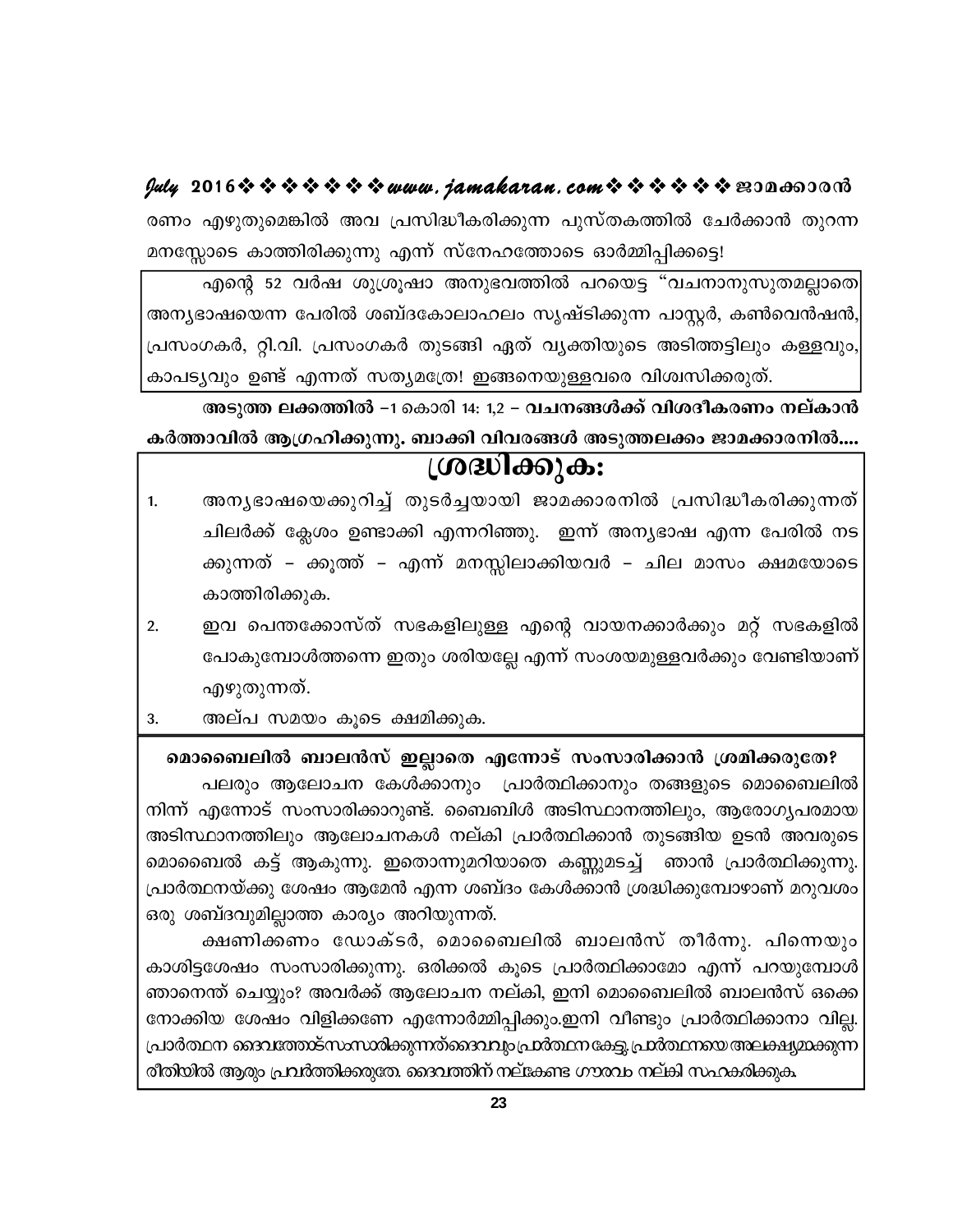# $y$ uly 2016  $\rightsquigarrow \rightsquigarrow \rightsquigarrow \rightsquigarrow \rightsquigarrow w$ uuu. jamakaran. com $\rightsquigarrow \rightsquigarrow \rightsquigarrow \rightsquigarrow \rightsquigarrow \rightsquigarrow \text{exp}$ ആസ്ത്രേലിയ: മലേഷ്യ:

 $\mathbf{D}\mathbf{G}\mathbf{C}\mathbf{I}\mathbf{\Lambda}\mathbf{M}$ ു: 2016 നവംബർ മാസം ആദ്യ ആഴ്ച മലേഷ്യയിൽ നടക്കുന്ന യോഗ ങ്ങൾക്കു തീയതികൾ നല്കി. ഇനി മലേഷ്യയിലെ മറ്റു സ്ഥലങ്ങൾക്ക് നല്കാൻ ദിവ സങ്ങള ഇല്ല എന്ന് ഓർമ്മിപ്പിക്കട്ടെ. ക്ഷമിക്കുക

# ആസ്ത്രേലിയ:

2016 നവംബർ മാസം രണ്ടാം ആഴ്ച മുതൽ ആ മാസം മുഴുവനും, മെൽബോൺ, സിഡ്നി എന്നിവിടങ്ങളിലെ മലയാളം, തമിഴ് സഭകൾക്കു തീയതികൾ നൽകിക്കഴി ഞ്ഞു. മറ്റ് സംസ്ഥാനങ്ങളിൽ തീയതികൾ നല്കാൻ ഇല്ല എന്നറിയിക്കട്ടെ. ക്ഷമിക്കുക. ഈ നാടുകളിലുള്ള എന്റെ വായനക്കാർ അവിടെ നടക്കുന്ന യോഗങ്ങളിൽ സംബ ന്ധിക്കുവാനും, ആലോചനകൾ ലഭിക്കാനും, പ്രാർത്ഥിക്കാനുമായി ബന്ധപ്പെടേണ്ട വിലാ സങ്ങൾ കൊടുക്കുന്നു. ദയവായി ഫോൺ, ഇമെയിൽ വഴി ബന്ധപ്പെടുക.

# എന്റെ വിദേശ ശുശ്രുഷകൾ

| രാജ്യം                     | <b>Contact Person</b> | <b>Contact Numbers</b>           |
|----------------------------|-----------------------|----------------------------------|
| 1. Malavsia                | Rev. Hendy            | 192224410                        |
| 2016 Nov 1-6               |                       |                                  |
| 2. Australia               |                       |                                  |
| 2016-Nov 9-13              | Mr. Javan Chrysostom  | 409809002                        |
|                            | Malavalam-Melbrurne   |                                  |
| 2016 Nov 17-20             | Bro. Vino Appadurai   | Mail: vinoiit @vahoo.co.in       |
|                            | Tamil - melboorne     |                                  |
| 2016 NO <sub>v</sub> 23-29 | Bor. John Cumarasarry | +6148962911                      |
|                            | Tamil - Svdnev        | Email: iemarasamv@optusnet.co.av |

ശ്രദ്ധയ്ക്ക്: എന്നെക്കാണാൻ ആഗ്രഹിക്കുന്നവർ ഈ സഹോദരങ്ങള ബന്ധപ്പെട്ട appointment Fix ചെയ്യുക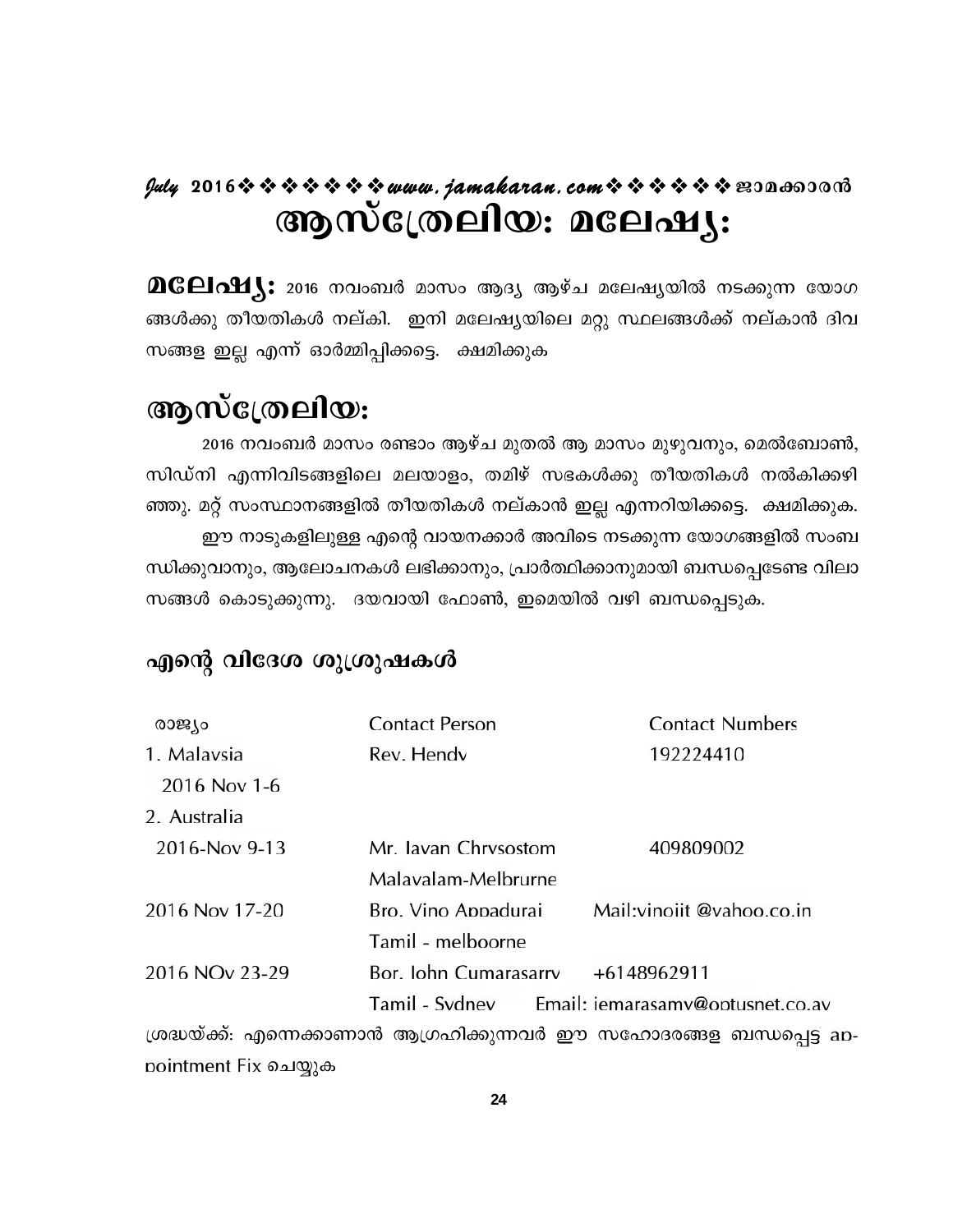# ചോദൃം – ഉത്തരം ജാമക്കാരൻ ഉത്തരങ്ങൾ

എന്റെ ഭർത്താവ് രക്ഷിക്കപ്പെട്ടിട്ടില്ല. പക്ഷേ നിങ്ങളുടെ മാസിക അക്ഷ ചോദ്യം: രംപ്രതി വായിക്കും. പ്രശ്നം എന്തെന്ന് വച്ചാൽ, നിങ്ങൾ അന്യഭാഷയെ ക്കുറിച്ച് എഴുതിയ പേജുകൾ കോപ്പിയെടുത്ത് പലർക്കും വിതരണം ചെയ്ത് പെന്തക്കോസ്ത് സഭകളെ അപമാനിക്കുന്നു. അതുകൊണ്ട് എന്റെ ഭർത്താവിന് നിങ്ങൾ അയക്കുന്ന ജാമക്കാരൻ നിർത്തിവയ്ക്കുക.

### മറുപടി:

സഹോദരി, നിങ്ങളാരെന്ന് മനസ്സിലായി. ഒന്നുകിൽ അന്യഭാഷ സംസാരിക്കു ന്നവർ അല്ലെങ്കിൽ പെന്തക്കോസ്ത് സഭയ്ക്ക് പോകുന്നവർ. നിങ്ങൾക്ക് എന്റെ ജാമ ക്കാരൻ മാസിക ഇഷ്ടമില്ല എന്നും മനസ്സിലായി. അല്പ സമയം എടുത്ത് സ്വയം ശോധന ചെയ്യുക. നിങ്ങൾ സംസാരിക്കുന്ന, നിങ്ങൾ ഇഷ്ടപ്പെടുന്ന അന്യഭാഷ വച നാനുസരണമാണോ എന്ന്!

രക്ഷിക്കപ്പെട്ടില്ല എന്ന് പറയുന്ന നിങ്ങളുടെ ഭർത്താവ് പെന്തക്കോസ്ത് വിശ്വാ സികൾ വചനാനുസൃത വഴിയിലേക്ക് തിരിയാനുള്ള നല്ല വേല ചെയ്യുമ്പോൾ എന്തിന് തടുക്കണം? പെന്തക്കോസ്ത് സഭയ്ക്ക് പോകുന്നു എന്ന ഒറ്റക്കാരണം കൊണ്ട് നിങ്ങൾ രക്ഷിക്കപ്പെട്ടു എന്ന് പറയാനാകുമോ? അങ്ങനെ രക്ഷിക്കപ്പെട്ടവരാണെ ങ്കിൽ വചനദാഹവും, ദൈവാത്മ സഹായത്തോടെ വചനം ശോധന ചെയ്യുന്ന ശീലവും ഉണ്ടായിരിക്കുമല്ലോ? (അ. പ്ര. 17: 11,12) ശരിക്ക് രക്ഷിക്കപ്പെട്ട ഒരു സ്ത്രീ തന്റെ ഭർത്താവിനെ രക്ഷിക്കപ്പെടാത്ത വൃക്തി എന്ന് ഇകഴത്തില്ലല്ലോ? അങ്ങനെ പറയുന്ന തിലുള്ള അപമാനം കുടുംബത്തിന് മൊത്തത്തിലല്ലേ? നിങ്ങളുടെ ഭർത്താവ് പെന്ത ക്കോസ്ത് സഭകളിലെ സാക്ഷ്യക്കേടും, നിങ്ങളുടെ ജീവിതത്തിലെ അപാകതകളും കണ്ട് നിങ്ങളോടൊപ്പം പെന്തക്കോസ്ത് സഭയ്ക്ക് വരുന്നില്ല. അതല്ലേ സതൃം. അതുകൊണ്ട് നിങ്ങളുടെ ഭർത്താവിനെ സ്നേഹിക്കുക, താഴ്മപ്പെടുക, വിനയപ്പെടുക, പിന്നെ പ്രാർത്ഥിക്കുക. അപ്പോൾ നിങ്ങളുടെ ഭർത്താവ് രക്ഷിക്കപ്പെടും.

ബൈബിൾ പറയുന്നത് ശ്രദ്ധിക്കുക: "കർത്താവായ യേശുവിൽ വിശ്വസിക്കുക: എന്നാൽ നീയും നിന്റെ കുടുംബവും (കർത്താവും) രക്ഷ പ്രാപിക്കുക്കും.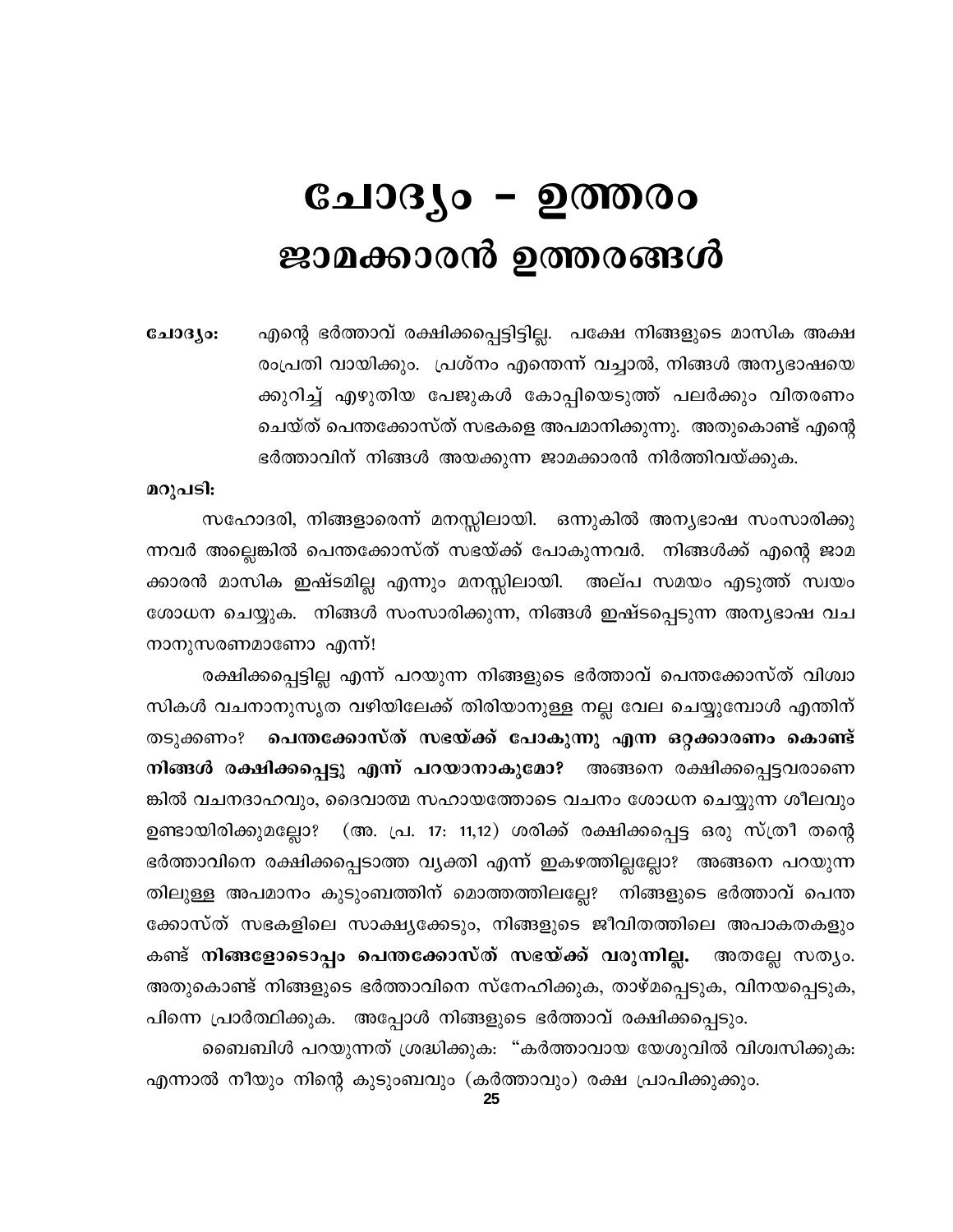### $\frac{dy}{dx}$  2016 \$ \$ \$ \$ \$ \$ \$ www.jamakaran.com \$ \$ \$ \$ \$ \$ B3Da603013

നിങ്ങൾ മാനസാന്തരപ്പെടുക, അനുതപിക്കുക, രക്ഷിക്കപ്പെടുക. അതിനായി പ്രാർത്ഥി ക്കുന്നു.

### \*\*\*\*\*\*\*\*\*\*\*

### ചോദ്യം: 2

നിങ്ങളുടെ 52 വർഷ ശുശ്രൂഷയിലൂടെ സൗഖ്യം പ്രാപിച്ചവർ, രക്ഷിക്കപ്പെട്ടവർ ധാരാളം എന്ന് ഞാനറിയും. എന്റെ വയസ്സ് 82. നിങ്ങളുടെ ശക്തിയുള്ള പ്രാർത്ഥന യാൽ ചലനം അനുഭവിച്ച വൃക്തികളിൽ ഒരാളാണ് ഞാൻ. പലതവണ അത്ഭുത സൗഖ്യം പ്രാപിച്ച വിഷയങ്ങൾ സാക്ഷ്യമായിട്ട് എഴുതിയിട്ടും ഒന്നും പ്രസിദ്ധീകരിച്ചില്ല ല്ലോ? സാക്ഷ്യത്തിലൂടെ ദൈവനാമം മഹത്വപ്പെടില്ലേ?

### ഉത്തരം

സർ, താങ്കളെപ്പോലെ എന്റെ യോഗങ്ങളിൽ കടന്നുവന്ന് സൗഖ്യവും ആത്മര ക്ഷയും പ്രാപിച്ചവർ അനേകം പേർ. യോഗങ്ങളിൽ സംബന്ധിക്കാതെ തന്നെ TV, Youtube എന്നീ മാധ്യമങ്ങളിലൂടെ കേട്ട് സൗഖ്യവും ആത്മരക്ഷയും ലഭിച്ചവരുടെ കത്തുകളും ധാരാളമായി വരുന്നു.

ഒന്ന് മനസ്സിലാക്കുക. ശക്തി എന്റെ പ്രാർത്ഥനയിൽ അല്ല! എന്റെ പ്രസംഗ ത്തിലും അല്ല! ശക്തി എന്റെ പ്രാർത്ഥന കേൾക്കുന്ന ദൈവത്തിലാണ്!!

അതുപോലെ ദൈവാത്മാവ് എന്നെ ശക്തിയായി ഉപയോഗിച്ചു എന്നും ഞാൻ പറയില്ല. എന്നിൽ വസിക്കുന്ന ദൈവാത്മാണ് ക്രിയ ചെയ്യുന്നത്. ഞാൻ വെറും ഉപകരണം മാത്രം!

സൗഖ്യമാക്കുന്നവൻ യേശു! ഞാൻ അവിടുത്തെ ഉപകരണം അത്രമാത്രം. ഉപകരണത്തിന് മാനമില്ല, മഹത്വമില്ല. ഉപകരണമായി ഉപയോഗിക്കുന്ന കർത്താവിന് എല്ലാ മാനവും മഹത്വവും ഉണ്ടാകണം. എന്റെ യോഗത്തിൽ കടന്നു വന്ന് സൗഖ്യം ലഭിച്ചതോർത്ത് ദൈവത്തെ സ്തുതിച്ചു.

നിങ്ങൾക്ക് ലഭിച്ച സൗഖ്യം മറ്റുള്ളവർക്ക് സാക്ഷ്യമായി അറിയിക്കുക. അറിയി ക്കുമ്പോൾ – കർത്താവ് സൗഖ്യമാക്കി – എന്ന് മാത്രം പറയുക! ഞാൻ എന്റെ മഹ ത്വം മറ്റൊരുത്തനും കൊടുക്കയില്ല – Isaiah <sub>48:11</sub>

\*\*\*\*\*\*\*\*\*\*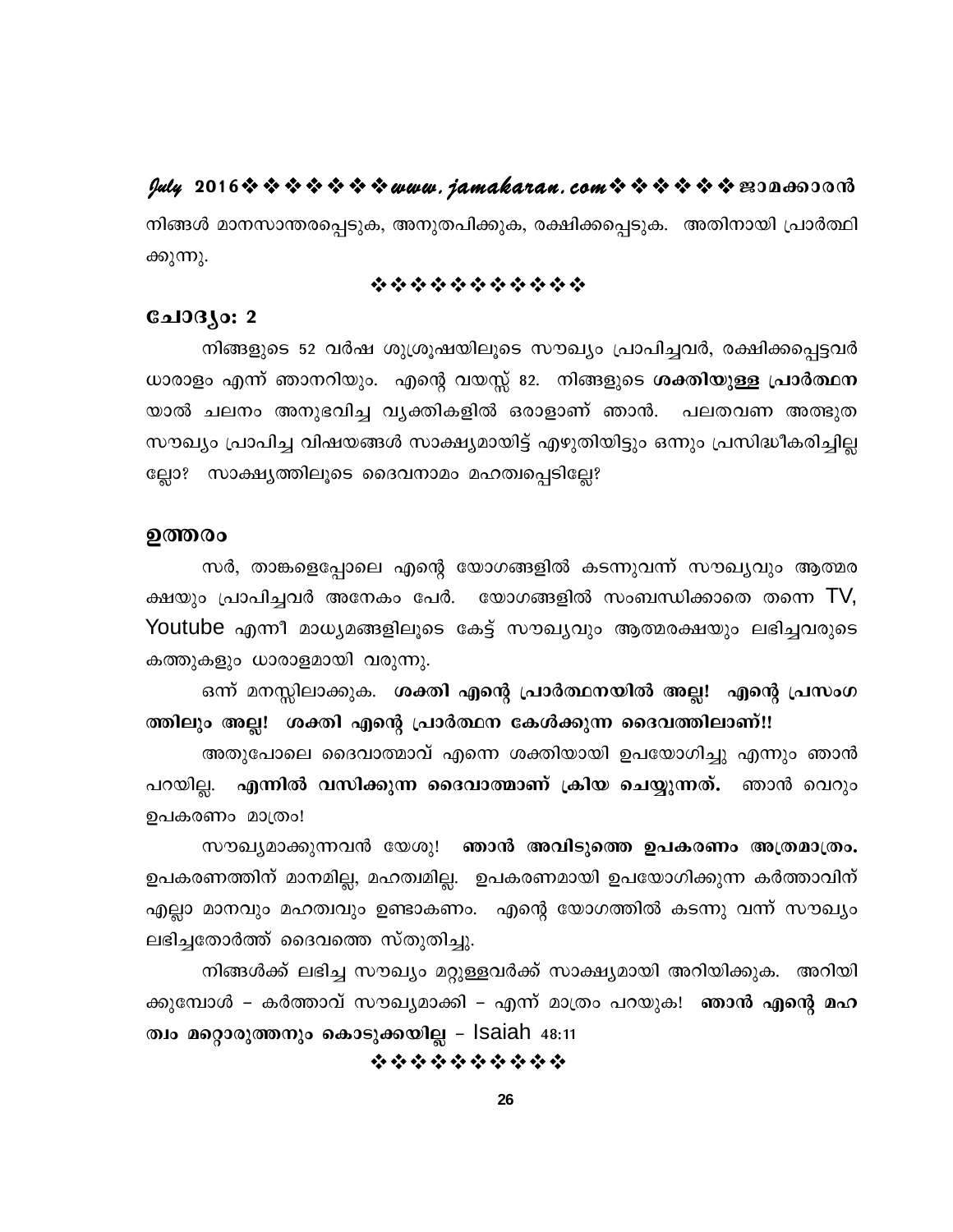# ചോദ്യം 3

ആമേൻ എന്ന് പറയുന്നത് ആശീർവാദമല്ലേ! അങ്ങനെയിരിക്കെ നിങ്ങളുടെ പ്രസംഗത്തിൽ ആമേൻ ആമേൻ എന്ന് പറയുന്നവരെ കളിയാക്കുന്നുണ്ടല്ലോ?

### ഉത്തരം

ആമേൻ എന്നാൽ ആശീർവാദം എന്ന് നിങ്ങൾക്ക് പറഞ്ഞ് തന്നതാര്? നിങ്ങൾ ഇത്ര അർത്ഥശൂന്യരായിത്തീർന്നല്ലോ? ആമേൻ എന്നാൽ അങ്ങനെ തന്നെ ആകട്ടെ എന്നർത്ഥം. എബ്രായർ ഒരു കാര്യം പറയുമ്പോൾ അത് ഉറപ്പിച്ചും തറപ്പിച്ചും പറയാ നായി ആമേൻ ആമേൻ എന്ന് പറയും. അത് അവരുടെ ശീലം.

അർത്ഥം അറിയാതെ **ആമേൻ, ഹല്ലേലൂയ്യാ, യേശുവിൻ രക്തം** എന്നിങ്ങനെ ഇടവിടാതെ പറയുന്ന പാസ്റ്റർമാർ, സ്റ്റേജ് പ്രസംഗകർ, റ്റി.വി. പ്രസംഗകർ എന്നിവ രുടെ എണ്ണം കൂടി വരുന്നു. എന്തു ചെയ്യാൻ – ഇവരെ വിശ്വസിക്കാനും, അനുഗമി ക്കാനും വലിയ കൂട്ടമുണ്ട്.

(Chennai)AOG സഭയുടെ അഖിലലോക അദ്ധ്യക്ഷന്മാരിൽ ഒരാളായ പാസ്റ്റർ ഡി. മോഹൻ തന്റെ സഭയുടെ ആരാധനയെ റ്റി.വി. യിൽ റിലേ ചെയ്യാറുണ്ട്. ചിലപ്പോ ഴൊക്കെ അതു ഞാൻ ശ്രദ്ധിക്കും. ആ പരിപാടി കാണുമ്പോൾ ആ ജനങ്ങളെയോർത്ത് പാസ്റ്റർ അവർകൾ 30 മിനിറ്റ് പ്രസംഗത്തിനിടെ 3 മിനിറ്റിന് പരിതാപം തോന്നുന്നു. ഒരിക്കൽ എല്ലാവരും ഹല്ലേലൂയ്യാ പറയാം എന്ന് ഘോഷിക്കുന്നു. അടുത്ത 3–ാം മിനി റ്റിൽ രണ്ടു **കൈകളുമുയർത്തി** ദൈവത്തിന് നന്ദി പറയാം എന്ന് പറയുന്നു.

സഭാ ജനങ്ങളും, കുരങ്ങിനോട് ചാട് രാമാ എന്ന് പറയുമ്പോൾ കുട്ടിക്കരണം അടിക്കുകയും, പഴനിക്ക് കാവടി എട് രാമാ എന്ന് പറയുന്നവർ രണ്ട് കൈളുമുയർത്തി ജനങ്ങളെ ചുറ്റിചുറ്റി വരും. ഇതേ സ്ഥിതി തന്നെയാണ് ചെന്നൈയിലെ, ചിന്നമല, AG സഭയുടെ സ്ഥിതി. എത്ര തവണ കൈകളുയർത്തി സ്ത്രോത്രം ചെയ്യും? ഇങ്ങനെ 3 മിനിറ്റിനൊരിക്കൽ പാസ്റ്റർ പറഞ്ഞുകൊണ്ടേയിരിക്കുന്നതിനാൽ ജനങ്ങൾ മടുത്ത് പാസ്റ്റർ പറഞ്ഞാലും കൈ ഉയർത്താതിരിക്കുന്നതും കാണാം.

പ്രസംഗത്തിൽ അടുത്ത വാക്ക് തപ്പിത്തടഞ്ഞ് കണ്ടുപിടിക്കാനും, എഴുതിയ പ്രസം ഗകുറിപ്പ് നോക്കാനുമാണ് പാസ്റ്റർ ഇങ്ങനെ ചെയ്യുന്നത്. ഇക്കാര്യത്തിൽ കർത്താവ് മഹത്വപ്പെടുമോ? പരിതാപം! വളരെ പരിതാപം!

ഈ സഭയിലെ വിശ്വാസികൾ വളരെ മടുത്ത് എന്നോട് ഇക്കാര്യങ്ങൾ പറഞ്ഞു. ഈ പറഞ്ഞ വ്യക്തിയോട് പിന്നെന്തിന് അവിടെ പോകുന്നു എന്ന് ചോദിച്ച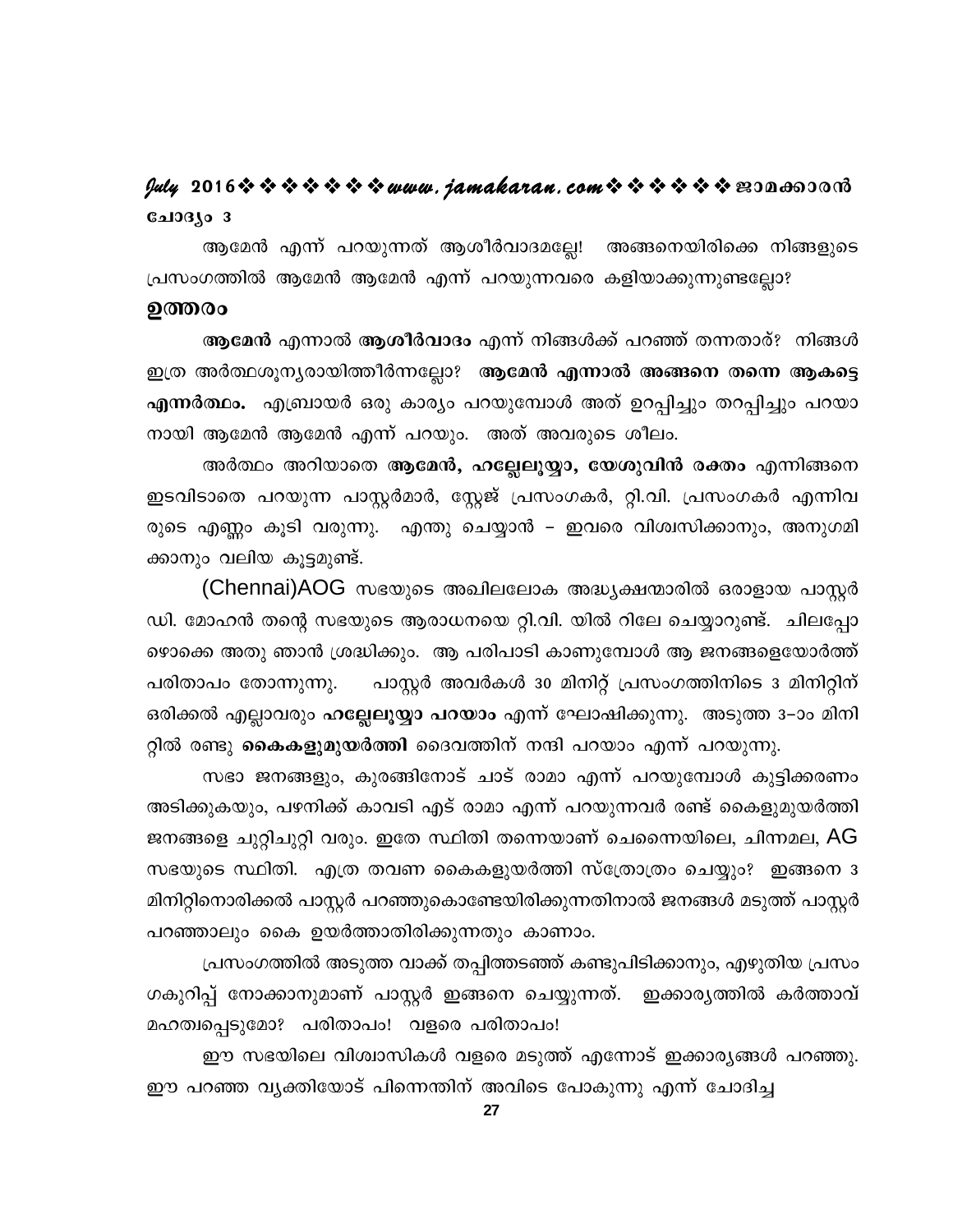$y$ uly 2016  $\rightsquigarrow \rightsquigarrow \rightsquigarrow \rightsquigarrow \rightsquigarrow w$ uuu. jamakaran. com $\rightsquigarrow \rightsquigarrow \rightsquigarrow \rightsquigarrow \rightsquigarrow w$ 200600000

പ്പോൾ, "ചിന്നമല AG സഭയ്ക്കു പോകുന്നു എന്ന് പറഞ്ഞാൽത്തന്നെ അതിൽ ഒരു വിലയുണ്ടല്ലോ"എന്ന് പറഞ്ഞു. ഇങ്ങനെയുള്ള ദുരഭിമാനങ്ങൾ പെന്തക്കോസ്തു ക്കാർക്കു മാത്രമല്ല CSI യിലും മറ്റ് സഭാ വിഭാഗങ്ങളിലും ഉണ്ട്.

താമസിക്കുന്ന വീടിനരികിൽ ഇടക സഭയുണ്ട്. അവിടെ അംഗത്വമുണ്ട്, പക്ഷേ ബിഷപ്പ് പോകുന്ന പ്രമാണിമാരുള്ള, തറവാട് മഹിമയുള്ള ആഴ്ചയോടാഴ്ച കത്തീഡ്രൽ സഭക്കു പോകും. മാത്രമല്ല മക്കളുടെ വിവാഹവും അവിടെ വച്ചു തന്നെ നടത്തും എന്ന് ദുരഭിമാനം പൊങ്ങി പറയും.

ഈ വക ജനങ്ങളെയോർത്ത് വേദപുസ്തകം പറയുന്നു. ഇക്കുട്ടർ '' രഥങ്ങളെക്കുറിച്ചും, കുതിരകളെക്കുറിച്ചും മേന്മ പറയുന്നവർ"

### \*\*\*\*\*\*\*\*\*

| വായനാക്കാരുടെ കത്ത്                            |                                |           |          |  |  |
|------------------------------------------------|--------------------------------|-----------|----------|--|--|
| ജാമാക്കാരൻ Proof നോക്കിയശേഷം പ്രസിദ്ധീകരിക്കും |                                |           |          |  |  |
| ജൂൺ 201600 ലക്കത്തിൽക്കണ്ട തെറ്റുകൾ            |                                |           |          |  |  |
|                                                |                                | തെറ്റ്    | ശരി      |  |  |
| 1. പേജ്. 3 – സംസ്ഥാനം                          |                                | Provene   | pripice  |  |  |
|                                                | 2.പേജ് –12 - വേദ വ്യാഖ്യാനങ്ങൾ | Comentony | Commtary |  |  |
| 3. പേജ് 17   തീ ജ്ജ്വാല                        |                                | Flam      | Flame    |  |  |

# പ്രത്യേക ശ്രദ്ധയ്ക്ക്

 $\Box$  ഞങ്ങളുമായി ഫോണിൽ ബന്ധപ്പെടാനാകാത്തവർ കത്തുകളിലൂടെ, നിങ്ങ ളുടെ പ്രാർത്ഥനാ വിഷയങ്ങൾ അയക്കാവുന്നതാണ്.

 $\Box$  ഇ–മെയിൽ എഴുതുമ്പോൾ മുഴുവിലാസവും, ഫോൺ നമ്പരും വയ്ക്കാൻ മറക്കരുത്. കത്തിലൂടെ മറുപടി എഴുതാൻ അത്സ സഹായമായിരിക്കും. ആഴ്ചയിൽ രണ്ട് ദിവസം മാത്രം ഭവനത്തിലുള്ളതിനാൽ എന്റെ യാത്രയ്ക്കിടയിൽ മറുപടികൾ എഴുതും. അതിന് മുഴുവിലാസം ആവശ്യമെന്ന് ഒരിക്കൽ കൂടെ ഓർമ്മിപ്പിക്കുന്നു.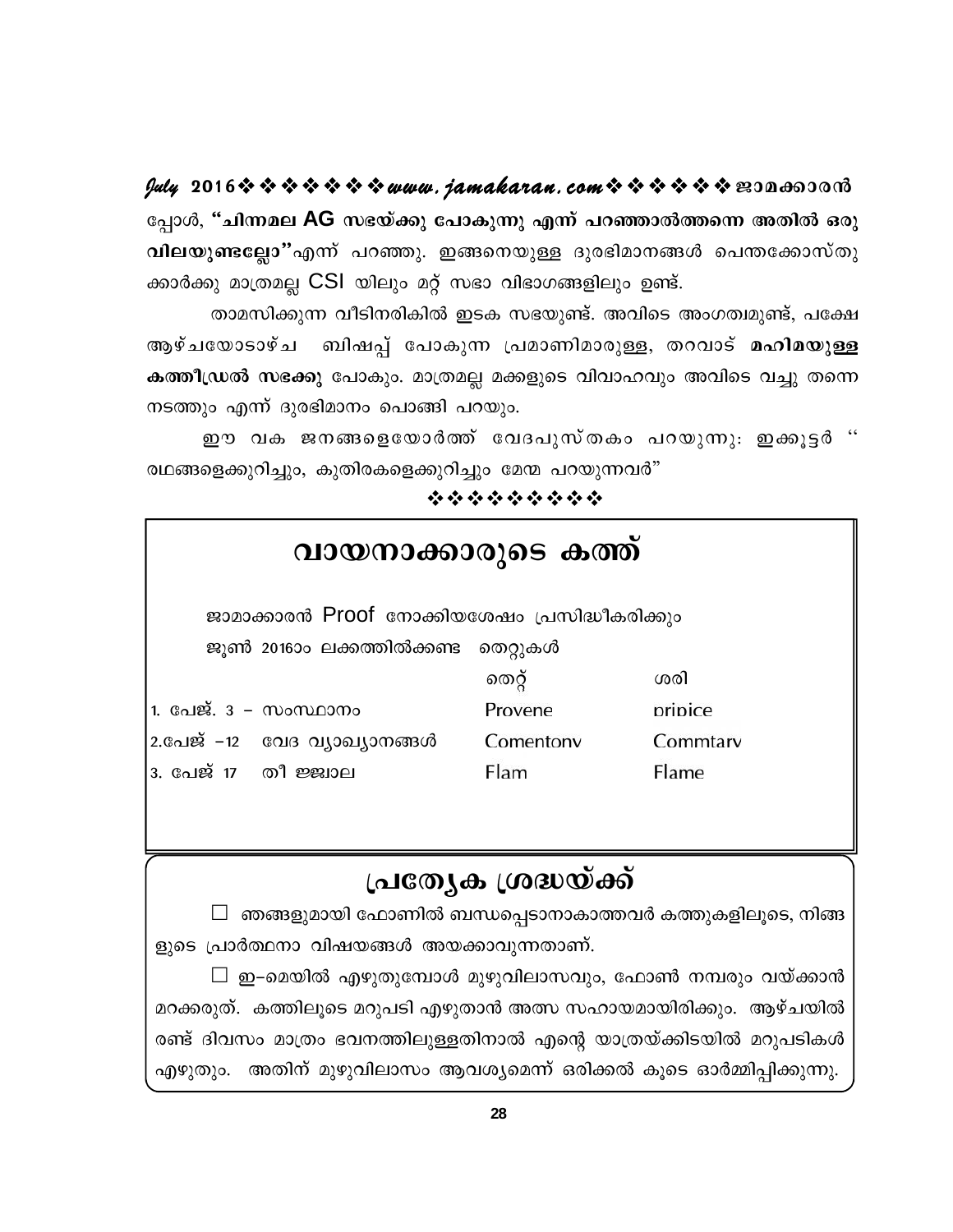# **TRICHY- TANIORE CSI DIOCESE KUMBAKONAM CSI CHURCH CONVENTION**



അനേക വർഷങ്ങൾക്കുശേഷം കുംബക്കോണം CSI സഭയിൽ പ്രസംഗിച്ചു. സഭാദ്ധ്യക്ഷൻ Rev.ചാർലി ബെൽ ശാന്തകുമാർ ഹാർദ്ദവമായി സ്വീകരിച്ചു. ദൈവ ദുത് സഭയ്ക്കു നല്കി.

അതിനുശേഷം പ്രശസ്ത Dr. മഹാനി അദ്ദേഹത്തിന്റെ സ്മരണാർത്ഥം നടന്ന സ്തോത്ര യോഗത്തിലും ദൈവസന്ദേശം നല്കി. കുംബകോണത്തെ CSI, Lutheren Pentacoast ഇങ്ങനെ എല്ലാ വിഭാഗങ്ങളിലെ ജനങ്ങളും കൂട്ടമായി പങ്കെടുത്തു. ഓരോ ക്രിസ്ത്യാനിയും അറിഞ്ഞിരിക്കേണ്ട പാഠങ്ങൾ എന്ന തലക്കെട്ടിൽ സന്ദേശം നല്കിക്കൊണ്ടിരിക്കുമ്പോൾ വന്ന പെരുമഴയെ ദൈവം അത്ഭുതകരമായി തടഞ്ഞു നിർത്തി. ദൈവാത്മാവിന്റെ ചലനമുണ്ടായി. യോഗങ്ങൾ അനുഗ്രഹകാരണമായി. ദൈവത്തിന് മഹത്വമുണ്ടാകട്ടെ.

# കൂട്ടായ്മകൾ

ചില വായനക്കാർ കാവൽക്കാരൻ മാസികയ്ക്കായി കൂട്ടായ്മ അയച്ചു. മാസിക വന്നില്ല എന്ന് എഴുതുന്നു. MO ൽ കൂട്ടായ്മ അയക്കുമ്പോൾ എന്തിനുവേണ്ടി അയക്കുന്നു എന്നെഴുതാൻ കഴിയില്ല. ഞങ്ങൾക്കും അറിയാൻ നിവൃത്തിയില്ല. അതിനാൽ കുട്ടായ്മ അയച്ച ഉടൻ നിങ്ങളുടെ മുഴുവൻ വിലാസവും ഫോൺ നമ്പരും വച്ച് കത്തെഴുതുക. പുതിയ വരിക്കാരനാണെങ്കിൽ പുതിയ വരിക്കാരൻ

കത്തുകളെഴുതുമ്പോൾ പൂർണ്ണ വിലാസവും കമ്പ്യൂട്ടർ സീരിയൽ നമ്പരും എഴുതാൻ മറക്കരുതേ.

(കാവൽക്കാരൻ മാസികയ്ക്ക് വരിസംഖ്യ ഇല്ല)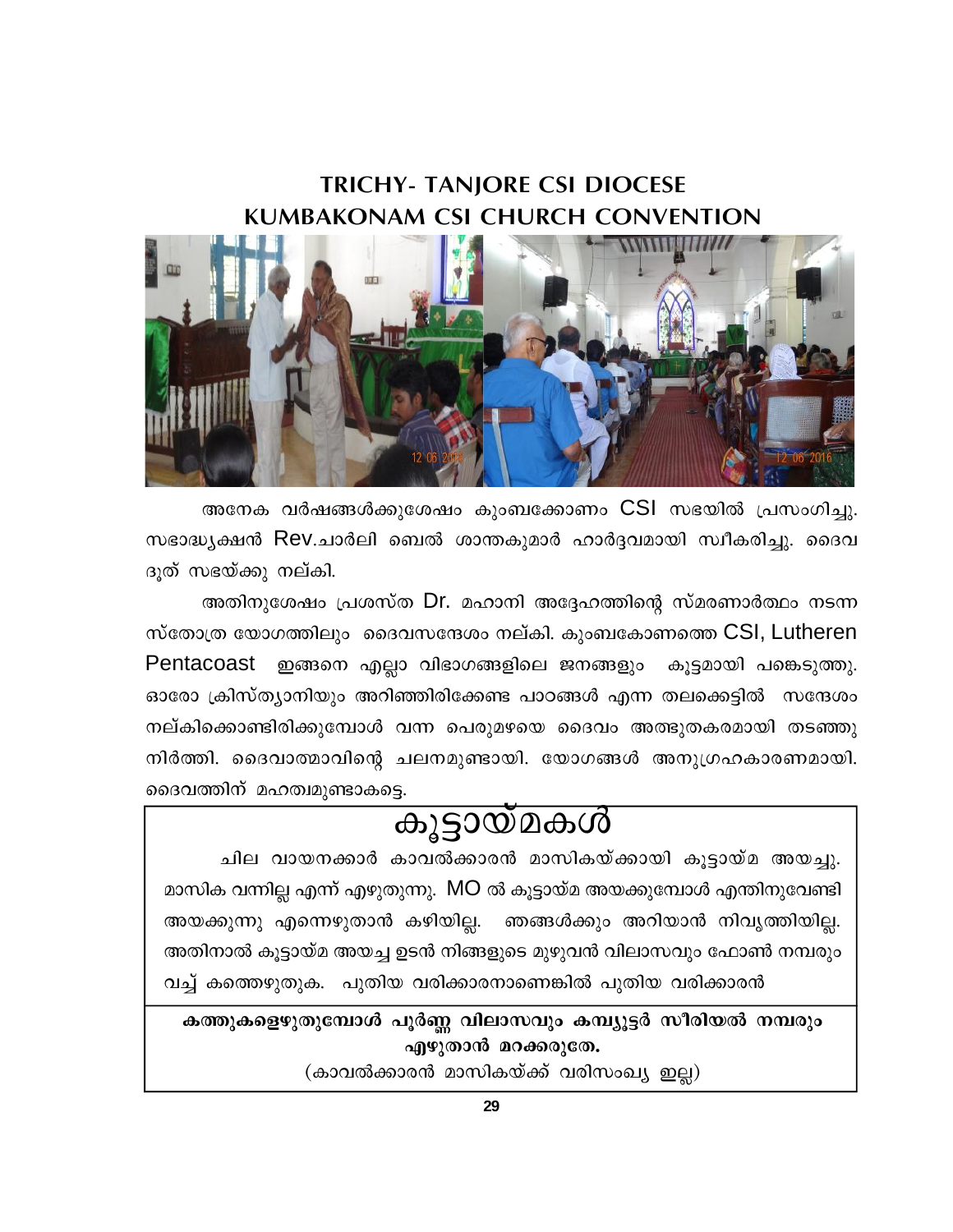# $y$ uly 2016  $\rightsquigarrow \rightsquigarrow \rightsquigarrow \rightsquigarrow \rightsquigarrow w$ uuu. jamakaran. com $\rightsquigarrow \rightsquigarrow \rightsquigarrow \rightsquigarrow \rightsquigarrow w$ 200600000 ന്യായാധിപന്മാരും -വക്കീലുകളും

ചില മാസങ്ങളായി ഇന്ത്യയിലും പ്രത്യേകിച്ച് തമിഴ്നാട്ടിലും ന്യായാധിപ–വക്കീലന്മാരുടെ മദ്ധ്യത്തിൽ കലഹങ്ങളും, ജാഥകളും, ധർണ്ണകളുമാണ് ഇതിനിടയ്ക്ക്പുറത്തി പറയാനാകാത്ത വാക്കുകളെക്കൊണ്ട് സംസാരിക്കുന്നതും പത്രം, റ്റി.വി, എന്നിവയിലൂടെ അറിഞ്ഞപ്പോൾ ജനങ്ങൾക്കു വേദനയുണ്ടായി.

ലോകം മുഴുവനും പ്രത്യേകിച്ച് ഇന്ത്യയിലും നീതിക്കുള്ള അവസാന പ്രതീക്ഷ കോടതികളിലാണ്. എല്ലാ മതക്കാരും തങ്ങളുടെ നേതാക്കളിൽ നിന്ന് നീതിയും ന്യായവും ലഭിക്കാത്തതിനാൽ അവ ലഭിക്കുന്നതിന് കോടതികളിൽ പോകുന്നു. ഇങ്ങനെയുള്ള കോടതികളിൽ ന്യായാധിപന്മാരും വക്കീലന്മാരും തുല്യസ്ഥാനീയരാണ്. വക്കീലുകൾ ഇല്ലാത്ത കോടതികളും ന്യായാധിപന്മാർ ഇല്ലാത്ത കോടതികളും പ്രവർത്തനം നിലച്ച കോടതികളാകും.

ഇപ്പോഴുള്ള സാഹചര്യത്തിൽ, പോലീസിൽ നിന്ന് ന്യായം പ്രതീക്ഷിക്കനാവില്ല. കളക്ടർ മന്ത്രിമാർ, മുഖ്യമന്ത്രി ഗവർണർ, പ്രധാനമന്ത്രി, പ്രസിഡന്റ് തുടങ്ങിയവർക്ക് നല്കാൻ ഭരണപരമായ കാര്യങ്ങളിലെ പ്രശ്നങ്ങൾ അവസാനിപ്പിക്കുന്നതിനും കഴിയാത്ത നീതിനിറഞ്ഞ വിധികളും കോടതികൾ നല്കുന്ന നിർദ്ദേശങ്ങളും എത്ര പ്രത്യാശ നിർഭരമാണ്, മഹത്തരമാണ്. ഇന്ത്യയുടെ പ്രഥമ പുരുഷനായ പ്രസിഡന്റിനേക്കാൾ ഉയർന്ന അധികാരം സുപ്രീം സുപ്രീം കോടതിയുടെ കൈവഴികളാണ് ഹൈക്കോർട്ടുകളും കോടതിയ്ക്കാണ് കീഴ്ക്കോടതികളും. ഈ കോർട്ടുകളാണ് ഇപ്പോൾ സ്തംഭിച്ചിരിക്കുന്നത്.

വക്കീലുകളും ന്യായാധിപന്മാരും തമ്മിലുള്ള ഈ പ്രശ്നം ഈഗോയായി വളർന്ന് വലുതാകാതെ. സമാധാന അന്തരീക്ഷത്തിൽ പരിഹരിക്കപ്പെടാനും കെട്ടിക്കിടക്കുന്ന കേസുകൾ വേഗത്തിൽ തീർപ്പാക്കാനും യാതൊരു കുറ്റവും ചെയ്യാതെ അന്വേഷണ ത്തിനായി സെല്ലുകളിലും, ജയിലുകളിലും കഴിയുന്നവർ വേഗം വിടുവിക്കപ്പെടാനും ജാമക്കാരൻ വായനക്കാർ നിങ്ങളുടെ സ്വകാര്യ, കുടുംബ, സഭാ, മുഴുരാത്രി, ഉപവാസ പ്രാർത്ഥനകളിൽ ഓർക്കേണമേ!

### പ്രത്യേക ശ്രദ്ധയ്ക്ക്

സമീപനാളുകളിലായി ജാമക്കാരൻ എന്ന പേരിൽ ഞാനറിയാതെ ചില വിഷയങ്ങൾ ചില വൃക്തികൾ Whats App, Facebook post ചെയ്ത് വരുന്നതായി അറിഞ്ഞു. ആരും അത് വിശ്വസിക്കരുത്. എനിക്ക് Whats App, Facebook തുടങ്ങിയ സമൂഹ മാധ്യമങ്ങളിലൊന്നും തന്നെ A/C ഇല്ല. ജാമക്കാരൻ പേരിൽ ഇങ്ങനെയുള്ള മാധ്യമങ്ങളിൽ എന്ത് post കൾ വന്നാലും അക്കാര്യം അറിയിക്കണേ. മൊബൈൽ ഫോൺ പോലും സ്വന്തമായി ഉപയോഗിക്കാത്ത വ്യക്തിമാണ് ഞാൻ ഇക്കാര്യവും നിങ്ങൾ ശ്രദ്ധിക്കണേ!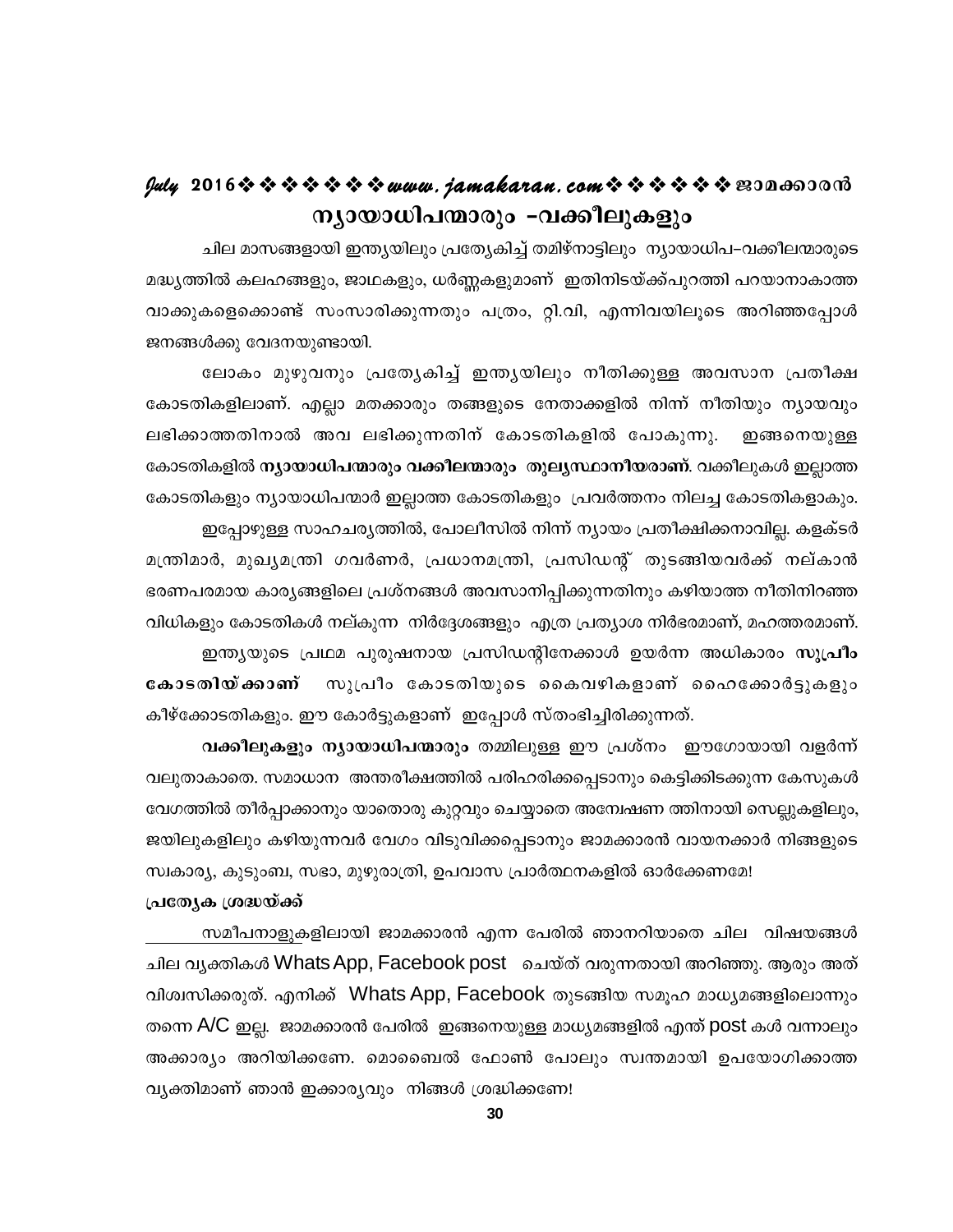# കൃപാസനം പാസ്റ്റർ സാധു ദാസയ്യ അവർകൾ കർത്താവിൽ നിദ്രപ്രാപിച്ചു.

കൃപാസനം സഭയുടെ സഹസ്ഥാപകനും, നല്ല വേദ ജ്ഞാനവുമുള്ള പാസ്റ്റർ സാധു. ദാസയ്യ അവർകൾ 15 ഏപ്രിൽ 2016 ൽ നിതൃതയിലേക്ക് ചേർക്കപ്പെട്ടു.

കൃപാസനം സഭയുടെ ആരംഭ സ്ഥാപകൻ കന്യാകുമാരി ജില്ല, കാഞ്ചിരക്കോട് സാധു. യേശുദാസൻ അവർകളാണ്. അധികം വിദ്യാഭ്യാസമില്ലെങ്കിലും ചെരുപ്പ് ഇല്ലാതെ തന്നെ മൈലുകൾ നടന്ന്



വഴിയെങ്ങും യേശുവിനെ അറിയിച്ച് അതിലൂടെ സമ്പാദിച്ച ആത്മാക്കൾ ധാരാളമാണ്. സഭകൾ വർദ്ധിച്ചപ്പോൾ അവ നിർവ്വഹിക്കാൻ തന്റെ തന്നെ കൂടെ കൂട്ടിയ വ്യക്തിയാണ് സാധു.ദാസയ്യ അവർകൾ. പിന്നെ വളർച്ച വലുതായിരുന്നു. ധാരാളം സഭകളും, കെട്ടിടങ്ങളും കൺവെൻഷനുകളും, പ്രാർത്ഥനാ മണ്ഡപങ്ങളും ഉയർന്നു.

ആരംഭ നാളുകളിൽ സാധുയേശുദാസൻ അവർകളോട് എനിക്കു നല്ല അടുപ്പം ഉണ്ടായിരുന്നു. നല്ല ആത്മീയ അനുഭവം ഉള്ള വ്യക്തിയാതതുകൊണ്ട് സേലത്തിൽ വിളിച്ച് അനേക യോഗങ്ങൾ ക്രമീകരിച്ചു. ആ യോഗങ്ങളെ തുടർന്ന് സേലത്തിലെ, ഹസ്തംപട്ടിയിൽ കള്ളിക്കാട് എന്ന സ്ഥലത്ത് ഗവ:ബസ് ഡിപ്പോയ്ക്കരുകിൽ ഒരു ഓല ഷെഡ്ഡിൽ കൃപാസ്നാനം സഭ സ്ഥാപിച്ചു.

സേലം വരുമ്പോഴോക്കെ ഒരു ദിവസം എന്റെ വീട്ടിൽ തങ്ങുമായിരുന്നു. കന്യാകുമാരി ജില്ലയിലെ കാഞ്ചിരക്കോടിൽ ഓരോ വർഷവും ഒരാഴ്ച നീളുന്ന വലിയ യോഗങ്ങൾ ക്രമീകരിക്കും. ആരോടും സാമ്പത്തിക സഹായം കേൾക്കില്ല. പക്ഷേ കൺവെൻഷൻ നാളുകൾ മുഴുവൻ എല്ലാ നേരത്തും ആഹാരം ഉണ്ടായിരിക്കും. സി.എസ്. ഐ വിശ്വാസികൾ കൂടെ ആ യോഗങ്ങൾക്കായി പലവ്യംജ്ഞന സാധനങ്ങൾ നല്കുന്നത് ഞാൻ കേട്ടിട്ടുണ്ട്.

ഒരു തവണ അവരുടെ കൺവെൻഷനിൽ എന്നെ പ്രസംഗിക്കാൻ ക്ഷണിച്ചു. ഞാൻ സി.എസ് ഐ ക്കാരൻ എന്നറിഞ്ഞിട്ടും ദൈവവേലക്കാർക്ക് പ്രത്യേക ദൂത് നല്കും എന്ന് പറഞ്ഞ് എന്നെ ക്ഷണിച്ചു. അങ്ങനെയിരിക്കെ സാധു. യേശുദാസന്റെ മരണശേഷം കൃപാസനം സഭകളുടെ ചുമതല സാധു ദാസയ്യയിൽ നിക്ഷിപ്തമായി. അദ്ദേഹവും എന്നെ രാമനാഥപുരം കൺവെൻഷനിൽ 4 ദിവസം പ്രസംഗിക്കാൻ ക്ഷണിച്ചു.

പെന്തക്കോസ്ത് സഭാ പാസ്റ്റർമാരും, സഭയുടെ സ്ഥാപകനും എന്നെയും എന്റെ ശുശ്രൂഷയെയും അറിഞ്ഞതുകൊണ്ട് ഇവർ തങ്ങളുടെ യോഗങ്ങളിൽ പ്രസംഗിക്കാൻ എന്നെ ക്ഷണിച്ചു. അന്തരിച്ച സാധു.ദാസയ്യ രോഗക്കിടക്കയിൽ ആയി എന്നറിഞ്ഞ പ്പോൾ പ്രാർത്ഥിക്കാൻ കടന്നു ചെന്നു. അവസാനം വരെ മരുന്നു എടുക്കാതെ ജീവിച്ചു ഞാനൊരു ഡോക്ടർ എന്ന നിലയിൽ അനുദിന ആഹാരത്തിലെ ചേരുവകൾ ചേർത്ത് മരുന്നാക്കി കഴിക്കുക എന്ന് നിർദ്ദേശിച്ചിട്ടും സ്നേഹാപൂർവ്വം നിരസിച്ചു, ഞാൻ ജീവനോടിരുന്ന് ശുശ്രൂഷ ചെയ്യുന്നത് ദൈവഹിതമായാൽ ദൈവം അന്നാൾ വളരെ ആയുസ്സ് നല്കും എന്നതായിരുന്നു മറുപടി. അല്ലെങ്കിൽ ദൈവം ചേർത്തു കൊള്ളും.

കർത്താവിനായി നല്ല ജീവിതം നയിച്ച് ശുശ്രൂഷ നിർവ്വഹിച്ച സാധു.ദാസയ്യയെ യോർത്ത് ദൈവത്തെ സ്തുതിക്കുന്നു.